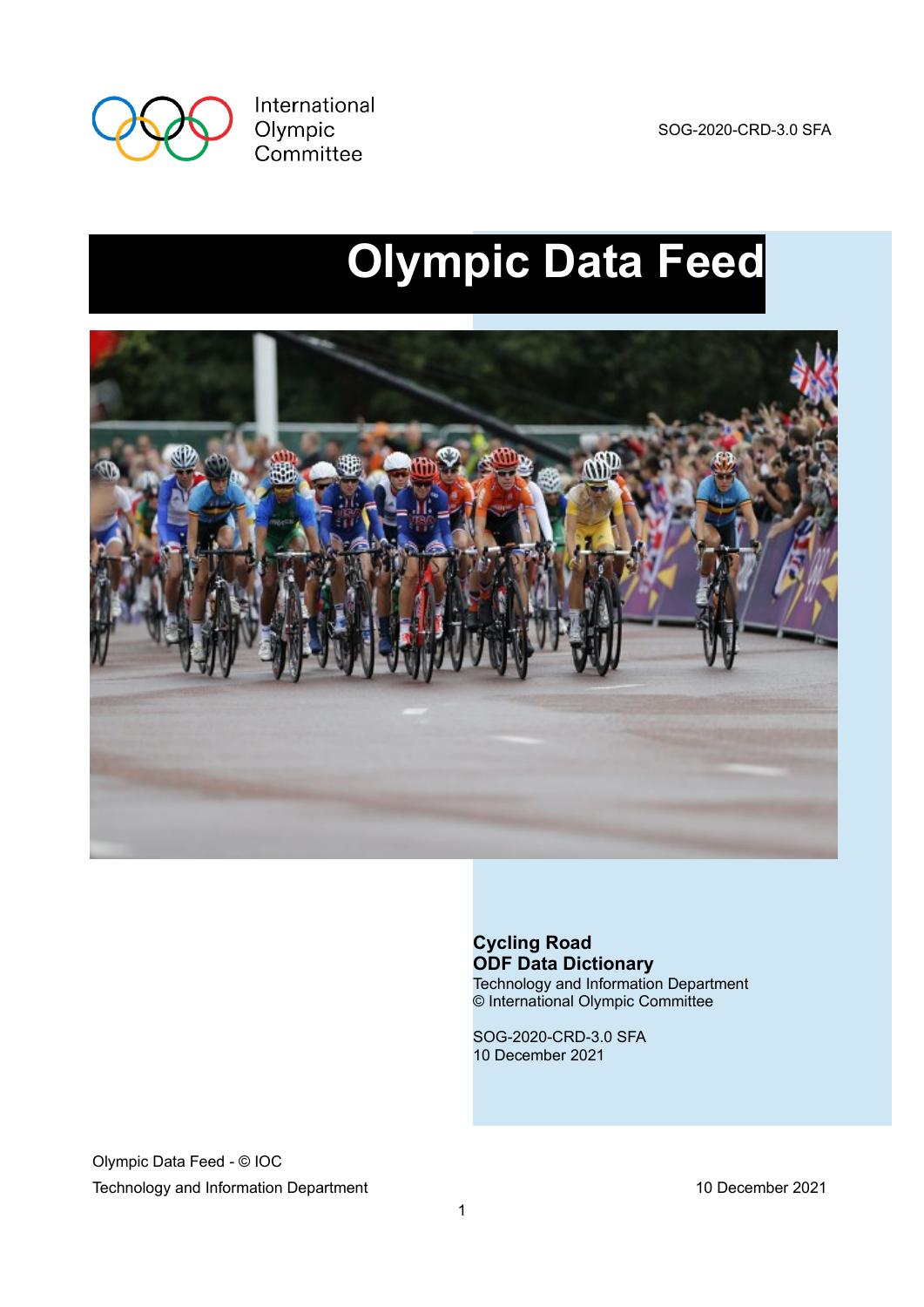

#### **License**

The document accompanying this license and the information contained therein (the Document), whether in a paper or electronic format, is made available to you subject to the terms stated below. By using and/or copying all or part of the Document, you (the licensee) agree that you will comply with the following terms and conditions.

- 1. You may, on a non-exclusive basis, use the Document only on the condition that you abide by the terms of this license. Subject to this condition and other terms and restrictions contained herein, the Document and the information contained therein may be used (i) to further develop the standards described in the Document for use in relation with the Olympic and Paralympic Games and/or (ii) to develop similar standards for other events than the Olympic and Paralympic Games (both (i) and (ii) are hereinafter designated as the Permitted Use, and works further developing these standards for the Olympic and Paralympic Games or developing similar standards for other events are hereinafter referred to as Derivative Works), and copies of the Document or of Derivative Works may be made and distributed for the purpose of the Permitted Use, PROVIDED THAT the COPYRIGHT and references to the IOC appearing in the Document and the TERMS OF THIS LICENSE are included on ALL such COPIES, and further PROVIDED THAT you do not charge any fee or any other monetary compensation for the distribution of the Document to others. The copyright and other intellectual property rights in the Document remain vested in the IOC and the IOC remains entitled to assert his copyright or other intellectual property rights in the Document against any person or entity who does not comply with the terms of this License.
- 2. A copy of any Derivative Work shall be provided to the IOC free of charge. Moreover, the IOC is granted a worldwide, perpetual, unrestricted, royalty-free non-exclusive license to use any Derivative Work for the further development of the standards made by or for the IOC in relation to the Olympic and Paralympic Games (these standards and the documents describing them are hereinafter referred to as Further Standards) and to make or have made all kinds of exploitation of the Further Standards, with the right to grant sub-licenses.
- 3. Except if reproduced in the Document, the use of the name and trademarks of the IOC is strictly prohibited, including, without limitation, for advertising, publicity, or in relation to products or services and their names. Any use of the name or trademarks of the IOC, whether registered or not, shall require the specific written prior permission of the IOC.
- 4. NO WARRANTY, EXPRESSED OR IMPLIED, IS MADE REGARDING THE ACCURACY, ADEQUACY, COMPLETENESS, RELIABILITY OR USEFULNESS OF ANY INFORMATION CONTAINED IN THE DOCUMENT. The Document and the information contained herein are provided on an "as is" basis. THE IOC DISCLAIMS ALL WARRANTIES OF ANY KIND, EXPRESS OR IMPLIED, INCLUDING, BUT NOT LIMITED TO, ANY WARRANTY OF NON-INFRINGEMENT OF PROPRIETARY RIGHTS, MERCHANTABILITY, OR FITNESS FOR A PARTICULAR PURPOSE. IN NO EVENT SHALL THE IOC BE LIABLE TO ANYONE FOR DAMAGES OF ANY KIND ARISING FROM OR RELATING TO YOUR ACQUISITION, USE, DUPLICATION, DISTRIBUTION, OR EXPLOITATION OF THE DOCUMENT OR ANY PORTION THEREOF, INCLUDING BUT NOT LIMITED TO, COMPENSATORY DAMAGES, LOST PROFITS, LOST DATA OR ANY FORM OF SPECIAL, INCIDENTAL, DIRECT, INDIRECT, CONSEQUENTIAL OR PUNITIVE DAMAGES, WHETHER BASED ON BREACH OF CONTRACT OR WARRANTY, TORT OR OTHERWISE. THE IOC FURTHER DISCLAIMS ANY LIABILITY FOR ANY DAMAGE CAUSED WHEN THE DOCUMENT IS USED IN A DERIVATIVE WORK. The IOC further disclaims any liability regarding the existence or inexistence of any intellectual property or other rights that might be claimed by third parties with respect to the implementation or use of the technology or information described in the Document.

The same conditions as those described in this Section shall apply mutatis mutandis to the license granted to the IOC on the Derivative Works in Section 2 above.

- 5. This License is perpetual subject to your conformance to its terms and conditions. The IOC may terminate this License immediately upon your breach of any of its terms and, upon such termination you will cease all use, duplication, distribution, and/or exploitation in any manner of the Document.
- 6. This License is governed by the laws of Switzerland. You agree that any disputes arising from or relating to this License will be resolved in the courts of Lausanne, Switzerland.

IF YOU DO NOT AGREE TO THESE TERMS YOU MUST CEASE ALL USE OF THE DOCUMENT NOW.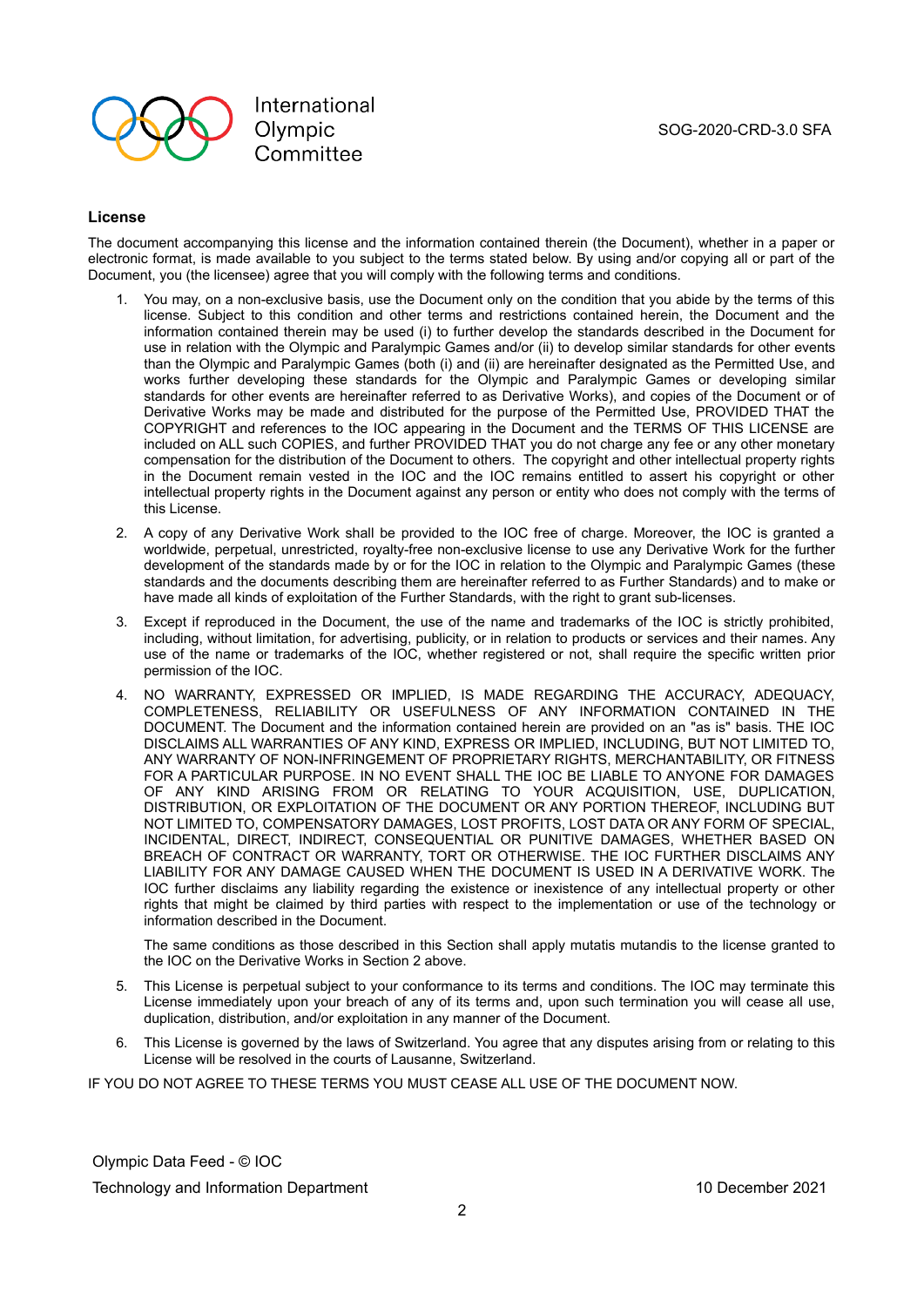

# **Table of Contents**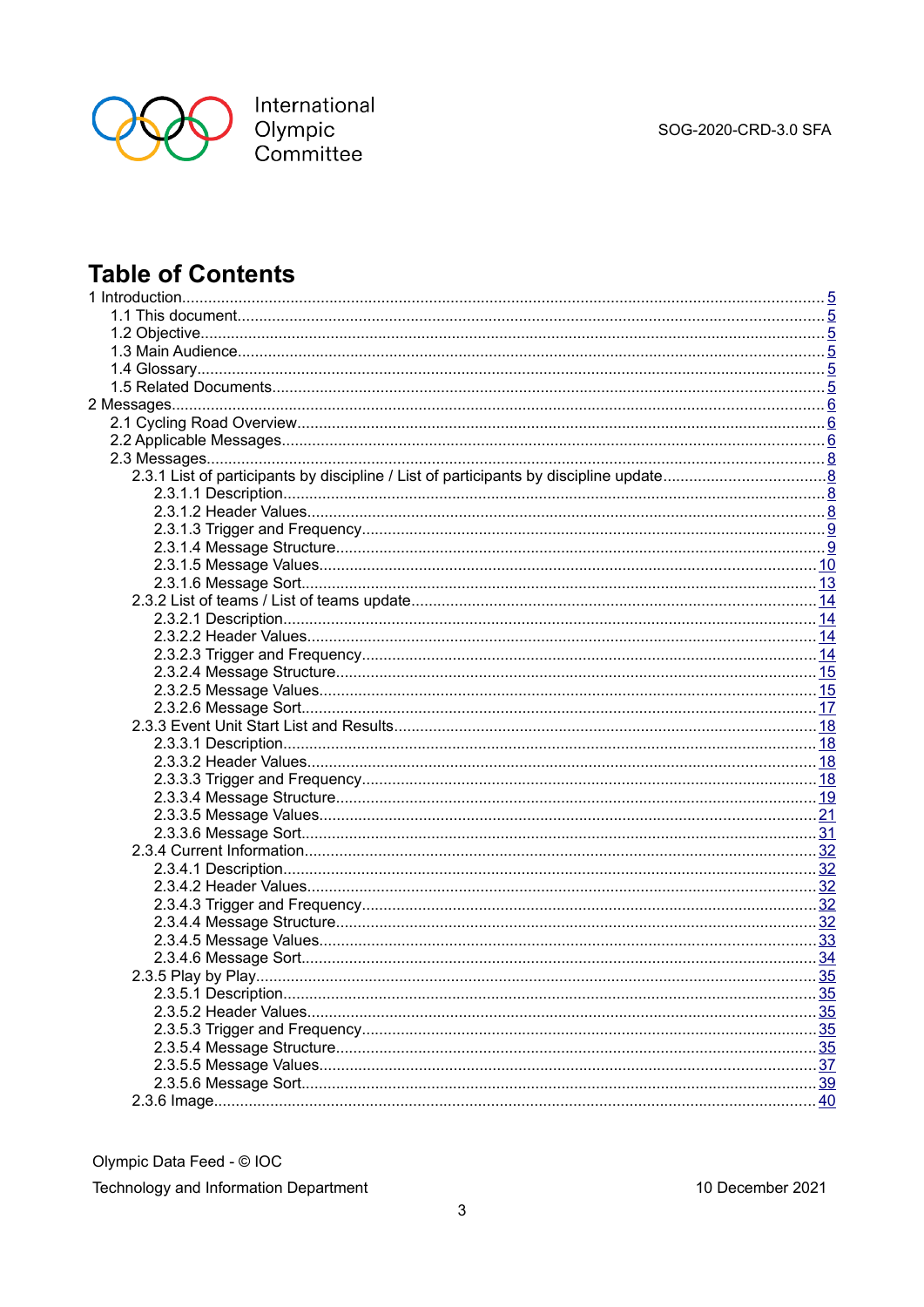

#### SOG-2020-CRD-3.0 SFA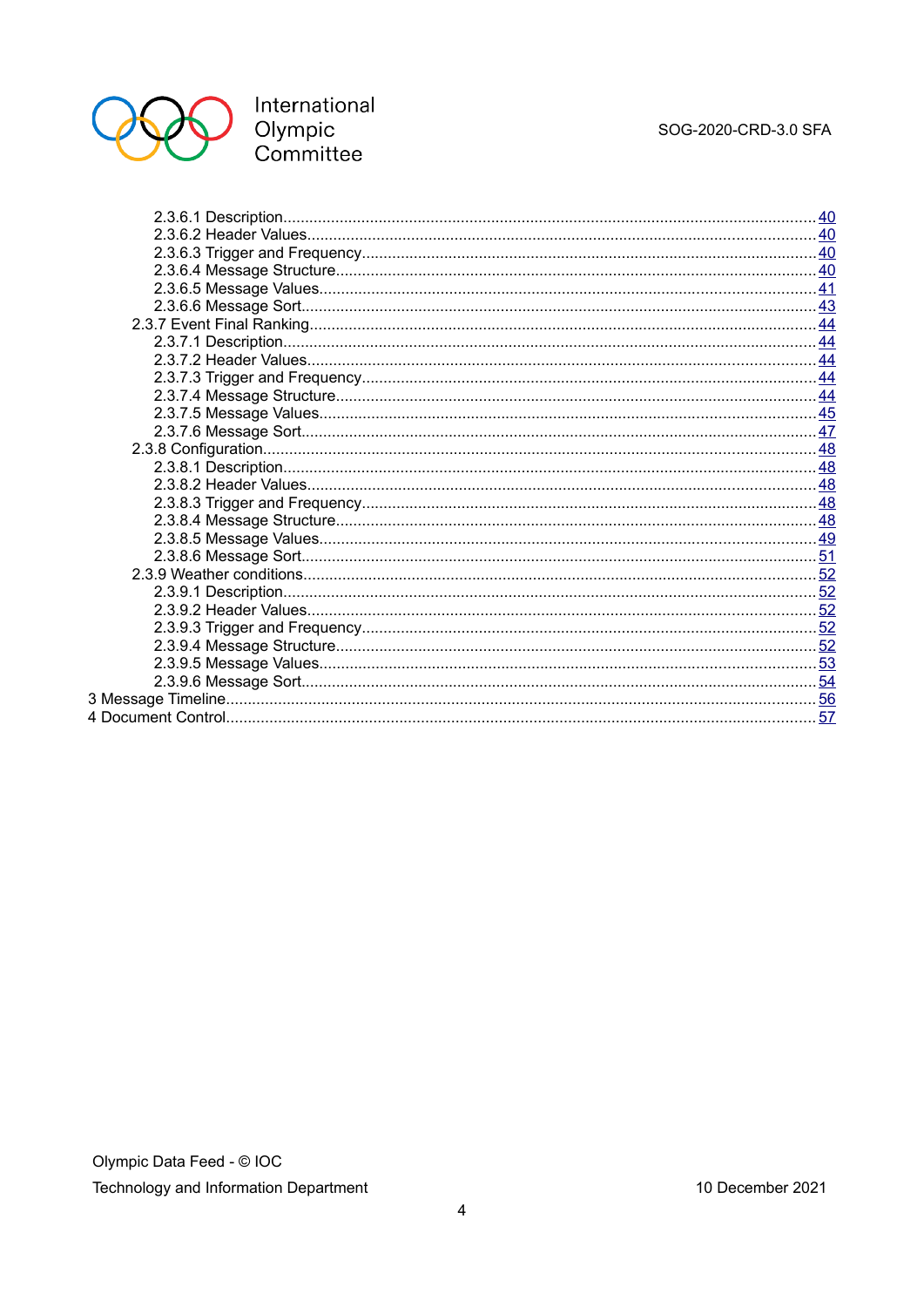SOG-2020-CRD-3.0 SFA



# <span id="page-4-5"></span>**1 Introduction**

## <span id="page-4-4"></span>**1.1 This document**

This document includes the ODF Cycling Road Data Dictionary. This Data Dictionary refines the messages described in the ODF General Messages Interface Document specifically for this discipline.

## <span id="page-4-3"></span>**1.2 Objective**

The objective of this document is to provide a complete and formal definition of the ODF Cycling Road Data Dictionary, with the intention that the information message producer and the message consumer can successfully interchange the information as the competition is run.

## <span id="page-4-2"></span>**1.3 Main Audience**

The main audience of this document is the IOC as the ODF promoter, ODF users such as the World News Press Agencies, Rights Holding Broadcasters and International Sports Federations.

## <span id="page-4-1"></span>**1.4 Glossary**

The following abbreviations are used in this document.

| Acronym     | <b>Description</b>                |  |  |  |
|-------------|-----------------------------------|--|--|--|
| IF          | International Federation          |  |  |  |
| <b>IOC</b>  | International Olympic Committee   |  |  |  |
| <b>NOC</b>  | <b>National Olympic Committee</b> |  |  |  |
| <b>ODF</b>  | Olympic Data Feed                 |  |  |  |
| <b>RSC</b>  | <b>Results System Codes</b>       |  |  |  |
| <b>WNPA</b> | <b>World News Press Agencies</b>  |  |  |  |

## <span id="page-4-0"></span>**1.5 Related Documents**

| <b>Document Title</b>                 | <b>Document Description</b>                                                                  |
|---------------------------------------|----------------------------------------------------------------------------------------------|
| <b>ODF Foundation Principles</b>      | The document explains the environment & general principles for ODF                           |
| <b>ODF General Messages Interface</b> | The document describes the ODF General Messages                                              |
| <b>Common Codes</b>                   | The document describes the ODF Common codes                                                  |
| <b>ODF Header Values</b>              | The document details the header values which shows which RSCs are<br>used in which messages. |
| <b>ORIS Sports Document</b>           | The document details the sport specific requirements                                         |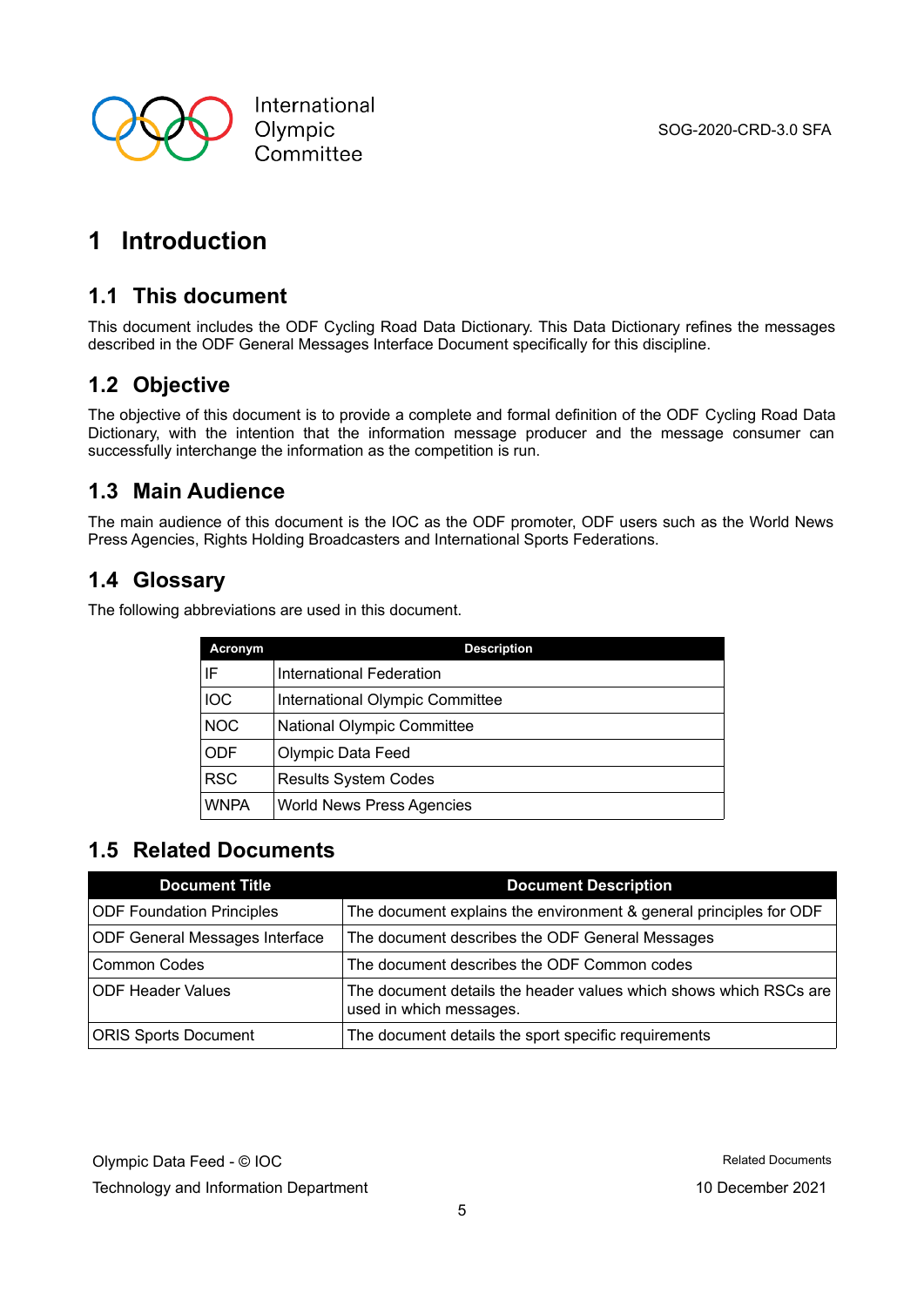



## <span id="page-5-2"></span>**2 Messages**

## <span id="page-5-1"></span>**2.1 Cycling Road Overview**

#### MESSAGES IN EACH EVENT

All events have a single DT\_RESULT, DT\_CURRENT and DT\_PLAY\_BY\_PLAY for each unit and DT\_IMAGE if appropriate.

#### **SCHEDULE**

The DT\_SCHEDULE/DT\_SCHEDULE\_UPDATE message will include each unit (schedule=Y) only which is aligned with the same RSC for DT\_RESULT.

#### PARALYMPIC GAMES

DT\_PARTIC\_TEAMS is only applicable to the Paralympic Games. Class is added in the Paralympic Games.

## <span id="page-5-0"></span>**2.2 Applicable Messages**

The following table is a full list of all ODF messages and describes the list of messages used in this discipline.

- The column "Message type" indicates the DocumentType that identifies a message
- The column "Message name" is the message name identified by the message type
- The column "Message extended" indicates whether a particular message has extended definition in regards to those that are general for all sports. If one particular message is not extended, then it follows the general definition rules.
- Message responsibilities appears in the ODF General Document.

| <b>Message Type</b>                       | <b>Message Name</b>                                                            |                          |  |  |
|-------------------------------------------|--------------------------------------------------------------------------------|--------------------------|--|--|
| DT SCHEDULE<br>DT SCHEDULE UPDATE         | Competition schedule / Competition schedule update                             |                          |  |  |
| DT PARTIC / DT PARTIC UPDATE              | List of participants by discipline / List of participants by discipline update | $\underline{X}$          |  |  |
| DT PARTIC NAME                            | <b>Participant Names</b>                                                       |                          |  |  |
| DT PARTIC TEAMS<br>DT PARTIC TEAMS UPDATE | List of teams / List of teams update                                           | $\underline{X}$          |  |  |
| DT RESULT                                 | <b>Event Unit Start List and Results</b>                                       | $\underline{X}$          |  |  |
| DT CURRENT                                | <b>Current Information</b>                                                     | $\underline{\mathsf{X}}$ |  |  |
| DT PLAY BY PLAY                           | Play by Play                                                                   | X                        |  |  |
| DT IMAGE                                  | Image                                                                          | $\overline{\mathsf{x}}$  |  |  |
| DT PRESSPHOTOFINISH LK                    | Press Photofinish                                                              |                          |  |  |
| DT RANKING                                | <b>Event Final Ranking</b>                                                     | $\mathbf x$              |  |  |
| DT MEDALLISTS                             | <b>Event's Medallists</b>                                                      |                          |  |  |
| DT MEDALLISTS DISCIPLINE                  | Medallists by discipline                                                       |                          |  |  |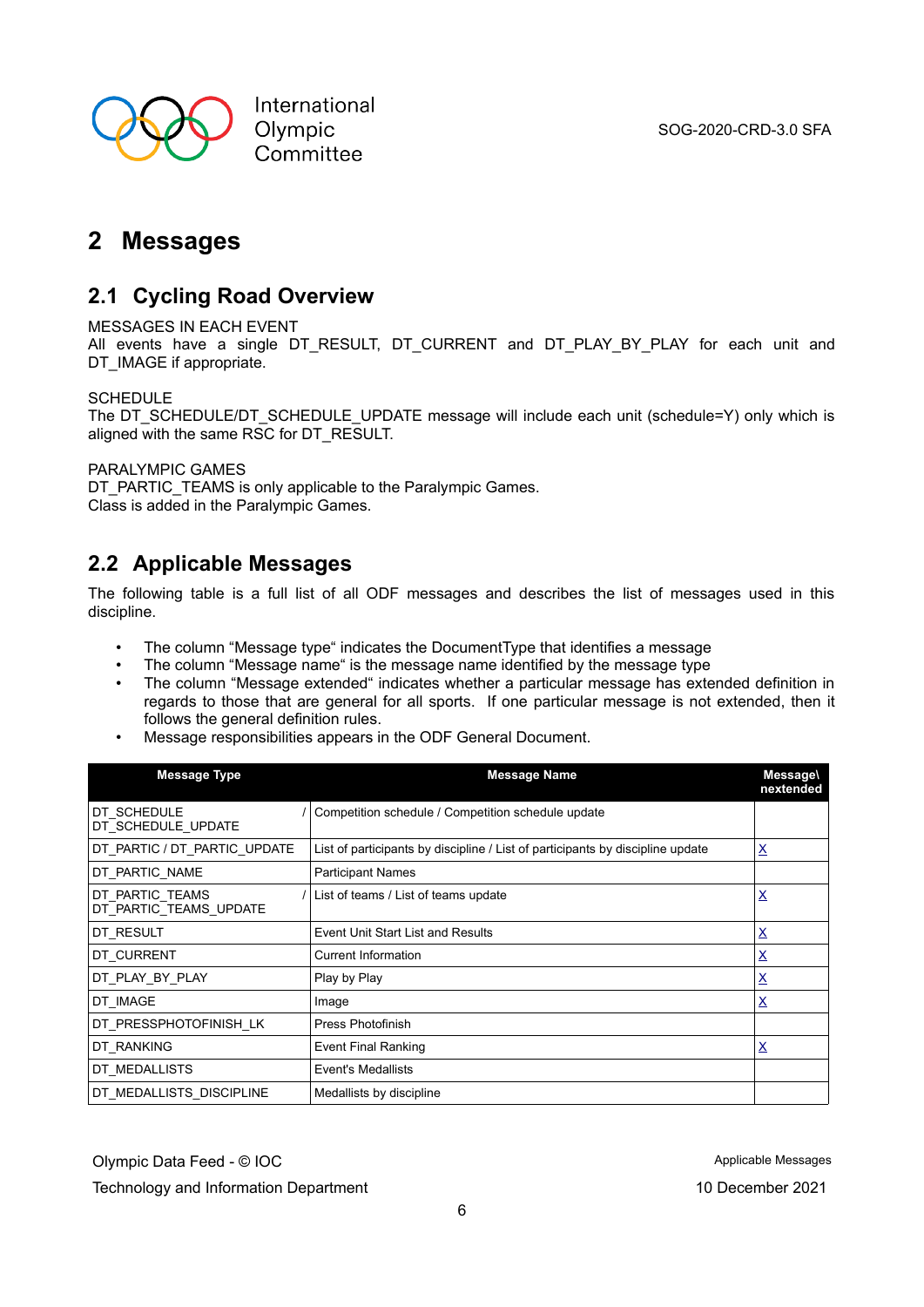

| DT MEDALS        | Medal standings                     |                          |  |  |
|------------------|-------------------------------------|--------------------------|--|--|
| DT CONFIG        | Configuration                       | $\overline{\mathsf{X}}$  |  |  |
| DT COMMUNICATION | Communication                       |                          |  |  |
| DT WEATHER       | Weather conditions                  | $\mathbf{\underline{x}}$ |  |  |
| DT_LOCAL_ON      | Discipline/venue start transmission |                          |  |  |
| DT_LOCAL_OFF     | Discipline/venue stop transmission  |                          |  |  |
| DT KA            | <b>Keep Alive</b>                   |                          |  |  |
| DT ALERT         | Alert                               |                          |  |  |
| DT_BCK           | <b>Background Document</b>          |                          |  |  |
| DT BIO PAR       | Participant Biography               |                          |  |  |
| DT_NEWS          | <b>News Document</b>                |                          |  |  |
| DT_ESL           | <b>Extended Start List</b>          |                          |  |  |
| DT_PIC           | <b>Pictures</b>                     |                          |  |  |
| DT_PDF           | PDF Message                         |                          |  |  |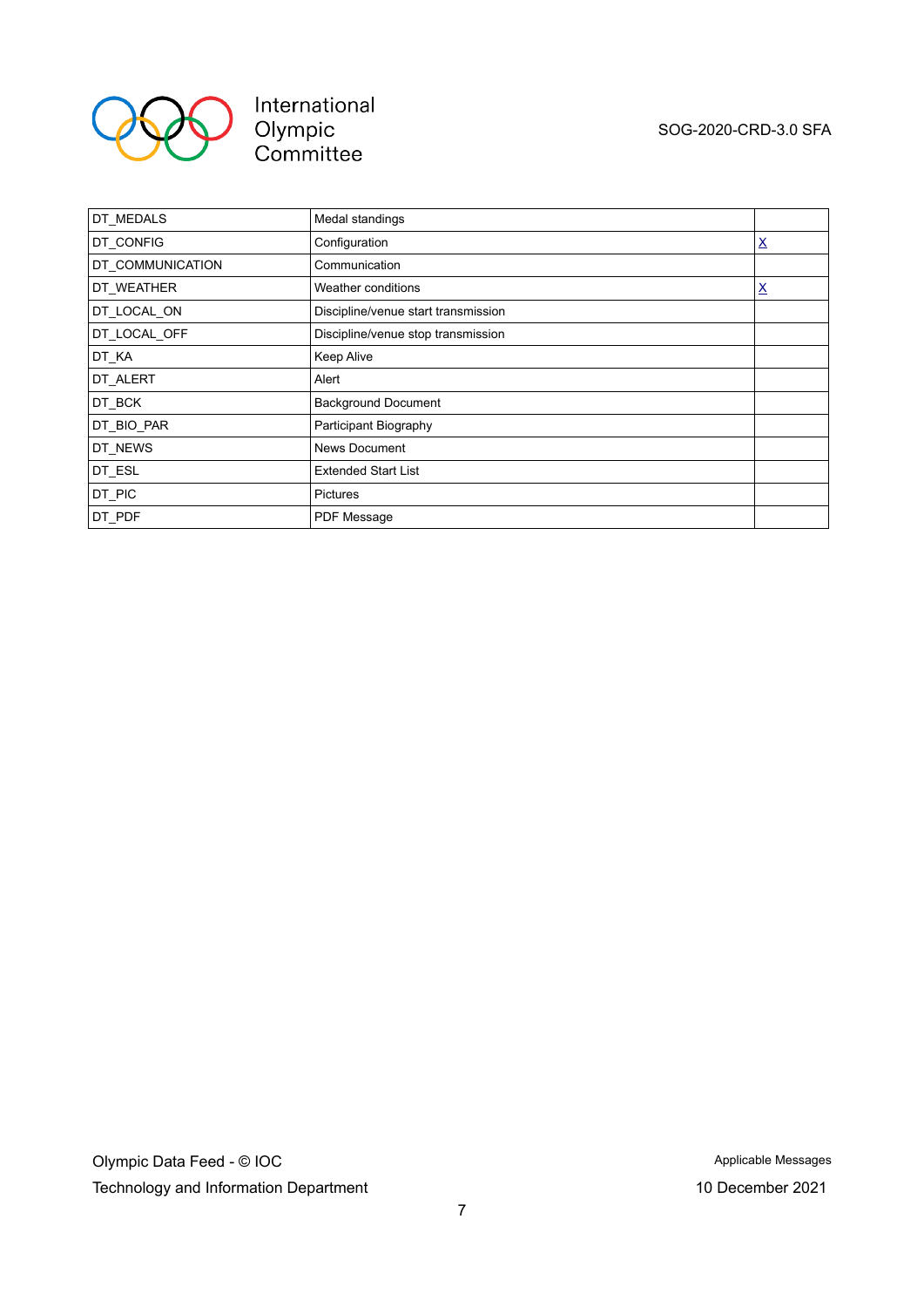

## <span id="page-7-3"></span>**2.3 Messages**

## <span id="page-7-2"></span>**2.3.1 List of participants by discipline / List of participants by discipline update**

## <span id="page-7-1"></span>**2.3.1.1 Description**

A participant is considered to be any individual (type athlete, participating or not in the current games) or any official in one or several disciplines or a competitor being part of a team (team member).

Although the participant may participate in more than one event or more than one discipline, this message just contains the information for the discipline of the message, listing the information of all the events for that discipline.

This message includes historical athletes that do not participate in the current competition. Historical athletes will not be registered to any event.

It is important to note that all the sport messages that make references to athletes (event unit start list and results, phase results, medallists etc.) will always match the athlete ID with the athlete ID in this message. The historical athletes will be used to match historical athlete information as it appears in the records message when sending the previous record information and this previous record was an historical record not being broken in the current competition.

List of participants by discipline (DT\_PARTIC) is a bulk message, provided for each discipline. It is a complete participant information message for one particular discipline. The arrival of this message resets all the previous participants' information for one particular discipline. This message includes a list of current athletes, officials, coaches, guides, technical officials, reserves and historical athletes regardless of their status.

List of participants by discipline update (DT\_PARTIC\_UPDATE) is an update message. It is not a complete list of participants' information by discipline message, only the participant data being modified, i.e. if some data of one participant changes, the element Participant for it with all its children and attributes must be sent.

The key of the information updated consists of the following attribute: Participant @Code. Therefore, any new or updated Participant Discipline-Event will be identified by all these attributes.

## <span id="page-7-0"></span>**2.3.1.2 Header Values**

The following table describes the message header attributes.

| <b>Attribute</b> | Value                         | <b>Comment</b>                                                                                                                                                                    |  |  |
|------------------|-------------------------------|-----------------------------------------------------------------------------------------------------------------------------------------------------------------------------------|--|--|
| CompetitionCode  | CC @Competition               | Unique ID for competition                                                                                                                                                         |  |  |
| DocumentCode     | CC @Discipline                | Full RSC at the discipline level                                                                                                                                                  |  |  |
| DocumentType     | DT PARTIC<br>DT_PARTIC_UPDATE | List of participants by discipline message                                                                                                                                        |  |  |
| DocumentSubtype  | S(20)                         | HISTORICAL if the message is from the historical results provider and<br>only includes historic athletes else the attribute is not included.<br>Never included in UPDATE message. |  |  |
| Version          | 1V                            | Version number associated to the message's content. Ascending                                                                                                                     |  |  |

Olympic Data Feed - © IOC List of participants by discipline / List of participants by discipline update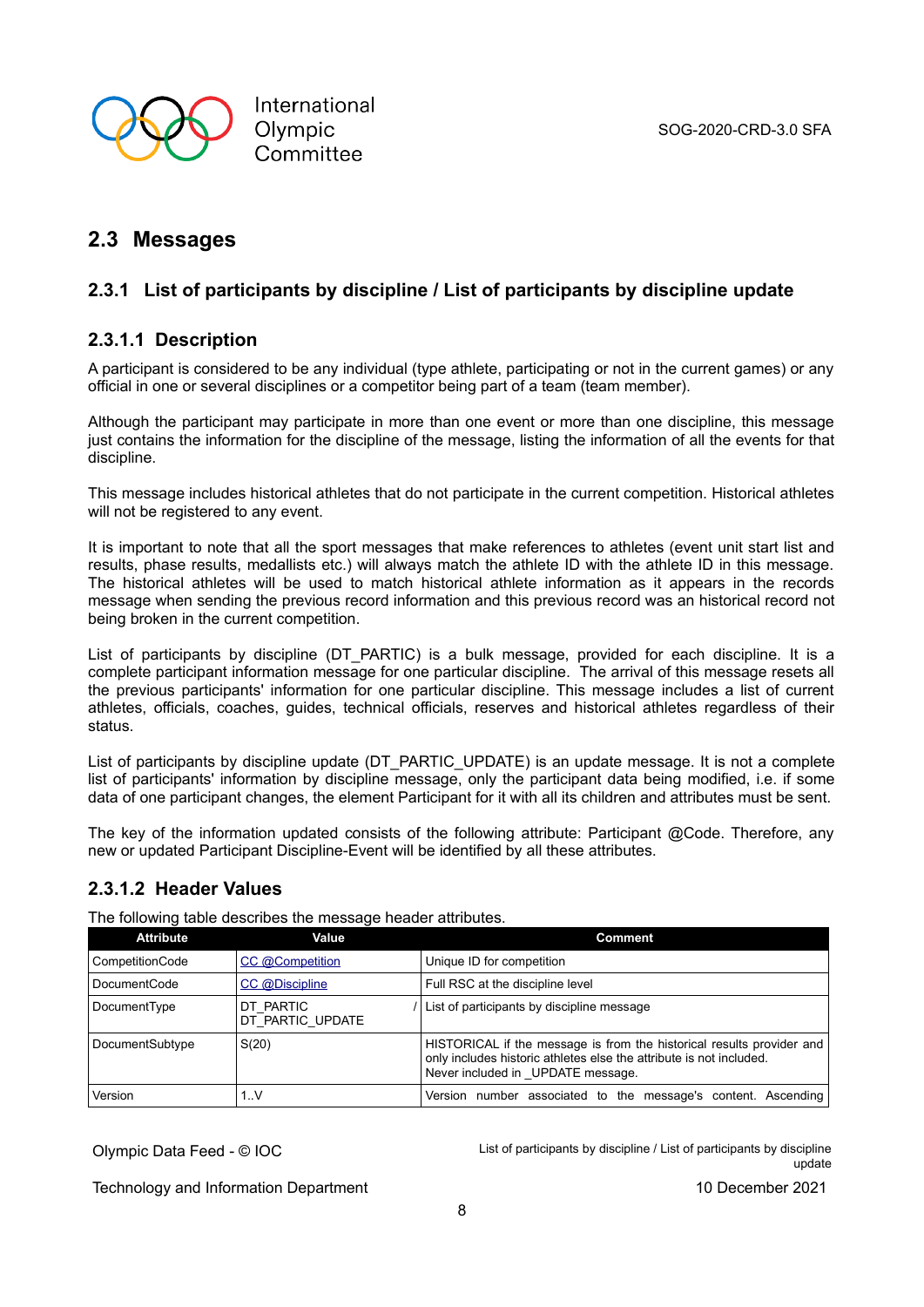

|             |                            | number                                                                                                                                                                          |
|-------------|----------------------------|---------------------------------------------------------------------------------------------------------------------------------------------------------------------------------|
| FeedFlag    | "P"-Production<br>"T"-Test | Test message or production message.                                                                                                                                             |
| Date        | Date                       | Date when the message is generated, expressed in the local time zone  <br>where the message was produced.                                                                       |
| Time        | Time                       | Time up to milliseconds when the message is generated, expressed in<br>the local time zone where the message was produced.                                                      |
| LogicalDate | Date                       | Logical Date of events. This is the same as the physical day except<br>when the unit or message transmission extends after midnight.<br>See full explanation in ODF Foundation. |
| Source      | SC @Source                 | Code indicating the system which generated the message.                                                                                                                         |

#### <span id="page-8-1"></span>**2.3.1.3 Trigger and Frequency**

The DT\_PARTIC message is sent as a bulk message prior to the Games. It is sent several times up to the date of transfer of control to OVR after which only DT\_PARTIC\_UPDATE messages are sent.

The DT\_PARTIC\_UPDATE message is triggered when there is a modification in the data for any individual after the transfer of control to OVR.

## <span id="page-8-0"></span>**2.3.1.4 Message Structure**

The following table defines the structure of the message.

| Level 1           | Level 2           | Level 3            | Level 4 | Level 5 | Level 6 |
|-------------------|-------------------|--------------------|---------|---------|---------|
| Competition (0,1) |                   |                    |         |         |         |
|                   | Gen               |                    |         |         |         |
|                   | Sport             |                    |         |         |         |
|                   | Codes             |                    |         |         |         |
|                   | Participant (1,N) |                    |         |         |         |
|                   |                   | Code               |         |         |         |
|                   |                   | Parent             |         |         |         |
|                   |                   | Status             |         |         |         |
|                   |                   | GivenName          |         |         |         |
|                   |                   | FamilyName         |         |         |         |
|                   |                   | PassportGivenName  |         |         |         |
|                   |                   | PassportFamilyName |         |         |         |
|                   |                   | PrintName          |         |         |         |
|                   |                   | PrintlnitialName   |         |         |         |
|                   |                   | TVName             |         |         |         |
|                   |                   | TVInitialName      |         |         |         |
|                   |                   | TVFamilyName       |         |         |         |
|                   |                   | Gender             |         |         |         |
|                   |                   | Organisation       |         |         |         |
|                   |                   | <b>BirthDate</b>   |         |         |         |

Olympic Data Feed - © IOC **List of participants by discipline** / List of participants by discipline update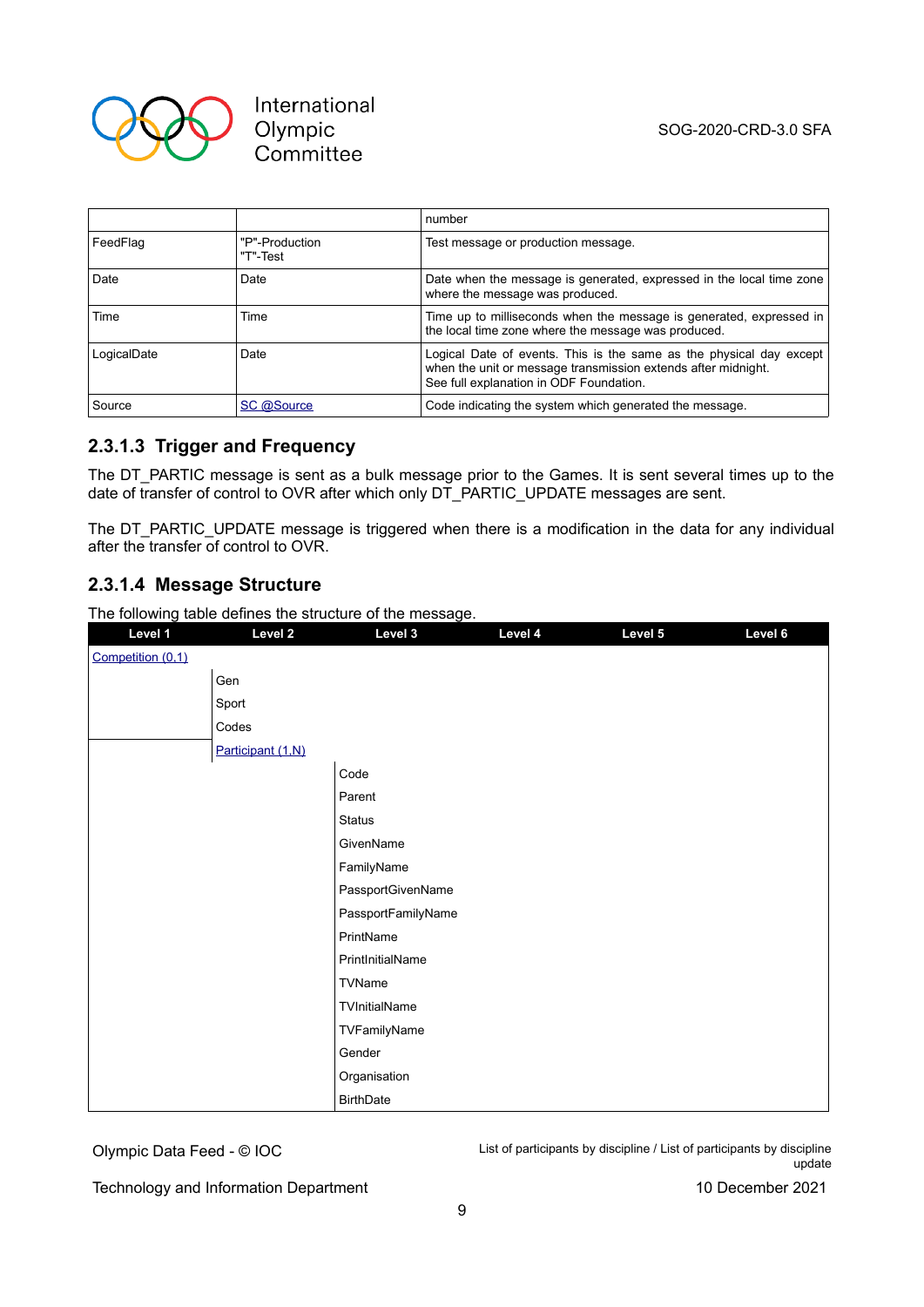

| Height                |                       |                  |       |
|-----------------------|-----------------------|------------------|-------|
| PlaceofBirth          |                       |                  |       |
| CountryofBirth        |                       |                  |       |
| PlaceofResidence      |                       |                  |       |
| CountryofResidence    |                       |                  |       |
| Nationality           |                       |                  |       |
| MainFunctionId        |                       |                  |       |
| Current               |                       |                  |       |
| OlympicSolidarity     |                       |                  |       |
| ModificationIndicator |                       |                  |       |
| Discipline (1,1)      |                       |                  |       |
|                       | Code                  |                  |       |
|                       | IFId                  |                  |       |
|                       | RegisteredEvent (0,N) |                  |       |
|                       |                       | Event            |       |
|                       |                       | <b>Bib</b>       |       |
|                       |                       | Class            |       |
|                       |                       | EventEntry (0,N) |       |
|                       |                       |                  | Type  |
|                       |                       |                  | Code  |
|                       |                       |                  | Pos   |
|                       |                       |                  | Value |

## <span id="page-9-0"></span>**2.3.1.5 Message Values**

<span id="page-9-2"></span>

| <b>Element: Competition (0,1)</b> |     |       |                                                                     |
|-----------------------------------|-----|-------|---------------------------------------------------------------------|
| <b>Attribute</b>                  | M/O | Value | <b>Description</b>                                                  |
| Gen                               |     | S(20) | Version of the General Data Dictionary applicable to the<br>message |
| Sport                             |     | S(20) | Version of the Sport Data Dictionary applicable to the message      |
| Codes                             |     | S(20) | Version of the Codes applicable to the message                      |

#### **Sample (General)**

<Competition Gen="SOG-2020-1.10" Sport="SOG-2020-CRD-1.10" Codes="SOG-2020-1.20" >

<span id="page-9-1"></span>

| <b>Element: Competition /Participant (1,N)</b> |     |       |      |       |  |                             |  |
|------------------------------------------------|-----|-------|------|-------|--|-----------------------------|--|
| <b>Attribute</b>                               | M/O |       |      | Value |  | <b>Description</b>          |  |
| Code                                           | .W  | S(20) | with | no    |  | leading   Participant's ID. |  |

Olympic Data Feed - © IOC List of participants by discipline / List of participants by discipline update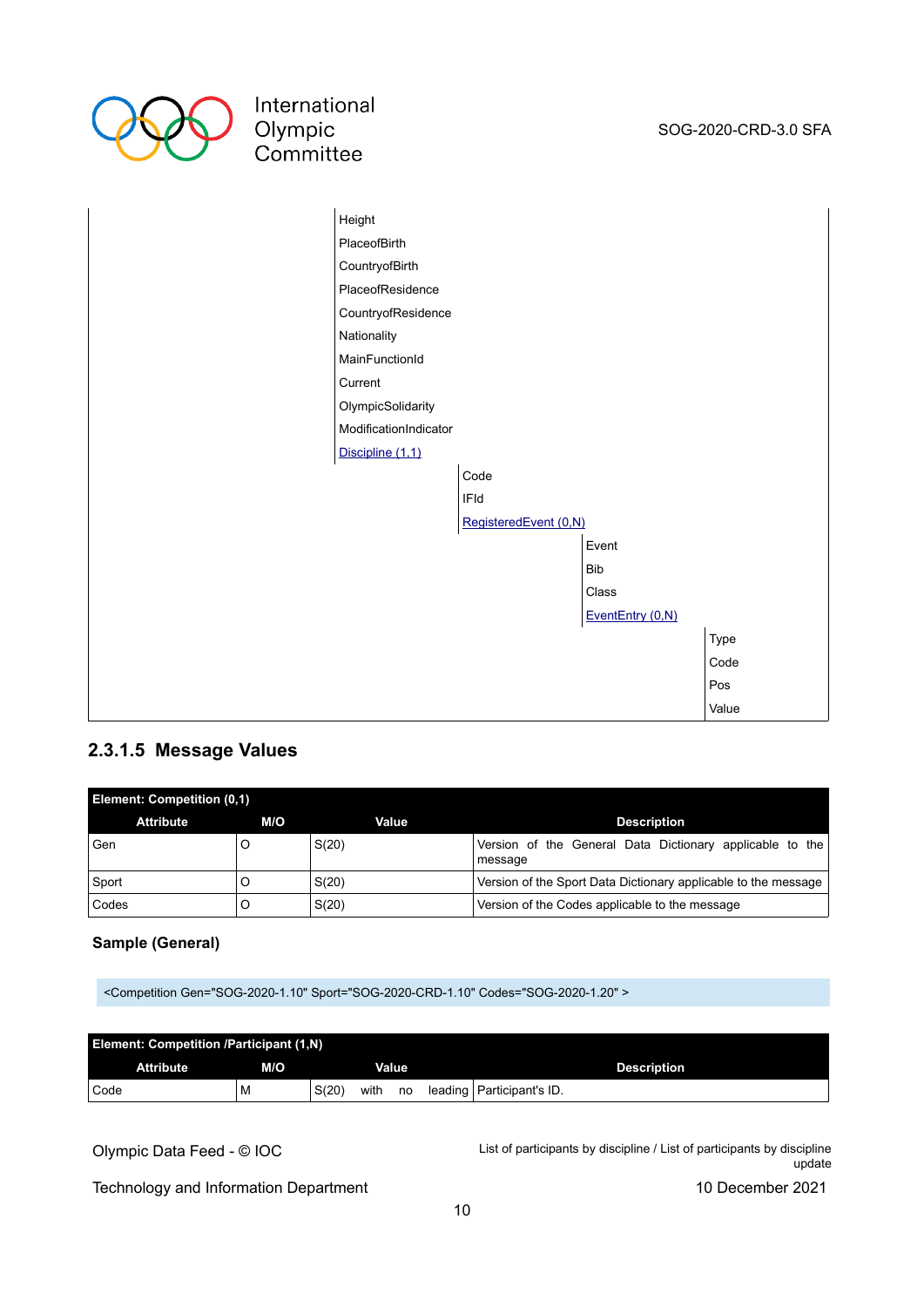

International<br>Olympic<br>Committee

#### SOG-2020-CRD-3.0 SFA

|                    |   | zeroes                                   | It identifies an athlete or an official and the holding participant's<br>valid information for one particular period of time.<br>It is used to link other messages to the participant's<br>information.<br>Participant's information (example @Organisation) will not be<br>the latest for the athlete/official, unless the @Code attribute is<br>the same as the @Parent attribute. However, this information<br>could be the one being valid in the particular moment of a start<br>list, event unit results, etc.                          |
|--------------------|---|------------------------------------------|-----------------------------------------------------------------------------------------------------------------------------------------------------------------------------------------------------------------------------------------------------------------------------------------------------------------------------------------------------------------------------------------------------------------------------------------------------------------------------------------------------------------------------------------------|
|                    |   |                                          | When the participant is an historical one, then this ID will start<br>with "A" when it is an Athlete, "C" when Coach and "O" when<br>Official.                                                                                                                                                                                                                                                                                                                                                                                                |
| Parent             | М | S(20)<br>with<br>leading<br>no<br>zeroes | Participant's parent ID, which is used to link to the latest valid<br>information for one participant. @Parent attribute should be<br>linked to the latest participant's information, by retrieving that<br>Athlete/Official whose @Code attribute is the same as<br>@Parent.                                                                                                                                                                                                                                                                 |
|                    |   |                                          | The participant containing @Code attribute being the same as<br>the @Parent attribute will be the one with the latest information<br>for the participant.<br>The @Parent attribute will only be different from @Code in the<br>case that critical personal information has changed from<br>previous competitions. The typical examples are Organisation<br>(for change of country) or Name (particularly for women<br>changing their name at marriage). Further to be clear, @Parent<br>and @Code can only be different if Current = "false". |
| <b>Status</b>      | O | CC @ParticStatus                         | Participant's accreditation status this attribute is Mandatory in<br>the case of @Current="true" and it is optional in the case that<br>@Current="false".                                                                                                                                                                                                                                                                                                                                                                                     |
|                    |   |                                          | To delete a participant, a specific value of the Status attribute<br>is used.                                                                                                                                                                                                                                                                                                                                                                                                                                                                 |
| GivenName          | O | S(25)                                    | Given name in WNPA format (mixed case)                                                                                                                                                                                                                                                                                                                                                                                                                                                                                                        |
| FamilyName         | М | S(25)                                    | Family name in WNPA format (mixed case)                                                                                                                                                                                                                                                                                                                                                                                                                                                                                                       |
| PassportGivenName  | O | S(25)                                    | Passport Given Name (Uppercase).                                                                                                                                                                                                                                                                                                                                                                                                                                                                                                              |
| PassportFamilyName | O | S(25)                                    | Passport Family Name (Uppercase).                                                                                                                                                                                                                                                                                                                                                                                                                                                                                                             |
| PrintName          | М | S(35)                                    | Print name (family name in upper case + given name in mixed<br>case)                                                                                                                                                                                                                                                                                                                                                                                                                                                                          |
| PrintlnitialName   | М | S(18)                                    | Print Initial name (for the given name it is sent just the initial,<br>without dot)                                                                                                                                                                                                                                                                                                                                                                                                                                                           |
| <b>TVName</b>      | М | S(35)                                    | TV name                                                                                                                                                                                                                                                                                                                                                                                                                                                                                                                                       |
| TVInitialName      | М | S(18)                                    | TV initial name                                                                                                                                                                                                                                                                                                                                                                                                                                                                                                                               |
| TVFamilyName       | М | S(25)                                    | TV family name                                                                                                                                                                                                                                                                                                                                                                                                                                                                                                                                |
| Gender             | М | CC @PersonGender                         | Participant's gender                                                                                                                                                                                                                                                                                                                                                                                                                                                                                                                          |
| Organisation       | М | CC @Organisation                         | Organisation ID                                                                                                                                                                                                                                                                                                                                                                                                                                                                                                                               |
| <b>BirthDate</b>   | O | YYYY-MM-DD                               | Date of birth. This information may not be known at the very<br>beginning, but it will be completed for all participants after<br>successive updates                                                                                                                                                                                                                                                                                                                                                                                          |

Olympic Data Feed - © IOC List of participants by discipline / List of participants by discipline update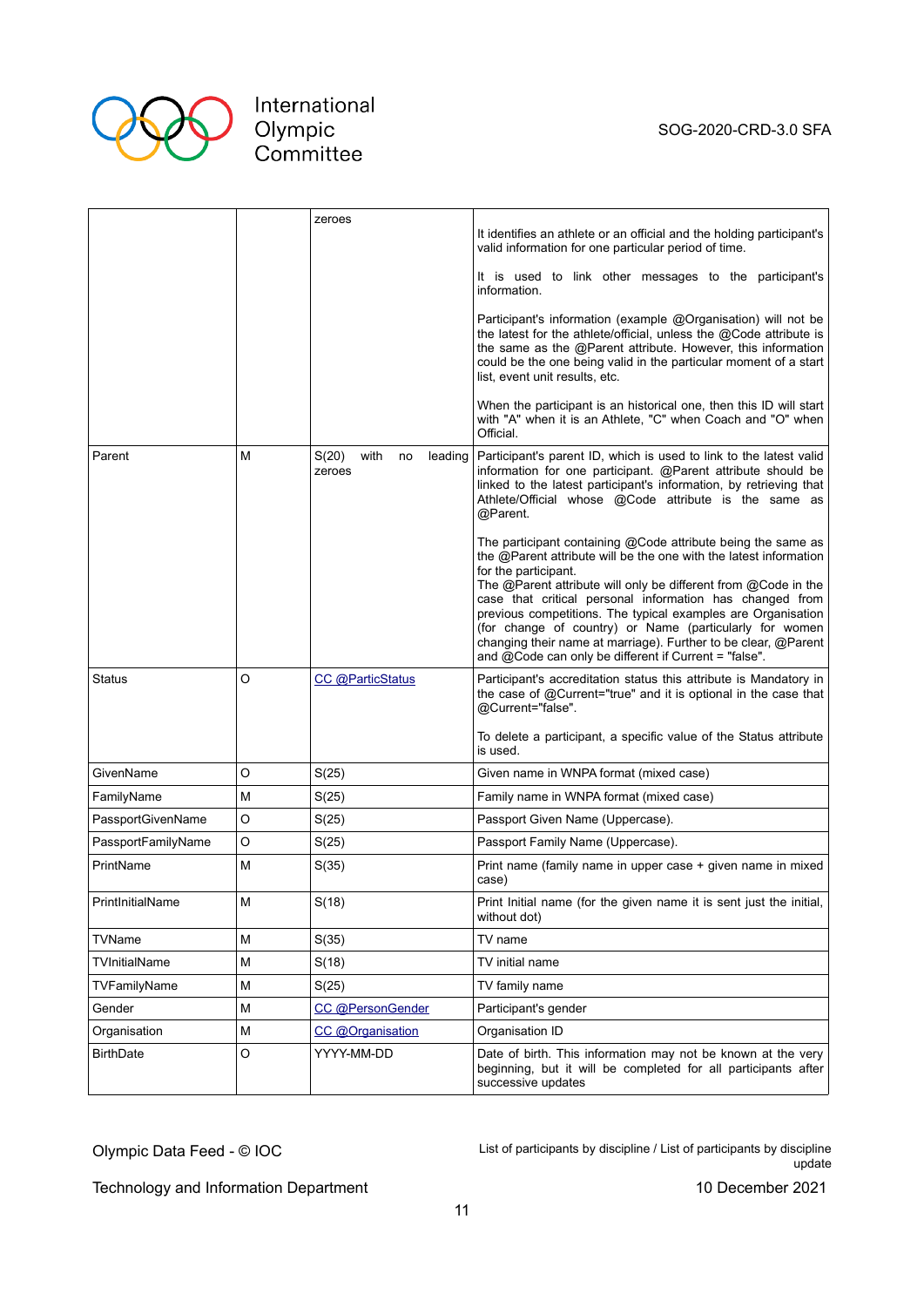

#### SOG-2020-CRD-3.0 SFA

| Height                | $\Omega$ | S(3)                | Height in centimetres. It will be included if this information is<br>available. This information is not needed in the case of<br>officials/referees.<br>"-" may be used where the data is not available. |
|-----------------------|----------|---------------------|----------------------------------------------------------------------------------------------------------------------------------------------------------------------------------------------------------|
| PlaceofBirth          | $\circ$  | S(75)               | Place of Birth                                                                                                                                                                                           |
| CountryofBirth        | O        | CC @Country         | Country ID of Birth                                                                                                                                                                                      |
| PlaceofResidence      | O        | S(75)               | Place of Residence                                                                                                                                                                                       |
| CountryofResidence    | O        | CC @Country         | Country ID of Residence                                                                                                                                                                                  |
| Nationality           | $\circ$  | CC @Country         | Participant's nationality.                                                                                                                                                                               |
|                       |          |                     | Although this attribute is optional, in very exceptional situations<br>it will not be known, and for this reason not ready to be sent.                                                                   |
| MainFunctionId        | $\Omega$ | CC @ResultsFunction | Main function                                                                                                                                                                                            |
|                       |          |                     | In the Case of Current="true" this attribute is Mandatory.                                                                                                                                               |
| Current               | M        | boolean             | It defines if a participant is participating in the games (true) or<br>is a Historical participant (false).                                                                                              |
| OlympicSolidarity     | $\circ$  | S(1)                | Send Y if the participant is a member of the Solidarity /<br>Scholarship Program else not sent.                                                                                                          |
| ModificationIndicator | M        | S(1)                | 'N' or 'U'<br>Attribute is mandatory in the DT PARTIC UPDATE message<br>only                                                                                                                             |
|                       |          |                     | N-New participant (in the case that this information comes as a<br>late entry)<br>U-Update participant                                                                                                   |
|                       |          |                     | If Modification Indicator='N', then include new participant to the<br>previous bulk-loaded list of participants                                                                                          |
|                       |          |                     | If ModificationIndicator='U', then update the participant to the<br>previous bulk-loaded list of participants                                                                                            |
|                       |          |                     | To delete a participant, a specific value of the Status attribute<br>is used.                                                                                                                            |

#### <span id="page-11-1"></span>**Element: Competition /Participant /Discipline (1,1)**

**All participating athletes will be assigned at least one discipline, it could be more. Each accredited official will be assigned at least one discipline, but it could be more. If an athlete or official is assigned to more than one discipline, it will be included in the participant message of both disciplines.**

| <b>Attribute</b> | M/O | Value          | <b>Description</b>                                                                |
|------------------|-----|----------------|-----------------------------------------------------------------------------------|
| Code             | M   | CC @Discipline | the discipline code used to fill the OdfBody<br>lt is<br>@DocumentCode attribute. |
| <b>IFId</b>      |     | S(16)          | IF code (competitor's federation number for the discipline).                      |

#### <span id="page-11-0"></span>**Element: Competition /Participant /Discipline /RegisteredEvent (0,N)**

**All accredited athletes will be assigned to one or more events. There is one exception: in some sports, substitutes may be accredited without any associated event. Historical athletes are not registered to any event.**

| <b>Attribute</b> | M/O | <b>Value</b> | <b>Description</b> |
|------------------|-----|--------------|--------------------|
| Event            | M   | ~~           | RSC of the Event   |
|                  |     | @Event       | ull:               |

Olympic Data Feed - © IOC List of participants by discipline / List of participants by discipline update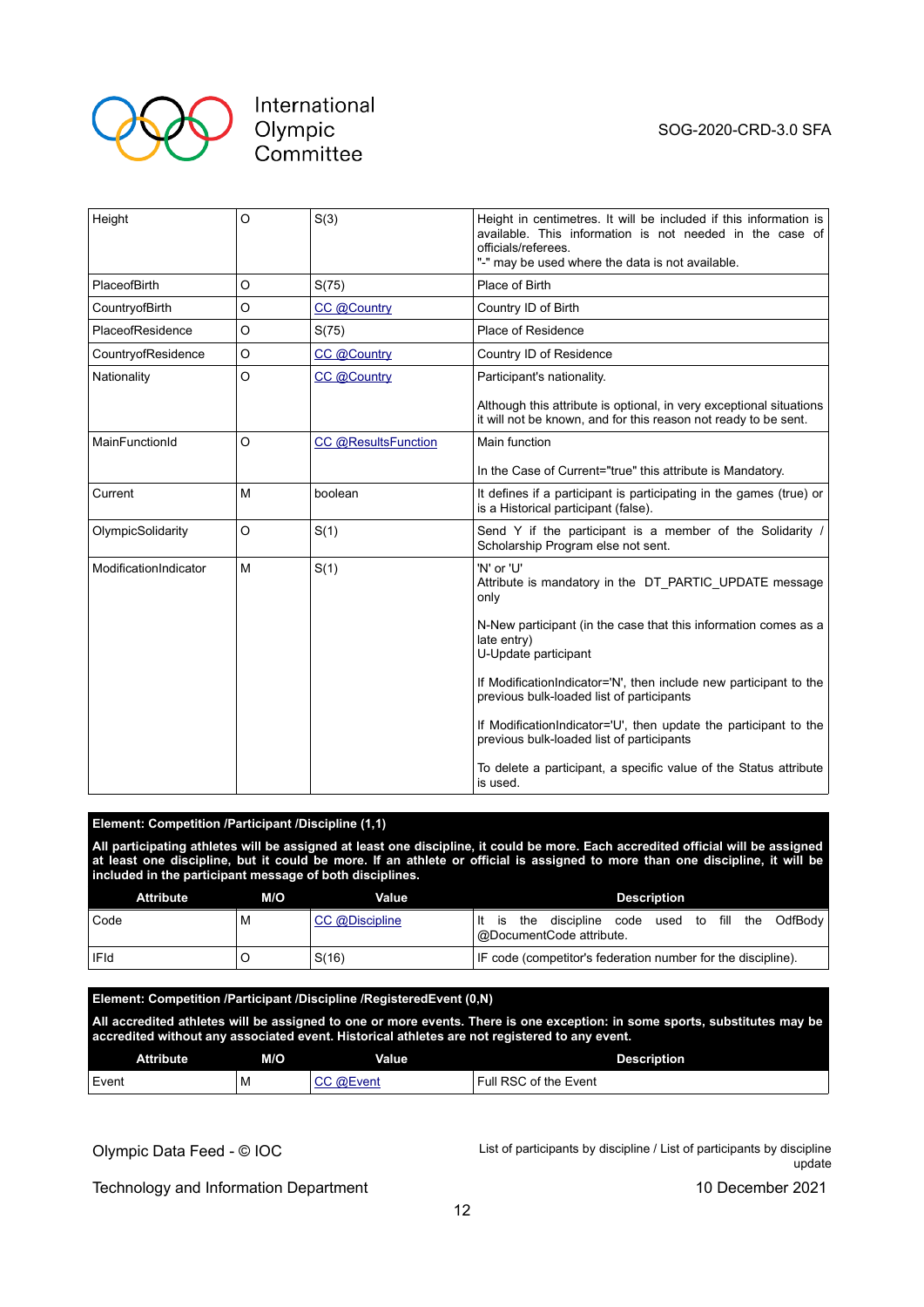

| Bib   | S(4)                | Bib number, only expected in UPDATE.                                                   |
|-------|---------------------|----------------------------------------------------------------------------------------|
| Class | CC @DisciplineClass | Code to identify the sport class in the case of Para Cycling<br>where it is mandatory. |

<span id="page-12-1"></span>

|              | Element: Competition /Participant /Discipline /RegisteredEvent /EventEntry (0,N) |               |                                 |                                                                                              |  |
|--------------|----------------------------------------------------------------------------------|---------------|---------------------------------|----------------------------------------------------------------------------------------------|--|
|              | Send if there are specific athlete's event entries.                              |               |                                 |                                                                                              |  |
|              | Type                                                                             | Code          | Pos                             | <b>Description</b>                                                                           |  |
| <b>ENTRY</b> |                                                                                  | <b>FACTOR</b> | N/A                             | <b>Element Expected:</b><br>For Time Trial in Para Cycling only                              |  |
|              | <b>Attribute</b>                                                                 | M/O           | <b>Value</b>                    | <b>Description</b>                                                                           |  |
|              | Value                                                                            | м             | <b>Numeric</b><br>#00.000       | Athletes Factor.<br>(for example, 95.950) or 100.000 for 100%<br>Factor                      |  |
| <b>ENTRY</b> |                                                                                  | <b>GUIDE</b>  | Numeric 0                       | Pos Description:<br>Send 1 and 2 (2 only if there is a second<br>guide)<br>Element Expected: |  |
|              |                                                                                  |               |                                 | If the athlete has a pilot                                                                   |  |
|              | <b>Attribute</b>                                                                 | M/O           | <b>Value</b>                    | <b>Description</b>                                                                           |  |
|              | Value                                                                            | м             | S(20) with no leading<br>zeroes | ID to identify the Pilot.<br>Not used in all events.                                         |  |

## <span id="page-12-0"></span>**2.3.1.6 Message Sort**

The message is sorted by Participant @Code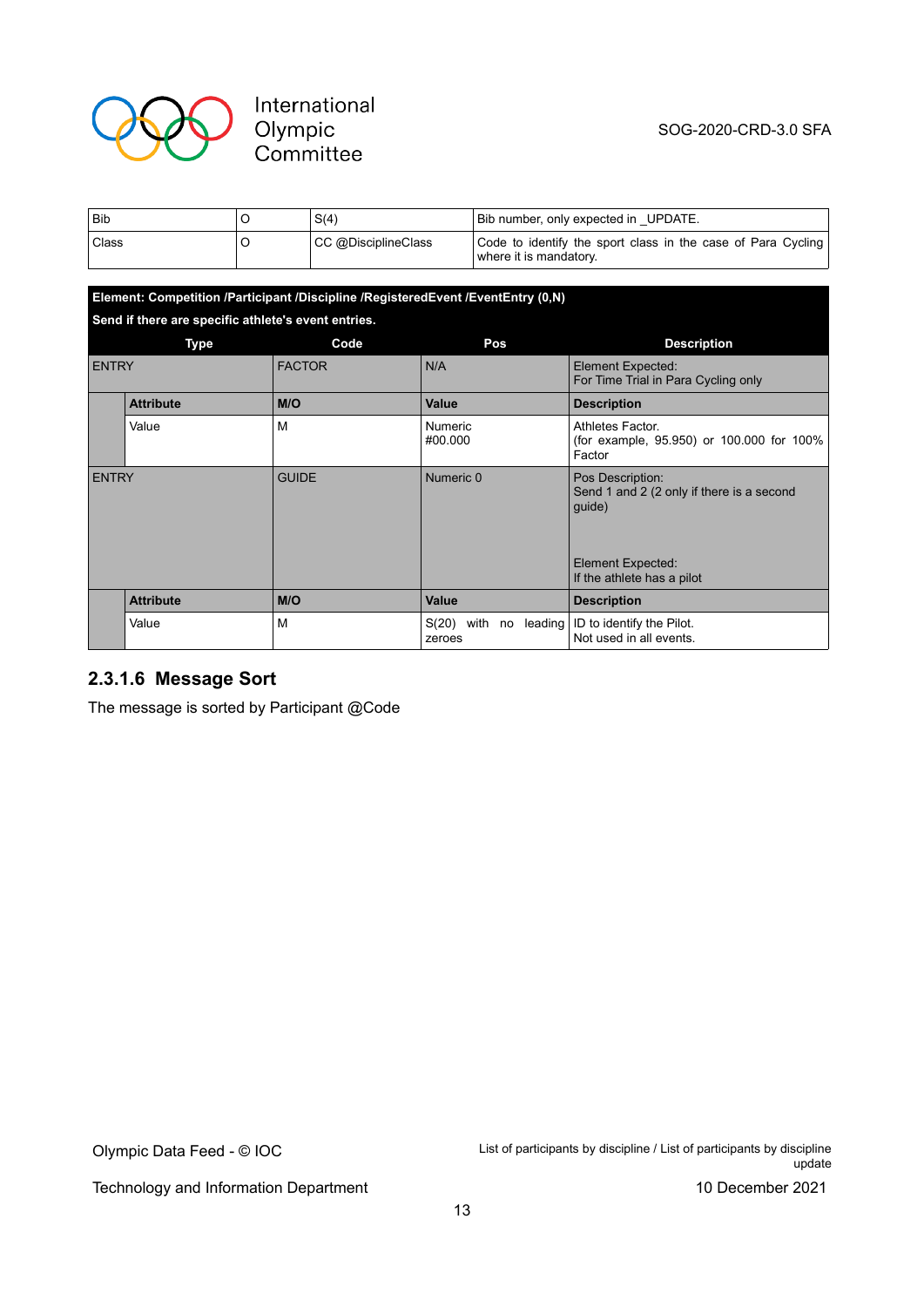

## <span id="page-13-3"></span>**2.3.2 List of teams / List of teams update**

#### <span id="page-13-2"></span>**2.3.2.1 Description**

DT\_PARTIC\_TEAMS contains the list of teams related to the current competition. This message is not applicable in the Olympic Games.

List of teams (DT\_PARTIC\_TEAMS) is a bulk message by discipline. The list is always complete. The arrival of this message resets all the previous participant teams' information for that discipline. It is assumed that all teams appearing in this list are valid, in the meaning that they are participating or they could participate in one event.

A historical team is defined as a group of athletes (team members) competing in the past in a competition event for an organisation. The historical team members appearing in this message will be listed in the list of historical athletes' messages. The list of historical teams just associates historical team members with the corresponding historical teams. Historical teams will not be registered to any event.

List of teams update (DT\_PARTIC\_TEAMS\_UPDATE) is an update message. It is not a complete list of teams' information message. It only contains the data of a team being modified.

## <span id="page-13-1"></span>**2.3.2.2 Header Values**

| <b>Attribute</b> | Value                                     | <b>Comment</b>                                                                                                                                                                  |
|------------------|-------------------------------------------|---------------------------------------------------------------------------------------------------------------------------------------------------------------------------------|
| CompetitionCode  | CC @Competition                           | Unique ID for competition                                                                                                                                                       |
| DocumentCode     | CC @Discipline                            | Full RSC at the discipline level                                                                                                                                                |
| DocumentType     | DT PARTIC TEAMS<br>DT PARTIC TEAMS UPDATE | List of participant teams message                                                                                                                                               |
| DocumentSubtype  | S(20)                                     | HISTORICAL if the message is from the historical results provider and<br>only includes historic teams else the attribute is not included.<br>Never included in _UPDATE message. |
| Version          | 1.1V                                      | Version number associated to the message's content. Ascending<br>number                                                                                                         |
| FeedFlag         | "P"-Production<br>"T"-Test                | Test message or production message.                                                                                                                                             |
| Date             | Date                                      | Date when the message is generated, expressed in the local time zone<br>where the message was produced.                                                                         |
| Time             | Time                                      | Time up to milliseconds when the message is generated, expressed in<br>the local time zone where the message was produced.                                                      |
| LogicalDate      | Date                                      | Logical Date of events. This is the same as the physical day except<br>when the unit or message transmission extends after midnight.<br>See full explanation in ODF Foundation. |
| Source           | SC @Source                                | Code indicating the system which generated the message.                                                                                                                         |

The following table describes the message header attributes.

## <span id="page-13-0"></span>**2.3.2.3 Trigger and Frequency**

The DT\_PARTIC\_TEAMS message is sent as a bulk message before the Games. It is sent several times up to the date of transfer of control to OVR after which only DT\_PARTIC\_TEAMS\_UPDATE messages are sent.

Olympic Data Feed - © IOC <br>
Colympic Data Feed - © IOC List of teams update Technology and Information Department 10 December 2021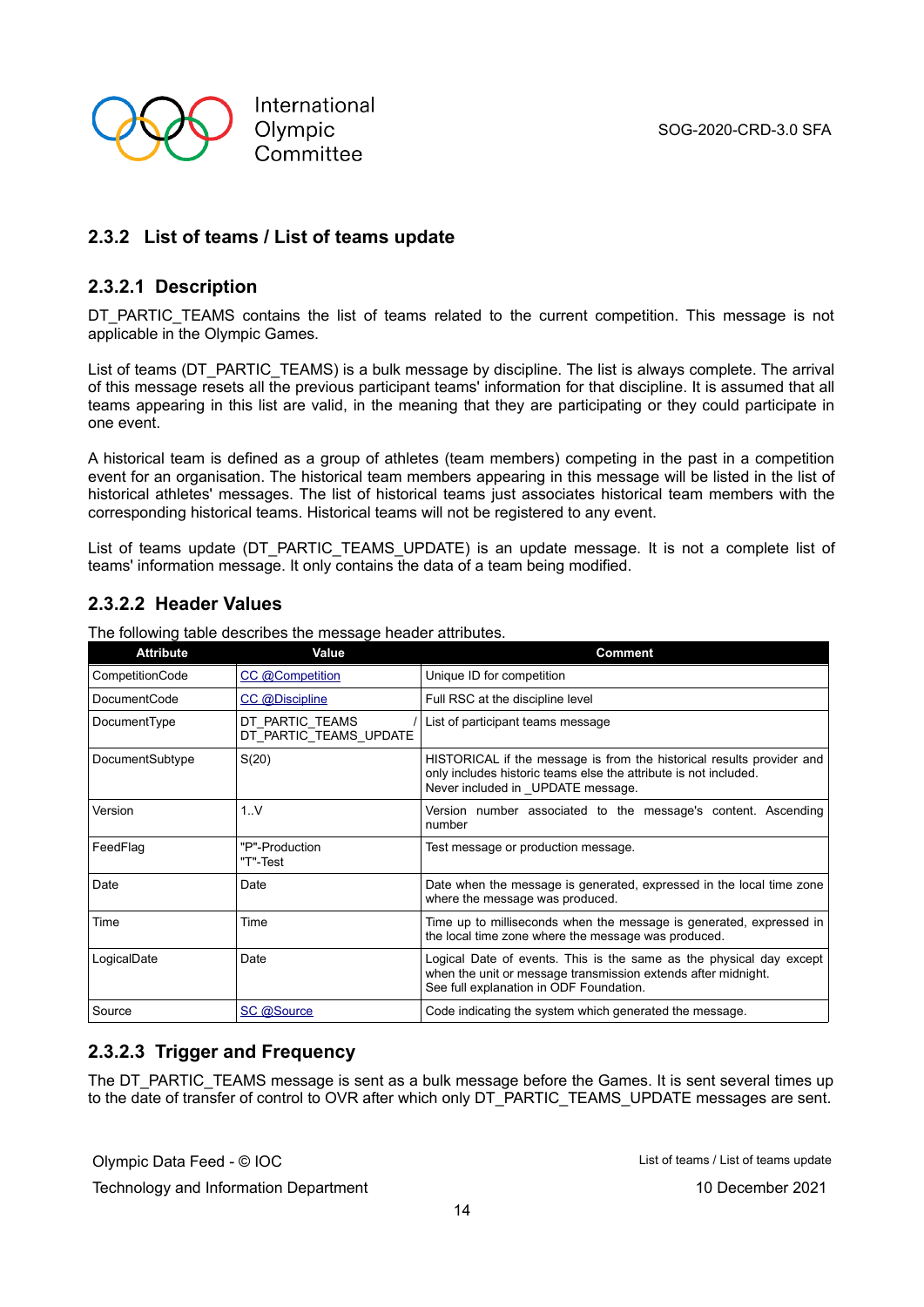

The DT\_PARTIC\_TEAMS\_UPDATE message is triggered when there is a modification in the data for any team after the transfer of control to OVR.

## <span id="page-14-1"></span>**2.3.2.4 Message Structure**

The following table defines the structure of the message.

| Level 1           | Level 2      | Level 3               | Level 4               | Level 5    |
|-------------------|--------------|-----------------------|-----------------------|------------|
| Competition (0,1) |              |                       |                       |            |
|                   | Gen          |                       |                       |            |
|                   | Sport        |                       |                       |            |
|                   | Codes        |                       |                       |            |
|                   | Team $(1,N)$ |                       |                       |            |
|                   |              | Code                  |                       |            |
|                   |              | Organisation          |                       |            |
|                   |              | Number                |                       |            |
|                   |              | Name                  |                       |            |
|                   |              | ShortName             |                       |            |
|                   |              | TVTeamName            |                       |            |
|                   |              | Gender                |                       |            |
|                   |              | Current               |                       |            |
|                   |              | TeamType              |                       |            |
|                   |              | ModificationIndicator |                       |            |
|                   |              | Composition (0,1)     |                       |            |
|                   |              |                       | Athlete (0,N)         |            |
|                   |              |                       |                       | Code       |
|                   |              |                       |                       | Order      |
|                   |              | Discipline (0,1)      |                       |            |
|                   |              |                       | Code                  |            |
|                   |              |                       | RegisteredEvent (0,1) |            |
|                   |              |                       |                       | Event      |
|                   |              |                       |                       | <b>Bib</b> |

## <span id="page-14-0"></span>**2.3.2.5 Message Values**

<span id="page-14-3"></span>

| <b>Element: Competition (0.1)</b> |     |       |                                                                     |  |  |
|-----------------------------------|-----|-------|---------------------------------------------------------------------|--|--|
| <b>Attribute</b>                  | M/O | Value | <b>Description</b>                                                  |  |  |
| Gen                               |     | S(20) | Version of the General Data Dictionary applicable to the<br>message |  |  |
| Sport                             |     | S(20) | Version of the Sport Data Dictionary applicable to the message      |  |  |
| Codes                             |     | S(20) | Version of the Codes applicable to the message                      |  |  |

<span id="page-14-2"></span>Olympic Data Feed - © IOC <br>
Colympic Data Feed - © IOC List of teams update Technology and Information Department 10 December 2021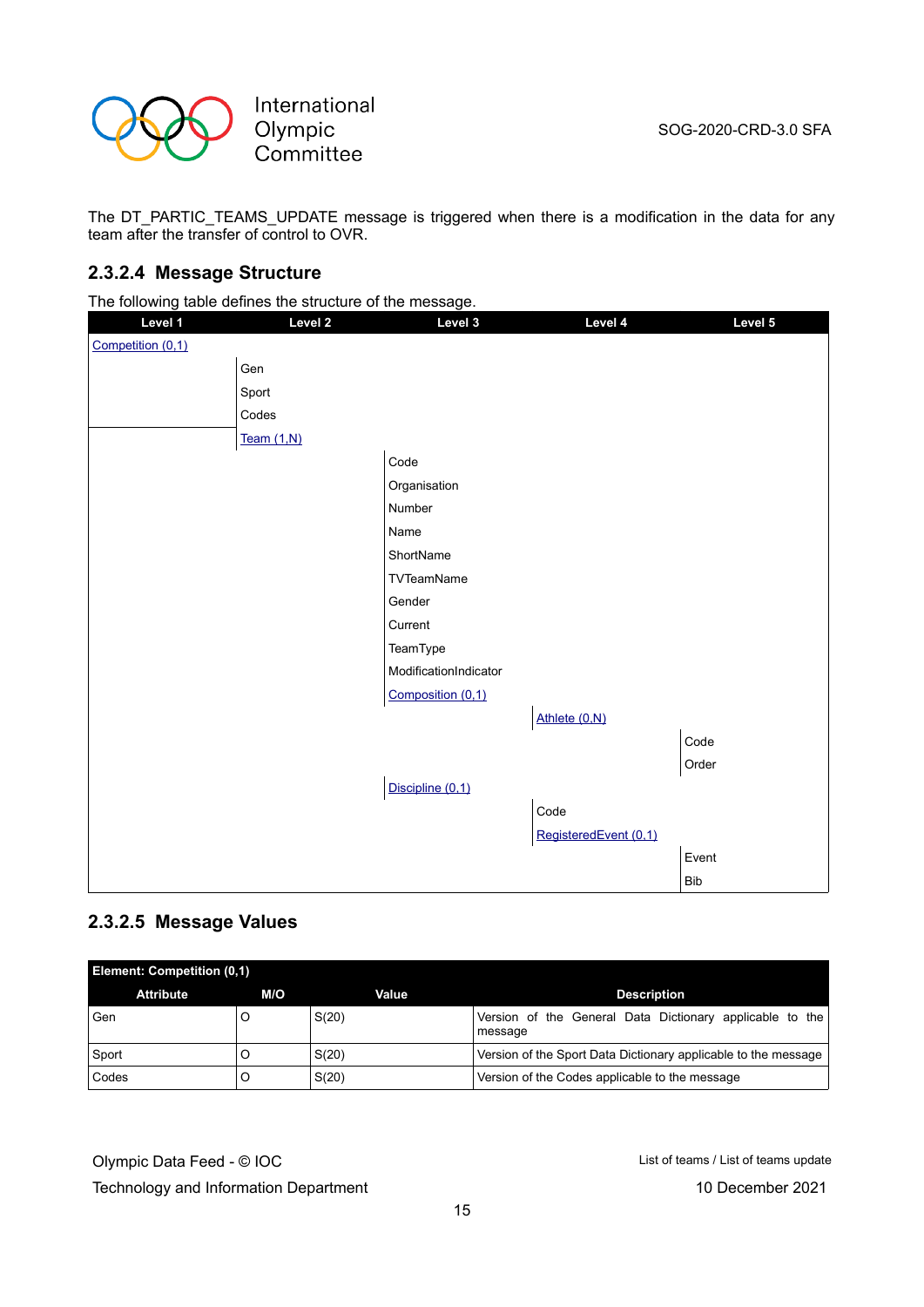

#### SOG-2020-CRD-3.0 SFA

| Element: Competition /Team (1,N) |     |                                          |                                                                                                                                                                                                                                                                                                                                                                                                                                                                                             |  |
|----------------------------------|-----|------------------------------------------|---------------------------------------------------------------------------------------------------------------------------------------------------------------------------------------------------------------------------------------------------------------------------------------------------------------------------------------------------------------------------------------------------------------------------------------------------------------------------------------------|--|
| <b>Attribute</b>                 | M/O | Value                                    | <b>Description</b>                                                                                                                                                                                                                                                                                                                                                                                                                                                                          |  |
| Code                             | М   | S(20)<br>with<br>leading<br>no<br>zeroes | Team's ID<br>When the Team is an historical one, then this ID starts with "T".                                                                                                                                                                                                                                                                                                                                                                                                              |  |
| Organisation                     | М   | CC @Organisation                         | Team organisation's ID                                                                                                                                                                                                                                                                                                                                                                                                                                                                      |  |
| Number                           | O   | Numeric<br>#0                            | Team's number.<br>If there is not more than one team for one organisation<br>participating in one event, it is 1. Otherwise, it will be<br>incremental, 1 for the first organisation's team, 2 for the second<br>organisation's team, etc.<br>Required in the case of current teams.                                                                                                                                                                                                        |  |
| Name                             | М   | S(73)                                    | Team name.                                                                                                                                                                                                                                                                                                                                                                                                                                                                                  |  |
| ShortName                        | М   | S(40)                                    | <b>Team Short Name</b>                                                                                                                                                                                                                                                                                                                                                                                                                                                                      |  |
| <b>TVTeamName</b>                | М   | S(21)                                    | Team's TV Name.                                                                                                                                                                                                                                                                                                                                                                                                                                                                             |  |
| Gender                           | М   | CC @SportGender                          | Gender Code of the Team Char(1)                                                                                                                                                                                                                                                                                                                                                                                                                                                             |  |
| Current                          | M   | boolean                                  | It defines if a team is participating in the games (true) or it is a<br>Historical team (false)                                                                                                                                                                                                                                                                                                                                                                                             |  |
| TeamType                         | M   | SC @TeamType                             | Send the team type.<br>This is how the name is constructed to allow clients to build in<br>other languages. Use ORG                                                                                                                                                                                                                                                                                                                                                                         |  |
| ModificationIndicator            | M   | N, U, D                                  | Attribute is mandatory in the DT PARTIC TEAMS UPDATE<br>message only<br>N-New team (in the case that this information comes as a late<br>entry)<br>U-Update team<br>D-Delete team<br>If ModificationIndicator='N', then include new team to the<br>previous bulk-loaded list of teams<br>If ModificationIndicator='U', then update the team to the<br>previous bulk-loaded list of teams<br>If ModificationIndicator='D', then delete the team to the<br>previous bulk-loaded list of teams |  |

<span id="page-15-2"></span>

| Element: Competition /Team /Composition /Athlete (0,N)            |     |                               |                                               |  |  |
|-------------------------------------------------------------------|-----|-------------------------------|-----------------------------------------------|--|--|
| In the case of current teams the number of athletes is 2 or more. |     |                               |                                               |  |  |
| <b>Attribute</b>                                                  | M/O | Value                         | <b>Description</b>                            |  |  |
| Code                                                              | M   | S(20)<br>with<br>no<br>zeroes | leading Athlete ID of the listed team member. |  |  |
| Order                                                             |     | <b>Numeric</b>                | Team member order                             |  |  |

<span id="page-15-1"></span>

| <b>Element: Competition /Team /Discipline (0.1)</b>      |     |                |                            |  |
|----------------------------------------------------------|-----|----------------|----------------------------|--|
| Discipline is expected unless Modification Indicator="D" |     |                |                            |  |
| Attribute                                                | M/O | Value          | <b>Description</b>         |  |
| Code                                                     | м   | CC @Discipline | Full RSC of the Discipline |  |

<span id="page-15-0"></span>**Element: Competition /Team /Discipline /RegisteredEvent (0,1)**

**Each current team is assigned to one event. Historical teams will not be registered to any event.**

Olympic Data Feed - © IOC **List of teams / List of teams / List of teams update**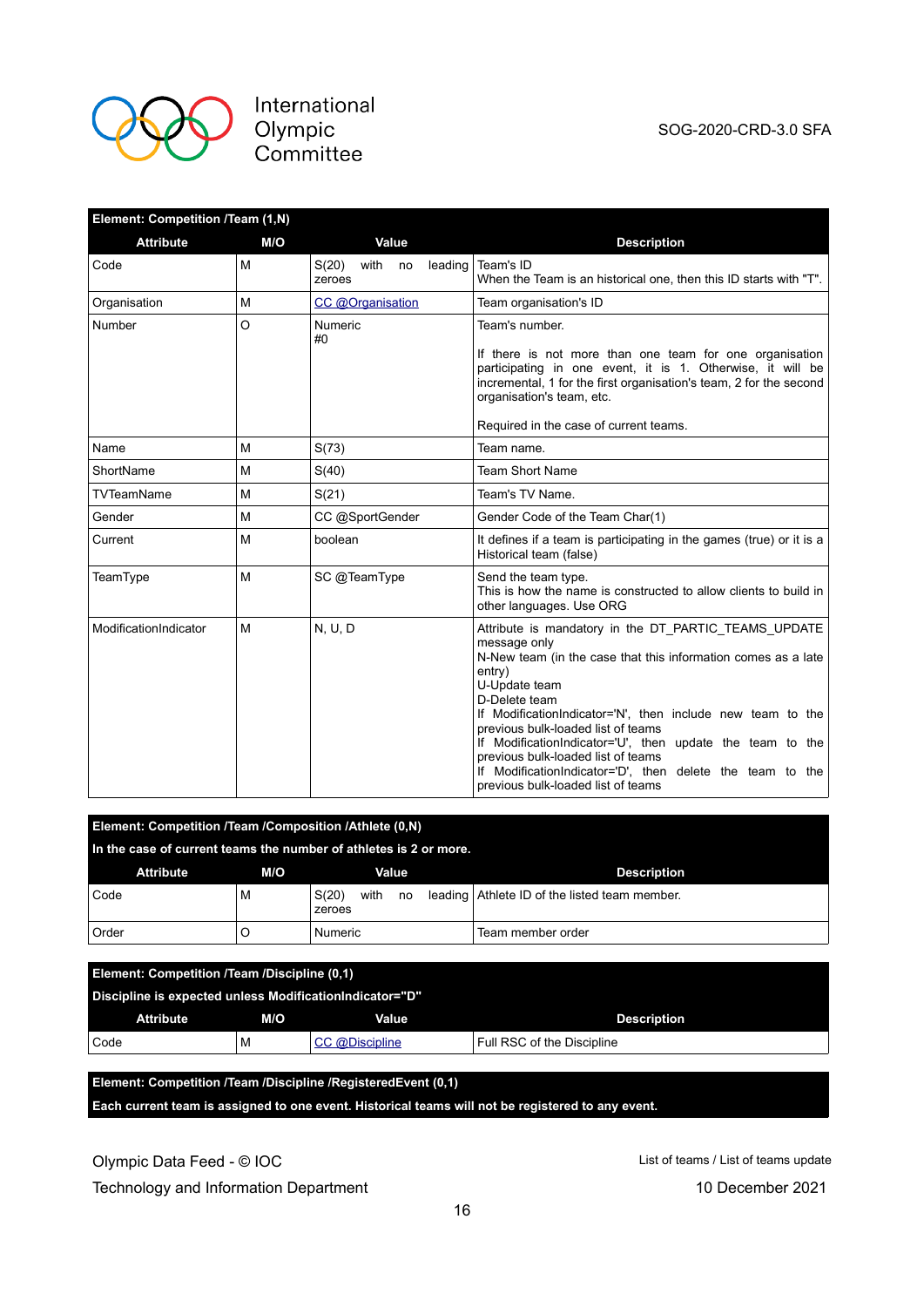

| <b>Attribute</b> | M/O        | Value     | <b>Description</b>    |
|------------------|------------|-----------|-----------------------|
| Event            | <b>IVI</b> | CC @Event | Full RSC of the Event |
| <b>Bib</b>       |            | S(4)      | Team Race number      |

## <span id="page-16-0"></span>**2.3.2.6 Message Sort**

The message is sorted by Team @Code.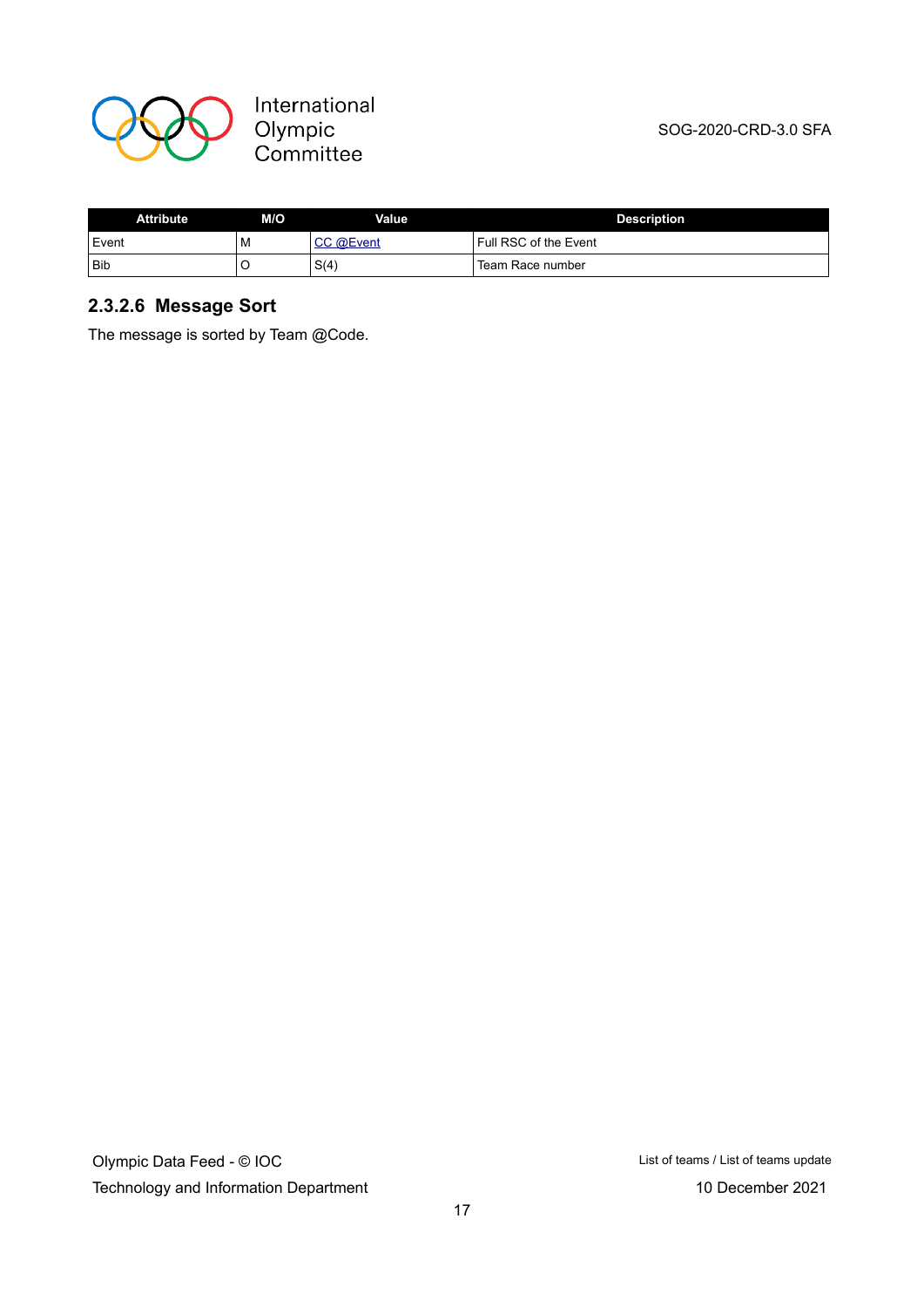

## <span id="page-17-3"></span>**2.3.3 Event Unit Start List and Results**

#### <span id="page-17-2"></span>**2.3.3.1 Description**

The Event Unit Start List and Results is a message containing both the start list and results information of the competitors in one (individual or team) event unit.

The Event Unit Start List and Results is a mandatory message for all sports. The definition includes as much generic information as possible due to the fact that each discipline and event has its own format for the results information (example: score of a match, time in a race, distance in a throw...).

This is always a full message and all applicable elements and attributes are always sent.

#### <span id="page-17-1"></span>**2.3.3.2 Header Values**

The following table describes the message header attributes.

| <b>Attribute</b>       | Value                      | <b>Comment</b>                                                                                                                                                                                                                                                                                                        |
|------------------------|----------------------------|-----------------------------------------------------------------------------------------------------------------------------------------------------------------------------------------------------------------------------------------------------------------------------------------------------------------------|
| CompetitionCode        | CC @Competition            | Unique ID for competition                                                                                                                                                                                                                                                                                             |
| <b>DocumentCode</b>    | CC @Unit                   | Full RSC of the unit (race)                                                                                                                                                                                                                                                                                           |
| <b>DocumentSubcode</b> | N/A                        | N/A                                                                                                                                                                                                                                                                                                                   |
| DocumentType           | DT RESULT                  | Event Unit Start List and Results message                                                                                                                                                                                                                                                                             |
| DocumentSubtype        | N/A                        | N/A                                                                                                                                                                                                                                                                                                                   |
| Version                | 1.1V                       | Version number associated to the message's content. Ascending<br>number                                                                                                                                                                                                                                               |
| <b>ResultStatus</b>    | CC @ResultStatus           | It indicates whether the result is official or unofficial (or intermediate etc).<br><b>START LIST</b><br>LIVE (used during the competition when nothing else applies).<br><b>UNOFFICIAL</b><br><b>OFFICIAL</b><br>INTERMEDIATE (used after the competition has started and is not<br>finished but not currently live) |
| FeedFlag               | "P"-Production<br>"T"-Test | Test message or production message.                                                                                                                                                                                                                                                                                   |
| Date                   | Date                       | Date when the message is generated, expressed in the local time zone<br>where the message was produced.                                                                                                                                                                                                               |
| Time                   | Time                       | Time up to milliseconds when the message is generated, expressed in<br>the local time zone where the message was produced.                                                                                                                                                                                            |
| LogicalDate            | Date                       | Logical Date of events. This is the same as the physical day except<br>when the unit or message transmission extends after midnight.<br>See full explanation in ODF Foundation.                                                                                                                                       |
| Source                 | SC @Source                 | Code indicating the system which generated the message.                                                                                                                                                                                                                                                               |

## <span id="page-17-0"></span>**2.3.3.3 Trigger and Frequency**

This message is sent with ResultStatus 'START\_LIST' as soon as the expected information is available and any changes to the information. Possible information is:

- As soon as the start list is available and any changes [inc. IRMs] (START\_LIST)

This message is then sent with ResultStatus 'LIVE' as soon as the unit starts and continues to be triggered:

Olympic Data Feed - © IOC **Event Unit Start List and Results**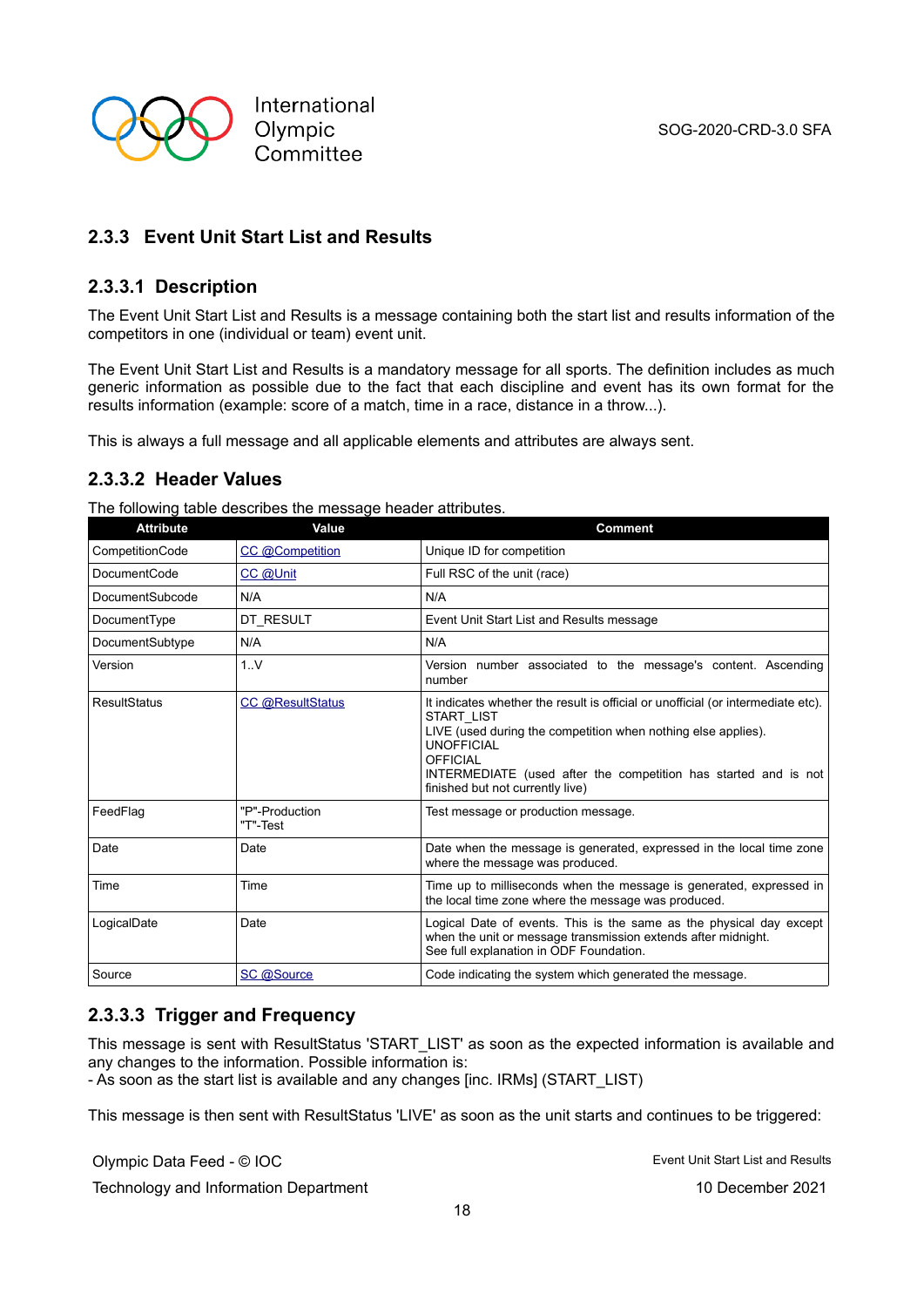

- In Time Trial

\* When the competition starts and all changes/additions in data (LIVE)

- In Road Race

 \* When the competition starts and after each group passes an intermediate point (send all changes for a group in a single message). Also update for any IRM.

This message is also sent when the event unit finishes and the results are still unofficial. Also, this message is expected when the results become official. The official/unofficial status is included in the ODF headers (ResultStatus attribute).

- When the last competitor finishes, and all finish times have been read from phototfinish (UNOFFICIAL)

- After the results for the race are approved (OFFICIAL)

Trigger also after any other change.

## <span id="page-18-0"></span>**2.3.3.4 Message Structure**

The following table defines the structure of the message.



Olympic Data Feed - © IOC **Event Unit Start List and Results** Technology and Information Department 10 December 2021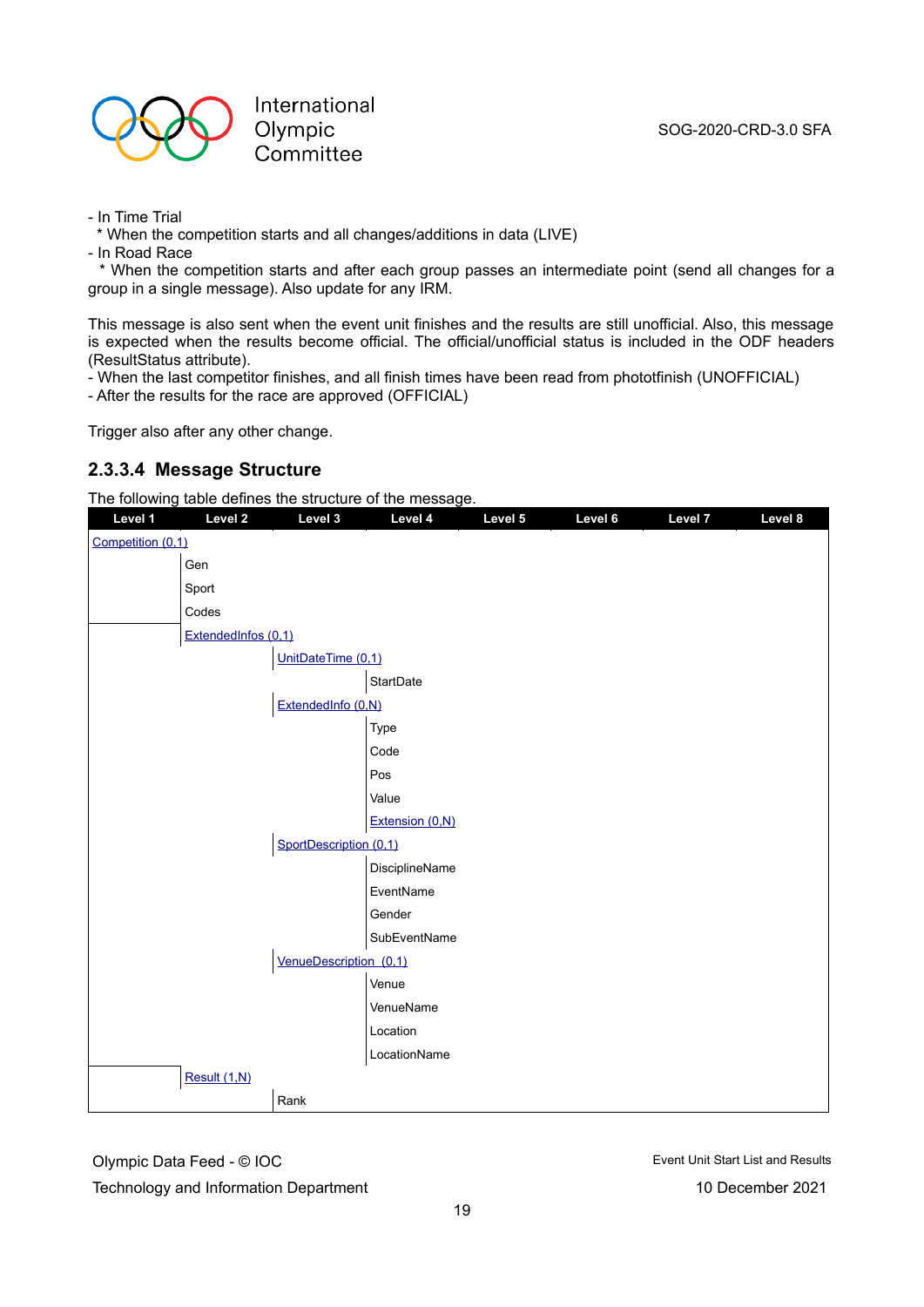



Olympic Data Feed - © IOC **Example 2018** Event Unit Start List and Results Technology and Information Department 10 December 2021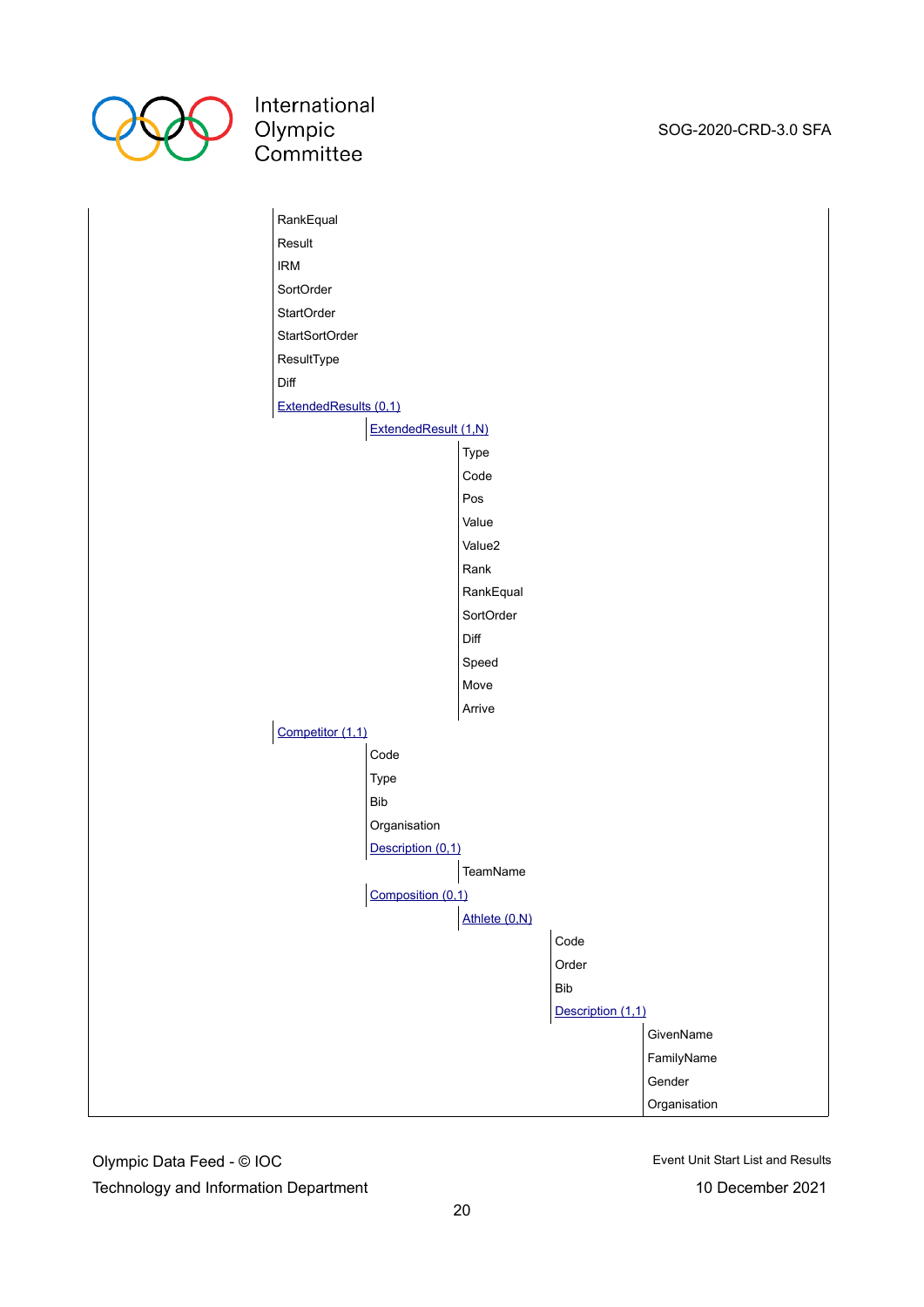

|                       | <b>BirthDate</b>     |           |  |
|-----------------------|----------------------|-----------|--|
|                       | IFId                 |           |  |
|                       | Class                |           |  |
|                       | GuidelD              |           |  |
|                       | GuideFamilyName      |           |  |
|                       | GuideGivenName       |           |  |
| EventUnitEntry (0,N)  |                      |           |  |
|                       | Type                 |           |  |
|                       | Code                 |           |  |
|                       | Pos                  |           |  |
|                       | Value                |           |  |
| ExtendedResults (0,1) |                      |           |  |
|                       | ExtendedResult (1,N) |           |  |
|                       |                      | Type      |  |
|                       |                      | Code      |  |
|                       |                      | Pos       |  |
|                       |                      | Value     |  |
|                       |                      | Rank      |  |
|                       |                      | RankEqual |  |

## <span id="page-20-0"></span>**2.3.3.5 Message Values**

<span id="page-20-3"></span>

| <b>Element: Competition (0,1)</b> |     |       |                                                                     |
|-----------------------------------|-----|-------|---------------------------------------------------------------------|
| <b>Attribute</b>                  | M/O | Value | <b>Description</b>                                                  |
| Gen                               |     | S(20) | Version of the General Data Dictionary applicable to the<br>message |
| Sport                             |     | S(20) | Version of the Sport Data Dictionary applicable to the message      |
| Codes                             |     | S(20) | Version of the Codes applicable to the message                      |

<span id="page-20-2"></span>

| <b>Element: Competition /ExtendedInfos /UnitDateTime (0.1)</b> |     |          |                                                           |
|----------------------------------------------------------------|-----|----------|-----------------------------------------------------------|
| <b>Attribute</b>                                               | M/O | Value    | <b>Description</b>                                        |
| StartDate                                                      |     | DateTime | Actual start date-time. Do not include until unit starts. |

<span id="page-20-1"></span>

| Element: Competition /ExtendedInfos /ExtendedInfo (0,N) |                                           |                      |                                                                                                                                                                                                       |
|---------------------------------------------------------|-------------------------------------------|----------------------|-------------------------------------------------------------------------------------------------------------------------------------------------------------------------------------------------------|
| Type                                                    | Code                                      | Pos                  | <b>Description</b>                                                                                                                                                                                    |
| <b>DISPLAY</b>                                          | $=$<br>INT x<br>(x<br>Intermediate Point) | overall   Numeric #0 | Pos Description:<br>Send a unique number for each competitor<br>included (that is if two competitors updated<br>send 1 & 2)<br><b>Element Expected:</b><br>When available and only in Time Trial when |

Olympic Data Feed - © IOC **Example 2018** Event Unit Start List and Results Technology and Information Department 10 December 2021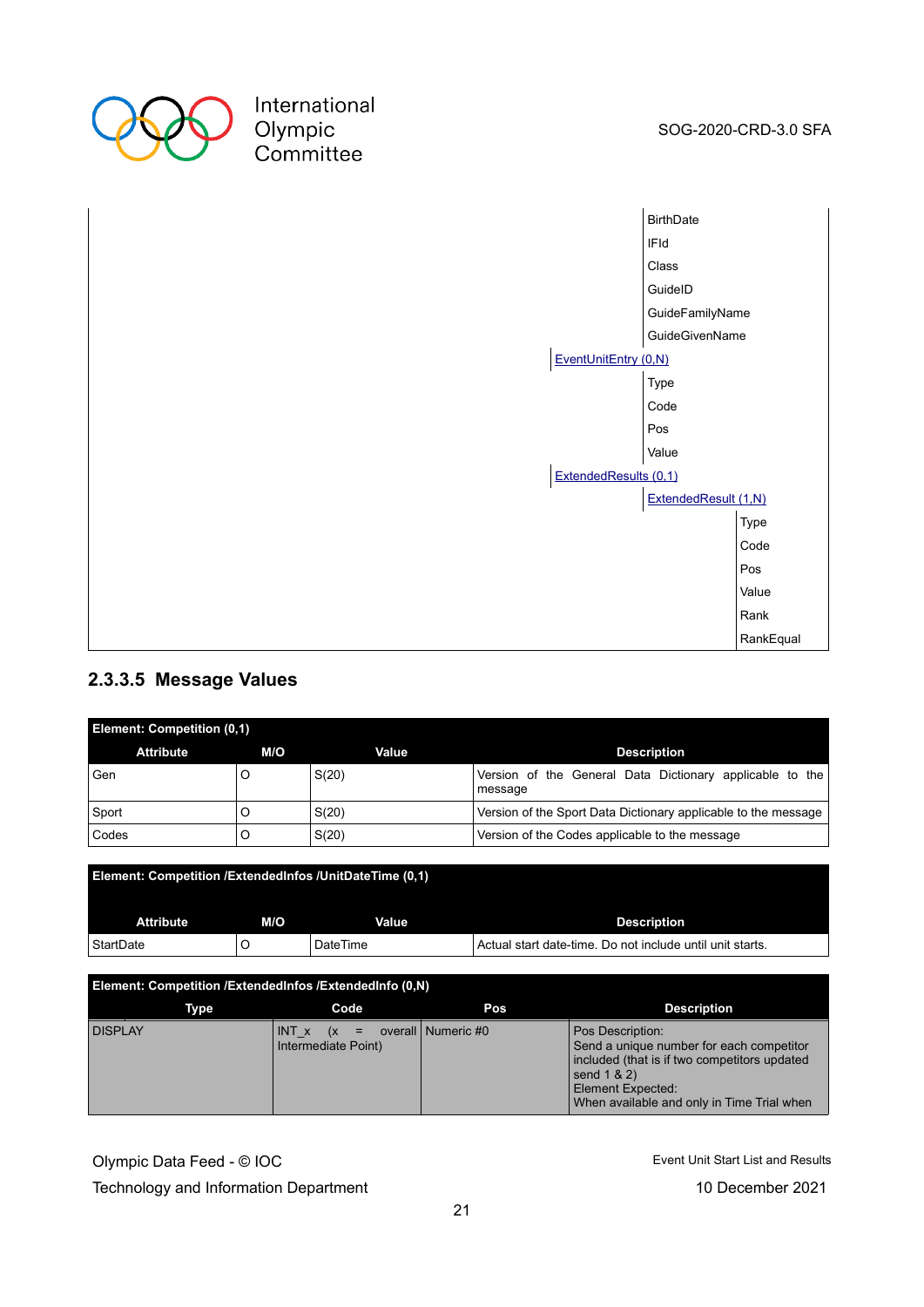

|                |                                                                                                          |                                                                  |                                                                                 | the unit is LIVE or UNOFFICIAL. This is used<br>to show the most recent competitors who<br>have arrived at this intermediate point<br>included in this message. Effectively it is |  |
|----------------|----------------------------------------------------------------------------------------------------------|------------------------------------------------------------------|---------------------------------------------------------------------------------|-----------------------------------------------------------------------------------------------------------------------------------------------------------------------------------|--|
|                |                                                                                                          |                                                                  |                                                                                 | saying who is updated in this message.                                                                                                                                            |  |
|                | <b>Attribute</b>                                                                                         | M/O                                                              | <b>Value</b>                                                                    | <b>Description</b>                                                                                                                                                                |  |
|                | Value                                                                                                    | М                                                                | S(20)<br>without leading<br>zeroes                                              | Send the<br>competitor<br>ID of the<br>last<br>competitor(s) who arrived at the intermediate<br>point (including F).                                                              |  |
| <b>DISPLAY</b> |                                                                                                          | AFTER INT                                                        | S(2)                                                                            | Pos Description:<br>Intermediate point (1,2F)<br><b>Element Expected:</b><br>Always for all intermediate points after the<br>first person has passed that intermediate.           |  |
|                | <b>Attribute</b>                                                                                         | M/O                                                              | <b>Value</b>                                                                    | <b>Description</b>                                                                                                                                                                |  |
|                | Value                                                                                                    | M                                                                | Numeric<br>##0                                                                  | Send the number of competitors who have<br>passed the intermediate point.                                                                                                         |  |
| UI             |                                                                                                          | AFTER_DIST                                                       | N/A                                                                             | Element Expected:<br>When available in road race                                                                                                                                  |  |
|                | <b>Attribute</b>                                                                                         | M/O                                                              | <b>Value</b>                                                                    | <b>Description</b>                                                                                                                                                                |  |
|                | Value                                                                                                    | M                                                                | String                                                                          | The race distance completed by the leading<br>competitor so far<br>Example: 56km                                                                                                  |  |
| UI             |                                                                                                          | AFTER N                                                          | N/A                                                                             | <b>Element Expected:</b><br>When was available in road race.                                                                                                                      |  |
|                | <b>Attribute</b>                                                                                         | M/O                                                              | <b>Value</b>                                                                    | <b>Description</b>                                                                                                                                                                |  |
|                | Value                                                                                                    | M                                                                | String                                                                          | Competitors passed point the furthest point<br>reached by the leader.<br>x competitors have completed y distance (z<br>Km)                                                        |  |
| UI             |                                                                                                          | <b>STARTERS</b>                                                  | N/A                                                                             | <b>Element Expected:</b><br>When was available                                                                                                                                    |  |
|                | <b>Attribute</b>                                                                                         | M/O                                                              | <b>Value</b>                                                                    | <b>Description</b>                                                                                                                                                                |  |
|                | Value                                                                                                    | M                                                                | Numeric<br>##0                                                                  | Send the number of competitors on the start<br>list                                                                                                                               |  |
|                | <b>Expected When it is available</b>                                                                     | Sub Element: Competition /ExtendedInfos /ExtendedInfo /Extension |                                                                                 |                                                                                                                                                                                   |  |
|                | Attribute                                                                                                | <b>Value</b>                                                     | <b>Description</b>                                                              |                                                                                                                                                                                   |  |
|                | Code                                                                                                     | <b>COMPLETE</b>                                                  |                                                                                 |                                                                                                                                                                                   |  |
|                | Pos                                                                                                      | N/A                                                              | N/A                                                                             |                                                                                                                                                                                   |  |
|                | Value                                                                                                    | Numeric<br>##0                                                   | Send the number of competitors whose event unit is completed<br>(includes IRMs) |                                                                                                                                                                                   |  |
|                | Sub Element: Competition /ExtendedInfos /ExtendedInfo /Extension<br><b>Expected When it is available</b> |                                                                  |                                                                                 |                                                                                                                                                                                   |  |
|                | <b>Attribute</b>                                                                                         | Value                                                            | <b>Description</b>                                                              |                                                                                                                                                                                   |  |
|                | Code                                                                                                     | <b>ORG</b>                                                       |                                                                                 |                                                                                                                                                                                   |  |
|                | Pos                                                                                                      | N/A                                                              | N/A                                                                             |                                                                                                                                                                                   |  |
|                | Value                                                                                                    | Numeric<br>##0                                                   | Send the number of organisations in the unit                                    |                                                                                                                                                                                   |  |

Olympic Data Feed - © IOC **Example 2018** Event Unit Start List and Results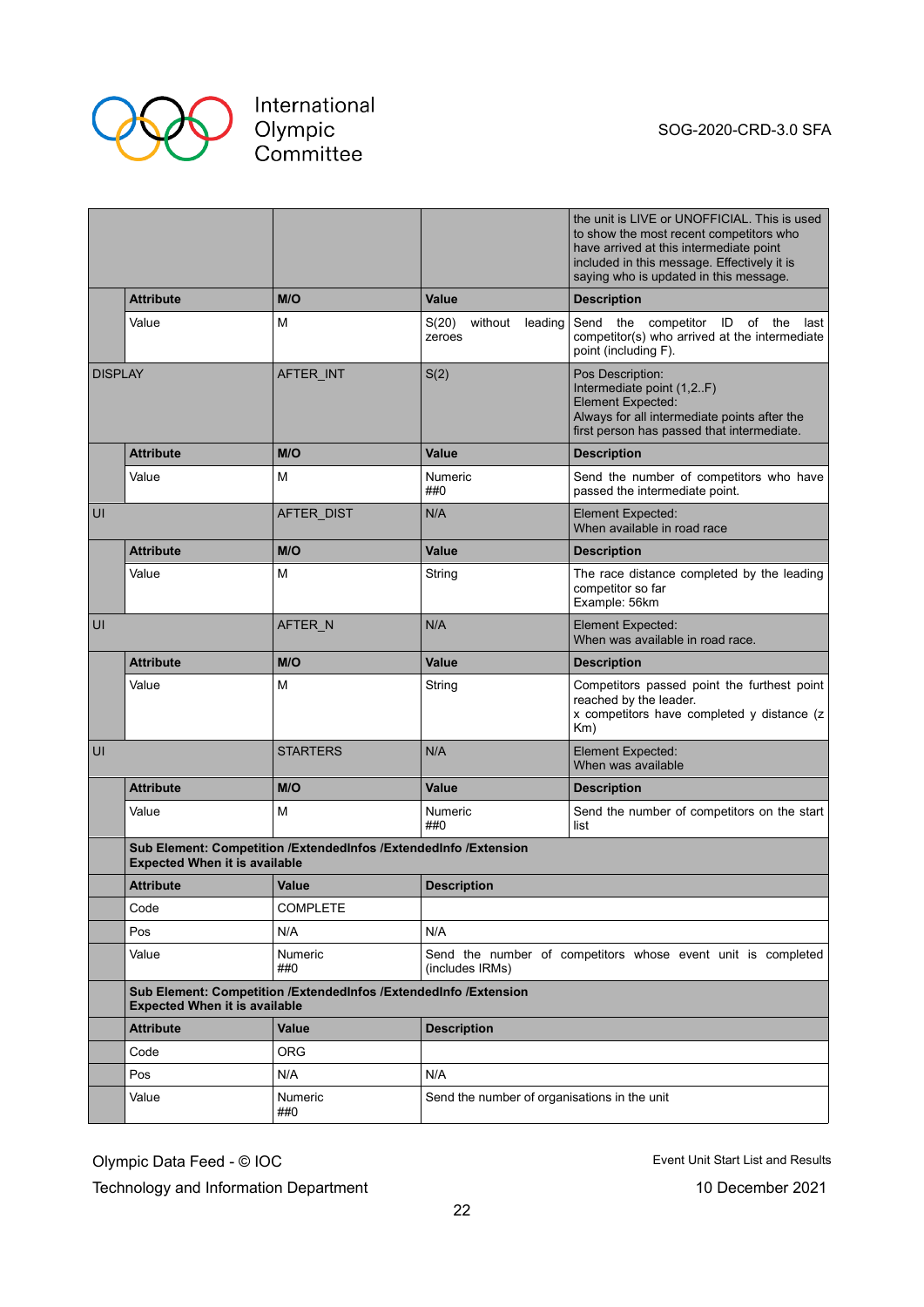

|               | Sub Element: Competition /ExtendedInfos /ExtendedInfo /Extension<br><b>Expected When it is available</b> |                                                                  |                                                    |                                                                                                                                                                                                                           |  |
|---------------|----------------------------------------------------------------------------------------------------------|------------------------------------------------------------------|----------------------------------------------------|---------------------------------------------------------------------------------------------------------------------------------------------------------------------------------------------------------------------------|--|
|               | <b>Attribute</b>                                                                                         | <b>Value</b>                                                     | <b>Description</b>                                 |                                                                                                                                                                                                                           |  |
|               | Code                                                                                                     | y<br>Where y=CC@IRM                                              |                                                    |                                                                                                                                                                                                                           |  |
|               | Pos                                                                                                      | N/A                                                              | N/A                                                |                                                                                                                                                                                                                           |  |
|               | Value                                                                                                    | Numeric<br>##0                                                   | Send number of competitors who have an IRM.        |                                                                                                                                                                                                                           |  |
| <b>LEADER</b> |                                                                                                          | <b>CURRENT</b>                                                   | Numeric #0                                         | Pos Description:<br>Send the intermediate point where the<br>current leader has most recently passed<br>Element Expected:<br>When it is available in Road Race and Relay                                                  |  |
|               | <b>Attribute</b>                                                                                         | M/O                                                              | <b>Value</b>                                       | <b>Description</b>                                                                                                                                                                                                        |  |
|               | Value                                                                                                    | M                                                                | S(20) with no leading<br>zeroes                    | Send the ID of the current leading competitor<br>at the intermediate point described @Pos.                                                                                                                                |  |
| <b>LEADER</b> |                                                                                                          | <b>INTERMEDIATE</b>                                              | S(2)                                               | Pos Description:<br>The number that identifies the intermediate<br>point, from 1 to F intermediate points. Where<br>F is when finish the race.<br>Element Expected:<br>When it is available                               |  |
|               | <b>Attribute</b>                                                                                         | M/O                                                              | <b>Value</b>                                       | <b>Description</b>                                                                                                                                                                                                        |  |
|               | Value                                                                                                    | M                                                                | h:mm:ss                                            | Time of the leader at the intermediate point.<br>Without leading zeros                                                                                                                                                    |  |
|               | <b>Expected When it is available</b>                                                                     | Sub Element: Competition /ExtendedInfos /ExtendedInfo /Extension |                                                    |                                                                                                                                                                                                                           |  |
|               | <b>Attribute</b>                                                                                         | Value                                                            | <b>Description</b>                                 |                                                                                                                                                                                                                           |  |
|               | Code                                                                                                     | LAP_SPEED_AVG                                                    |                                                    |                                                                                                                                                                                                                           |  |
|               | Pos                                                                                                      | N/A                                                              | N/A                                                |                                                                                                                                                                                                                           |  |
|               | Value                                                                                                    | <b>Numeric</b><br>##0.000                                        | Average Speed of the race leader at last lap. km/h |                                                                                                                                                                                                                           |  |
|               | <b>Expected When it is available</b>                                                                     | Sub Element: Competition /ExtendedInfos /ExtendedInfo /Extension |                                                    |                                                                                                                                                                                                                           |  |
|               | <b>Attribute</b>                                                                                         | Value                                                            | <b>Description</b>                                 |                                                                                                                                                                                                                           |  |
|               | Code                                                                                                     | SPEED AVG                                                        |                                                    |                                                                                                                                                                                                                           |  |
|               | Pos                                                                                                      | N/A                                                              | N/A                                                |                                                                                                                                                                                                                           |  |
|               | Value                                                                                                    | Numeric<br>##0.000                                               | point.                                             | Average Speed, from the start, for the race leader at each intermediate                                                                                                                                                   |  |
| <b>LEADER</b> |                                                                                                          | <b>SECTION</b>                                                   | Numeric #0                                         | Pos Description:<br>The number that identifies the lap, from 1 to<br>the total number (n) of sections. According to<br>the @pos of the INTERMEDIATE code<br><b>Element Expected:</b><br>When it is available in Road Race |  |

Olympic Data Feed - © IOC **Example 2018** Event Unit Start List and Results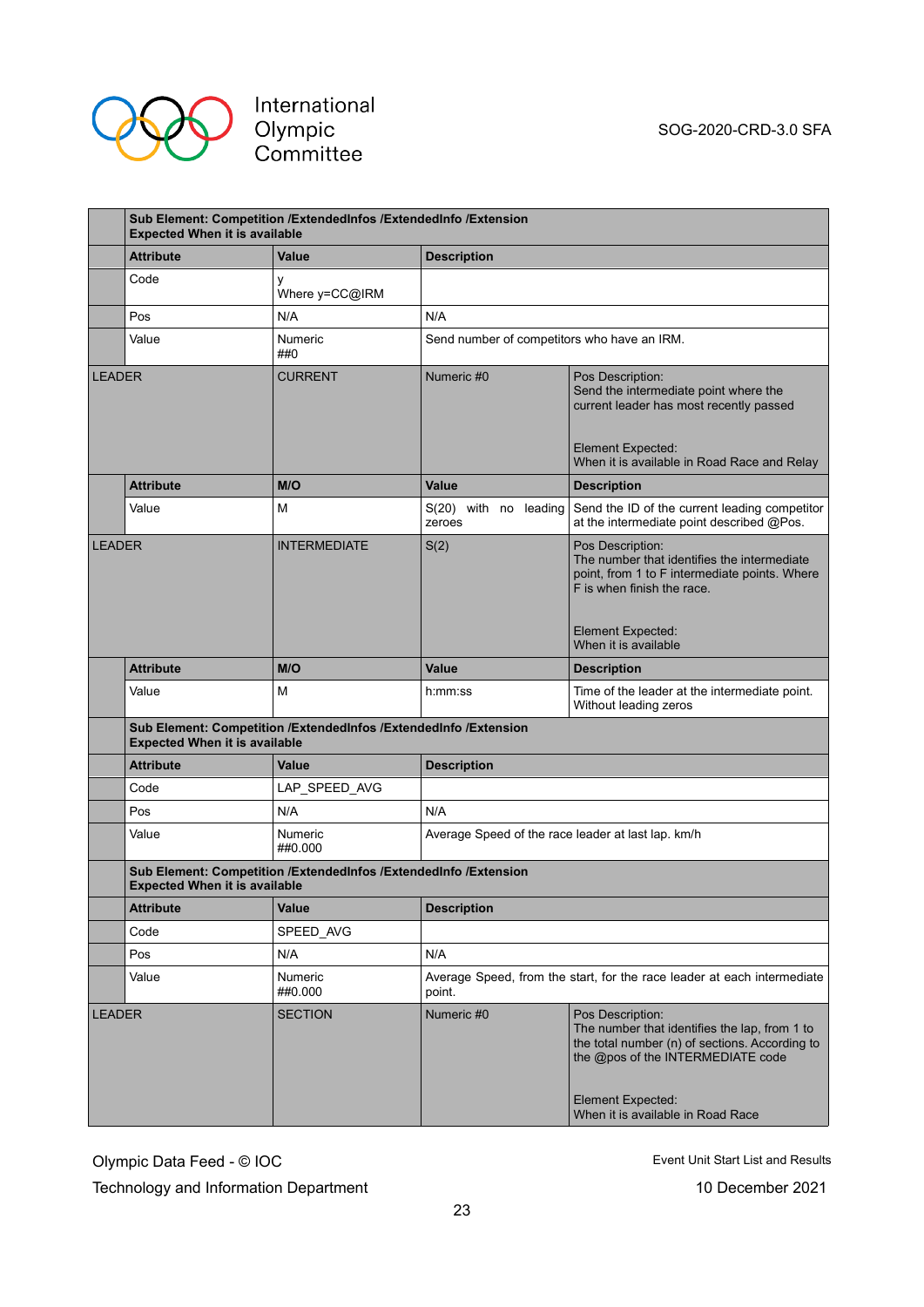

| <b>Attribute</b>                                                                                                | M/O                       | Value                                | <b>Description</b>                                     |
|-----------------------------------------------------------------------------------------------------------------|---------------------------|--------------------------------------|--------------------------------------------------------|
| Value                                                                                                           | м                         | h:mm:ss                              | Time for that section. Do not send h if it is<br>zero. |
| <b>Sub Element: Competition /ExtendedInfos /ExtendedInfo /Extension</b><br><b>Expected When it is available</b> |                           |                                      |                                                        |
| <b>Attribute</b>                                                                                                | Value                     | <b>Description</b>                   |                                                        |
| Code                                                                                                            | SPEED AVG                 |                                      |                                                        |
| Pos                                                                                                             | N/A                       | N/A                                  |                                                        |
| Value                                                                                                           | <b>Numeric</b><br>##0.000 | Leader Average Speed in that section |                                                        |

## **Sample (General)**

| <extendedinfos><br/><unitdatetime startdate="2012-08-11T12:30:00+01:00"></unitdatetime><br/><extendedinfo code="STARTERS" type="UI" value="30"></extendedinfo><br/><extension code="COMPLETE" value="28"></extension><br/><extension code="ORG" value="17"></extension><br/><extension code="DNF" value="1"></extension><br/><math>\le</math>/ExtendedInfo&gt;<br/><extendedinfo code="AFTER_N" type="UI" value="30 riders completed 10Km"></extendedinfo><br/><extendedinfo code="CURRENT" pos="13" type="LEADER" value="1106825"><br/><extendedinfo code="INTERMEDIATE" pos="1" type="LEADER" value="0:55"><br/><extension code="SPEED AVG" value="28.800"></extension><br/></extendedinfo></extendedinfo></extendedinfos> |  |
|------------------------------------------------------------------------------------------------------------------------------------------------------------------------------------------------------------------------------------------------------------------------------------------------------------------------------------------------------------------------------------------------------------------------------------------------------------------------------------------------------------------------------------------------------------------------------------------------------------------------------------------------------------------------------------------------------------------------------|--|
| <extendedinfo code="INTERMEDIATE" pos="13" type="LEADER" value="1:30:52"><br/><extension code="SPEED AVG" value="19.320"></extension><br/><extension code="LAP SPEED AVG" value="19.131"></extension><br/></extendedinfo><br><extendedinfo code="SECTION" pos="3" type="LEADER" value="14:46"><br/><extension code="SPEED AVG" value="19.178"></extension><br/></extendedinfo>                                                                                                                                                                                                                                                                                                                                               |  |
| <extendedinfo code="SECTION" pos="13" type="LEADER" value="15:05"><br/><extension code="SPEED_AVG" value="19.173"></extension><br/><math>\le</math>/ExtendedInfo&gt;<br/><extendedinfo code="INT_2" pos="1" type="DISPLAY" value="1234567"></extendedinfo><br/><extendedinfo code="INT_2" pos="2" type="DISPLAY" value="1234444"></extendedinfo><br/></extendedinfo>                                                                                                                                                                                                                                                                                                                                                         |  |

## <span id="page-23-0"></span>**Element: Competition /ExtendedInfos /SportDescription (0,1)**

| <b>Sport Descriptions in Text.</b> |     |                 |                                                         |  |
|------------------------------------|-----|-----------------|---------------------------------------------------------|--|
| <b>Attribute</b>                   | M/O | Value           | <b>Description</b>                                      |  |
| DisciplineName                     | м   | S(40)           | Discipline ENG Description (not code) from Common Codes |  |
| EventName                          | M   | S(40)           | Event ENG Description (not code) from Common Codes.     |  |
| Gender                             | M   | CC @SportGender | Gender code for the event unit                          |  |
| SubEventName                       |     | S(40)           | EventUnit ENG Description (not code) from Common Codes  |  |

Olympic Data Feed - © IOC **Event Unit Start List and Results**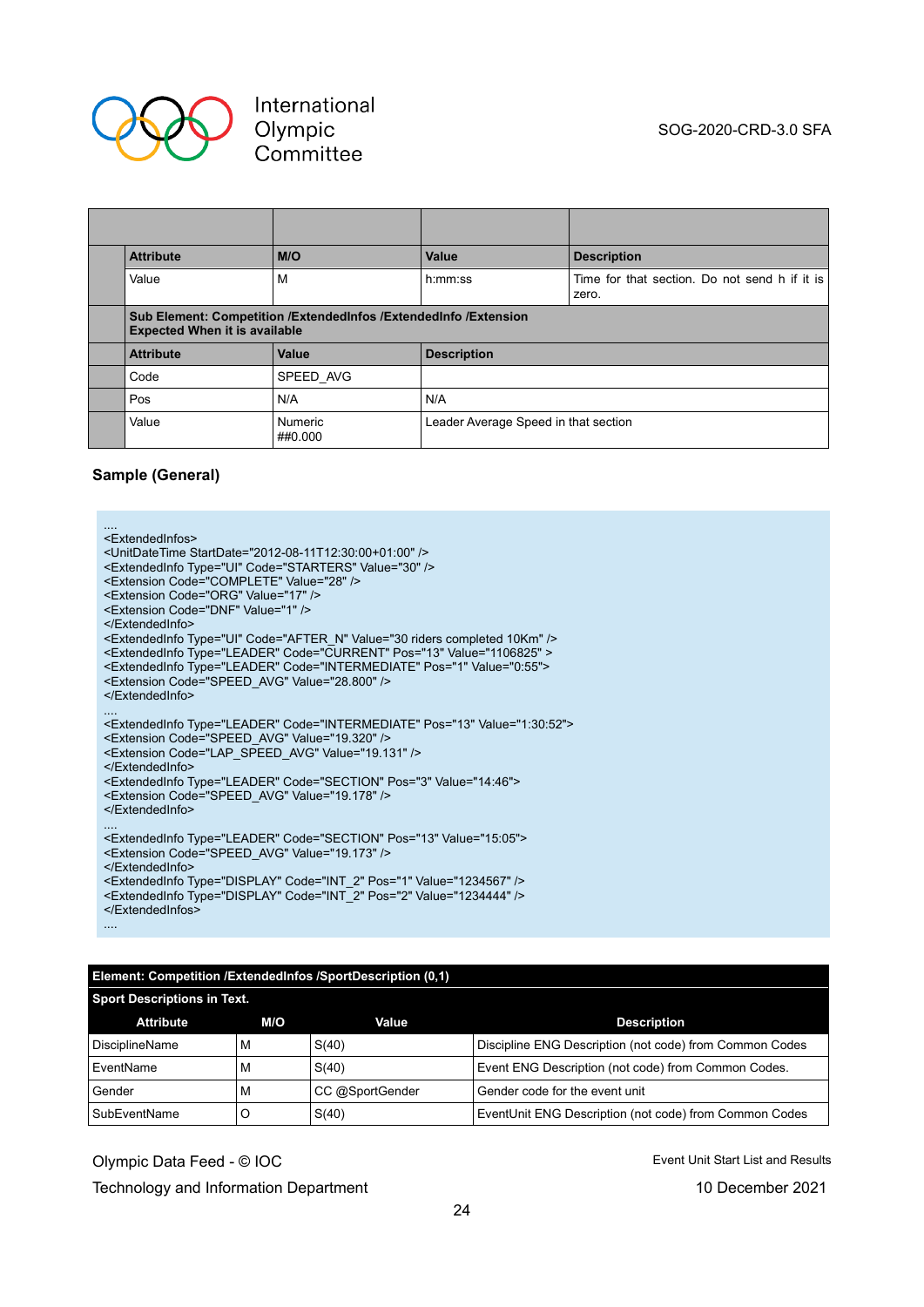

<span id="page-24-1"></span><span id="page-24-0"></span>

|                                    |     | Element: Competition /ExtendedInfos /VenueDescription (0,1) |                                                                                                                                             |
|------------------------------------|-----|-------------------------------------------------------------|---------------------------------------------------------------------------------------------------------------------------------------------|
| Venue Names in Text.               |     |                                                             |                                                                                                                                             |
| <b>Attribute</b>                   | M/O | Value                                                       | <b>Description</b>                                                                                                                          |
| Venue                              | М   | CC @VenueCode                                               | Venue Code                                                                                                                                  |
| VenueName                          | М   | S(25)                                                       | Venue ENG Description (not code) from Common Codes                                                                                          |
| Location                           | М   | CC @Location                                                | Location code                                                                                                                               |
| LocationName                       | м   | S(30)                                                       | Location ENG Description (not code) from Common Codes                                                                                       |
|                                    |     |                                                             |                                                                                                                                             |
| Element: Competition /Result (1,N) |     |                                                             |                                                                                                                                             |
|                                    |     |                                                             | For each Event Unit Results message, there must be at least one competitor with a result element in the event unit.                         |
| <b>Attribute</b>                   | M/O | Value                                                       | <b>Description</b>                                                                                                                          |
| Rank                               | O   | S(3)                                                        | Rank of the competitor in the corresponding event unit.                                                                                     |
|                                    |     |                                                             | In the case of Para Cycling time trial this rank is based on the<br>factored final time.                                                    |
| RankEqual                          | O   | S(1)                                                        | Identifies if a rank has been equalled. Send Y if applicable else<br>not sent                                                               |
| Result                             | O   | Road Race:<br>h:mm:ss                                       | The result of the competitor in the event unit. Do not include h<br>if it is zero.                                                          |
|                                    |     | Time trial:<br>h:mm:ss.ff                                   | In the case of Para Cycling time trial this is the factored final<br>time.                                                                  |
| <b>IRM</b>                         | O   | <u>SC @IRM</u>                                              | IRM for the particular event unit.                                                                                                          |
|                                    |     |                                                             | Send just in the case @ResultType is IRM or RANK.                                                                                           |
| SortOrder                          | М   | Numeric                                                     | Used to sort all the results of an event unit                                                                                               |
|                                    |     |                                                             | This attribute is a sequential number with the order of the                                                                                 |
|                                    |     |                                                             | results for the event unit.                                                                                                                 |
|                                    |     |                                                             | Before the race start content is the same than StartSortOrder.                                                                              |
|                                    |     |                                                             | After the first split data arrives, Results are sorted by split rank.<br>For those athletes without rank (first split) then the sort is the |
|                                    |     |                                                             | same as before the race, but following athletes with split rank.<br>At the end Results are sorted by Rank.                                  |
|                                    |     |                                                             | The rank sort is, all those athletes at the forward most split are                                                                          |
|                                    |     |                                                             | ranked 1 - x, adding those athletes that have not arrived to this<br>split, which are sorted according position in previous split etc.      |
|                                    |     |                                                             | back through each split (or start order). Resort as each new                                                                                |
|                                    |     |                                                             | data item arrives.<br>Athletes who are disqualified or are notified as "did not finish"                                                     |
|                                    |     |                                                             | during the race must be dropped to the bottom with no rank.<br>DSQ and DNF will be grouped separately in the order defined                  |
|                                    |     |                                                             | by the international federation.                                                                                                            |
| StartOrder                         | O   | Numeric                                                     | Competitor's start order.                                                                                                                   |
|                                    |     |                                                             | For Individual time trial this is the group number.<br>Not applicable in road race.                                                         |
| <b>StartSortOrder</b>              | M   | Numeric                                                     | Order in the Start list.<br>Used to sort all start list competitors in an event unit.                                                       |
| ResultType                         | O   | <b>SC @ResultType</b>                                       | Type of the @Result attribute.                                                                                                              |
| Diff                               | O   | String                                                      | Time behind at finish only (Values for Leaders: +0 Road Race,                                                                               |

Olympic Data Feed - © IOC **Example 2018** Event Unit Start List and Results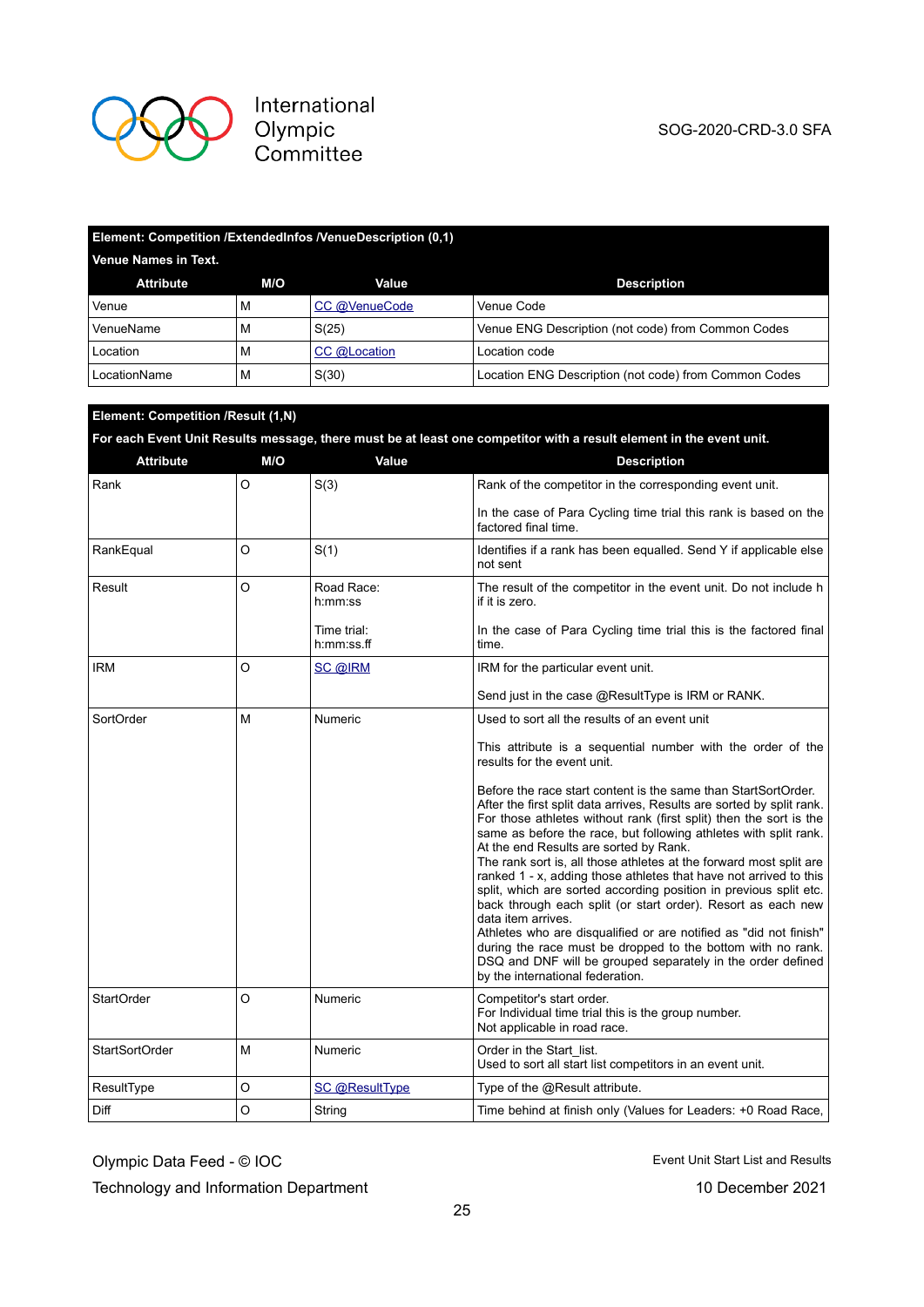

+0.00 Time Trial and blank for team.)

In the case of Para Cycling time trial this is the factored final time.

<span id="page-25-0"></span>

| Element: Competition /Result /ExtendedResults /ExtendedResult (1,N) |                  |                     |                                      |                                                                                                                                                                                                                                                |
|---------------------------------------------------------------------|------------------|---------------------|--------------------------------------|------------------------------------------------------------------------------------------------------------------------------------------------------------------------------------------------------------------------------------------------|
|                                                                     | <b>Type</b>      | Code                | Pos                                  | <b>Description</b>                                                                                                                                                                                                                             |
| ER.                                                                 |                  | <b>CURRENT</b>      | N/A                                  | <b>Element Expected:</b><br>Always                                                                                                                                                                                                             |
|                                                                     | <b>Attribute</b> | M/O                 | <b>Value</b>                         | <b>Description</b>                                                                                                                                                                                                                             |
|                                                                     | Value            | M                   | Numeric<br>#0                        | Intermediate point where the competitor has<br>most recently passed                                                                                                                                                                            |
|                                                                     |                  |                     |                                      | If the competitor has an IRM:<br>1. In case the DNS or the competitor has an<br>IRM before crossing the first intermediate<br>point: send 0.<br>2. In other cases, send the Intermediate point<br>that was crossed most recently. (Starting by |
|                                                                     |                  |                     |                                      | 1. Start point (0) not considered if competitor<br>athlete does not receive an IRM)                                                                                                                                                            |
| <b>ER</b>                                                           |                  | <b>NEXT</b>         | N/A                                  | <b>Element Expected:</b><br>Always after the first intermediate point                                                                                                                                                                          |
|                                                                     | <b>Attribute</b> | M/O                 | <b>Value</b>                         | <b>Description</b>                                                                                                                                                                                                                             |
|                                                                     | Value            | M                   | S(2)                                 | Next intermediate point for the athlete.                                                                                                                                                                                                       |
|                                                                     |                  |                     |                                      | Only included after the first intermediate point<br>for the competitor and until finished.                                                                                                                                                     |
| ER.                                                                 |                  | <b>RELEGATED</b>    | N/A                                  | <b>Element Expected:</b><br>In Road Race only send for competitor who<br>needs that otherwise DO NOT send.                                                                                                                                     |
|                                                                     | <b>Attribute</b> | M/O                 | <b>Value</b>                         | <b>Description</b>                                                                                                                                                                                                                             |
|                                                                     | Value            | М                   | S(1)                                 | To know if the competitor's has been<br>relegated.<br>Send Y when competitor been relegated.<br>Otherwise do not send                                                                                                                          |
| ER                                                                  |                  | <b>STATUS</b>       | N/A                                  | <b>Element Expected:</b><br>Always when available                                                                                                                                                                                              |
|                                                                     | <b>Attribute</b> | M/O                 | <b>Value</b>                         | <b>Description</b>                                                                                                                                                                                                                             |
|                                                                     | Value            | М                   | <b>SC @CompetitorStatus</b>          | Race status for that athlete                                                                                                                                                                                                                   |
|                                                                     | <b>PROGRESS</b>  | <b>INTERMEDIATE</b> | S(2)                                 | Pos Description:<br>Intermediate point where the competition has<br>taken place (1,2F)<br>Element Expected:<br>When it is available                                                                                                            |
|                                                                     | <b>Attribute</b> | M/O                 | Value                                | <b>Description</b>                                                                                                                                                                                                                             |
|                                                                     | Value            | M                   | Road Race:<br>h:mm:ss<br>Time trial: | Cumulative time at the intermediate point<br>(Qpos)<br>Do not send leading zeros.                                                                                                                                                              |
|                                                                     |                  |                     | h:mm:ss.ff                           |                                                                                                                                                                                                                                                |
|                                                                     | Value2           | $\circ$             | h:mm:ss.ff                           | In Para Cycling races with factored times this                                                                                                                                                                                                 |

Olympic Data Feed - © IOC **Example 2018** Event Unit Start List and Results Technology and Information Department 10 December 2021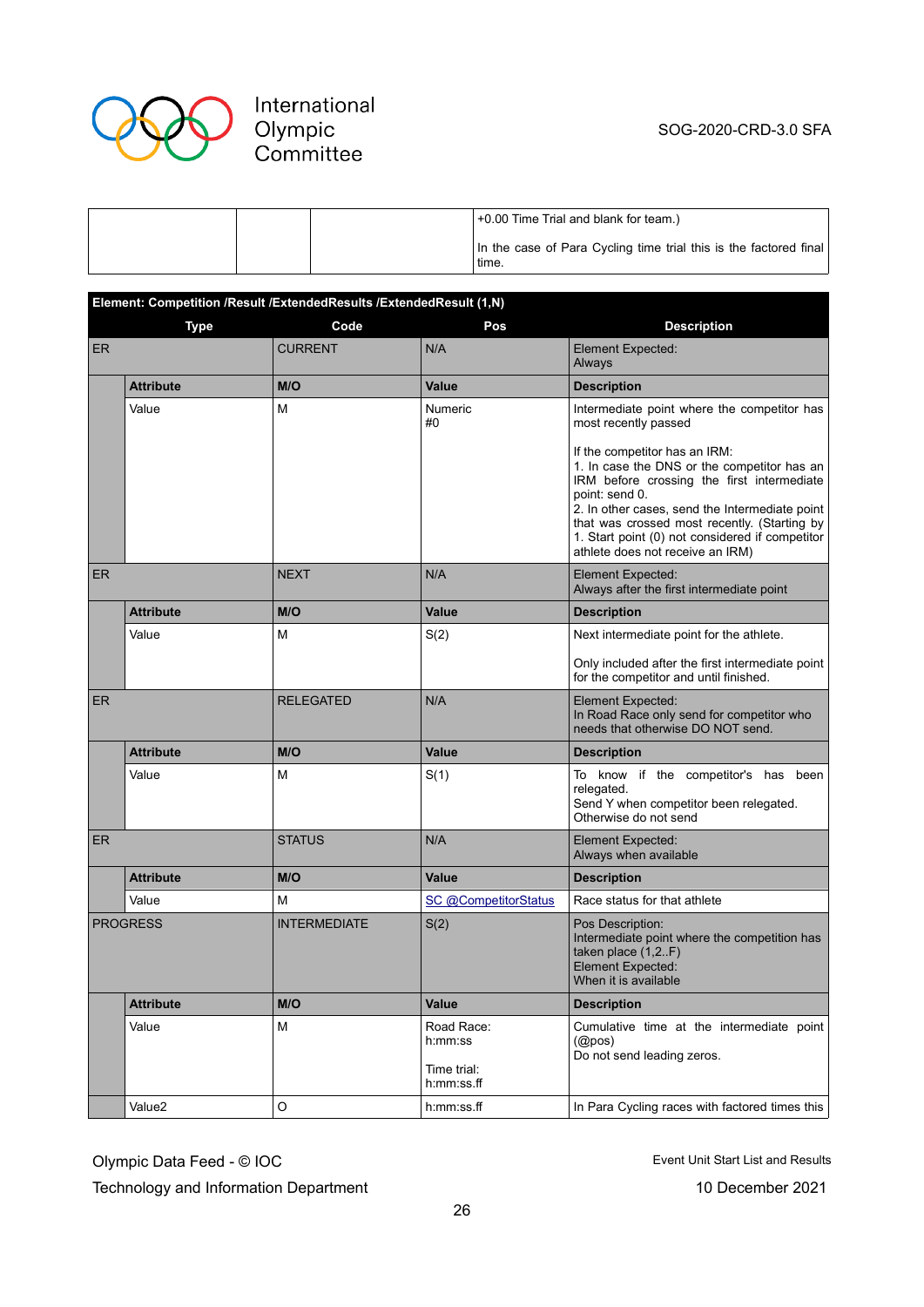

#### SOG-2020-CRD-3.0 SFA

|           |   |                | is the factored cumulative time at the<br>intermediate point (@pos)<br>Do not send leading zeros or zero hours.                                                                                                                                                                                                                                                                                                                                                                                                                                                                                                                                                                                                                                                                                                                                                                                                                                                                                                                                                                                          |
|-----------|---|----------------|----------------------------------------------------------------------------------------------------------------------------------------------------------------------------------------------------------------------------------------------------------------------------------------------------------------------------------------------------------------------------------------------------------------------------------------------------------------------------------------------------------------------------------------------------------------------------------------------------------------------------------------------------------------------------------------------------------------------------------------------------------------------------------------------------------------------------------------------------------------------------------------------------------------------------------------------------------------------------------------------------------------------------------------------------------------------------------------------------------|
| Rank      | O | S(3)           | Send the cumulative rank of the competitor at<br>the intermediate point. Do not send if no<br>value.                                                                                                                                                                                                                                                                                                                                                                                                                                                                                                                                                                                                                                                                                                                                                                                                                                                                                                                                                                                                     |
| RankEqual | O | Y              | Send 'Y' if rank is equalled, otherwise do not<br>send.                                                                                                                                                                                                                                                                                                                                                                                                                                                                                                                                                                                                                                                                                                                                                                                                                                                                                                                                                                                                                                                  |
| SortOrder | M | <b>Numeric</b> | Send the order of the competitor at the<br>corresponding point<br>Order based on whole list (with the ones who<br>have not passed yet are ordered as well -<br>after the ones who have finished, but before<br>the IRMs. Sorted by the intermediate passed<br>most recently and by order there (if none,<br>then by start order)).<br>Overlapped (LAP) riders must be dropped to<br>the bottom but above the DNF/DSQ/DNS<br>riders.<br>For tied athletes, the rider with the lowest bib<br>number is listed first.<br>E.g.: If the leader (AT1) is in the intermediate<br>point 3 and the Athlete AT2 just to pass that<br>point then the values for these athletes are<br>AT <sub>1</sub><br>@SortOrder 1<br><b>INTERMEDIATE 3</b><br>AT <sub>2</sub><br>@SortOrder 2<br><b>INTERMEDIATE 3</b><br>Then If the Athlete AT2 is the first to pass the<br>intermediate point 4, he will be the new<br>leader in that point so the values for these<br>athletes are:<br>AT <sub>2</sub><br><b>INTERMEDIATE 3 / SortOrder 2</b><br><b>INTERMEDIATE 4 / SortOrder 1</b><br>AT1<br>INTERMEDIATE 3 / SortOrder 1 |
|           |   |                | <b>INTERMEDIATE 4 / SortOrder 2</b>                                                                                                                                                                                                                                                                                                                                                                                                                                                                                                                                                                                                                                                                                                                                                                                                                                                                                                                                                                                                                                                                      |
| Diff      | O | Time           | Send the time behind the fastest in the<br>corresponding intermediate only for those<br>intermediate.<br>completed<br>the<br>(Format<br>+h:mm:ss or +0 for the Leader in Road Race,<br>or +h:mm:ss.ff or +0.00 for Time Trial). Do<br>not send H if it is zero. The possible formats<br>are:<br>Road Race<br>$+h$ : $mm$ :ss<br>$+mm$ :ss<br>$+m:ss$<br>$+SS$<br>$+S$<br>$+0$<br>$leader(s): +0$                                                                                                                                                                                                                                                                                                                                                                                                                                                                                                                                                                                                                                                                                                         |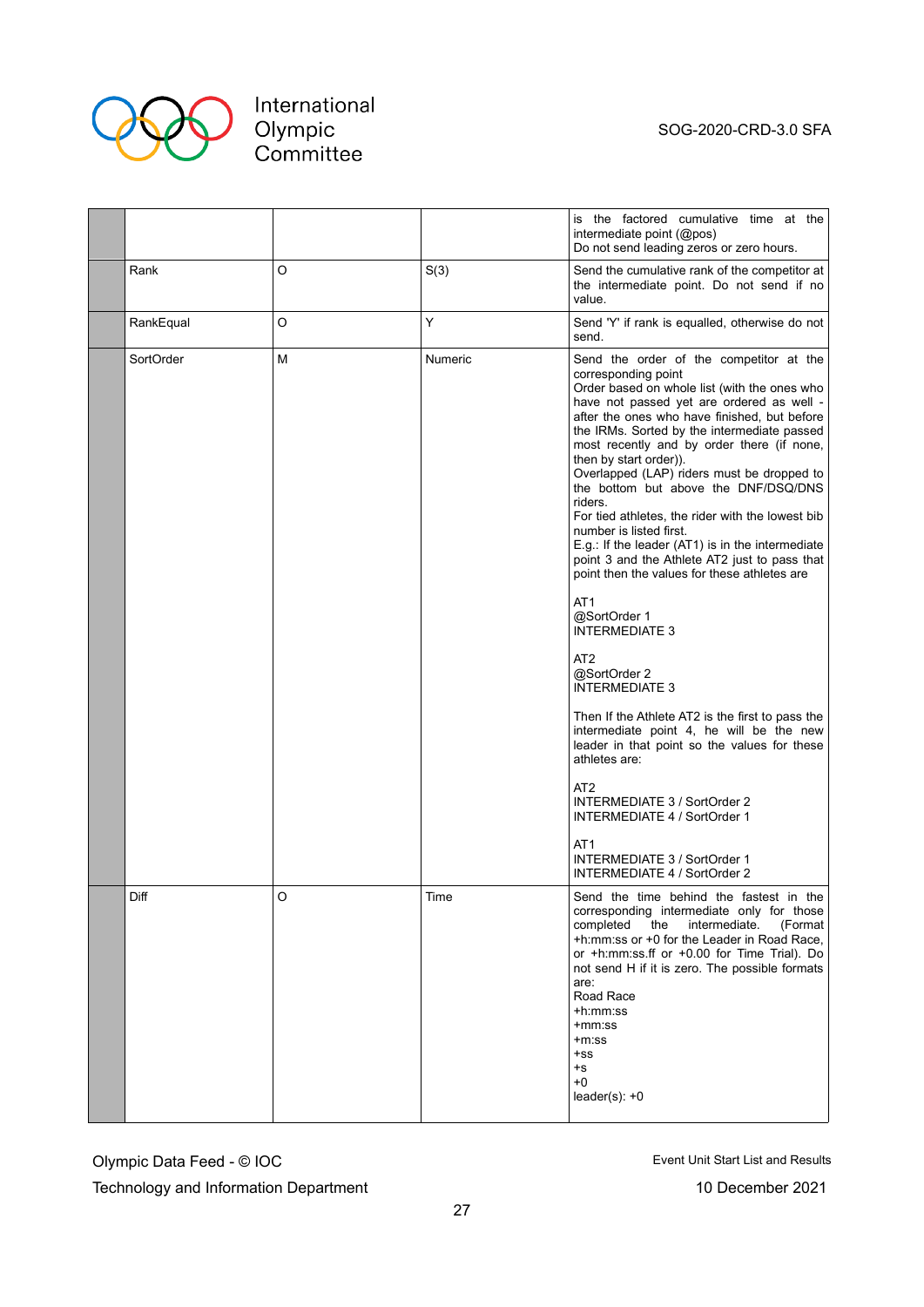

|                    |                |                                                                                             | Time Trial:<br>$+$ h:mm:ss.ff<br>$+mm$ :ss.ff<br>+m:ss.ff<br>$+$ ss ff<br>+s.ff<br>$+0.ff$<br>$leader(s): +0.00$                                                                                                                                                                                                                               |
|--------------------|----------------|---------------------------------------------------------------------------------------------|------------------------------------------------------------------------------------------------------------------------------------------------------------------------------------------------------------------------------------------------------------------------------------------------------------------------------------------------|
| Speed              | O              | Numeric<br>##0.000                                                                          | Send the average speed of the competitor up<br>to that point.                                                                                                                                                                                                                                                                                  |
| Move               | O              | Numeric                                                                                     | Send the rank progression in the current<br>intermediate compared to the previous<br>intermediate. (i.e: "2", "0", "-1", etc)<br>Positive value means improved position,<br>negative means lower rank.<br>Only applicable in the Road Race                                                                                                     |
| Arrive             | O              | <b>Numeric</b>                                                                              | Index based on the athlete's order of arrival<br>to the intermediate point.                                                                                                                                                                                                                                                                    |
| <b>PROGRESS</b>    | <b>SECTION</b> | S(2)                                                                                        | Pos Description:<br>Section number for the information. (1,2)<br>Section is between two intermediates the<br>competitor has data (Time, Rank, diff. Avr.<br>speed)<br>Element Expected:<br>When it is available                                                                                                                                |
| <b>Attribute</b>   | M/O            | <b>Value</b>                                                                                | <b>Description</b>                                                                                                                                                                                                                                                                                                                             |
| Value              | O              | Road Race:<br>h:mm:ss                                                                       | Time for the section.<br>Do not send h if it is zero.                                                                                                                                                                                                                                                                                          |
|                    |                | Time trial:<br>$h$ : $mm$ :ss.ff<br>Only for the final results<br>(last intermediate point) |                                                                                                                                                                                                                                                                                                                                                |
| Value <sub>2</sub> | O              | h:mm:ss.fr                                                                                  | In Para Cycling races with factored times this<br>is the factored time of the section to this<br>intermediate point (@pos) [from the last one]<br>Do not send leading zeros or zero hours.                                                                                                                                                     |
| Rank               | O              | Text                                                                                        | Rank of the competitor in the section.                                                                                                                                                                                                                                                                                                         |
| RankEqual          | O              | Y                                                                                           | Send 'Y' if rank is equalled, otherwise do not<br>send.                                                                                                                                                                                                                                                                                        |
| SortOrder          | O              | <b>Numeric</b>                                                                              | Index based on whole list (with the ones who<br>have not completed the SECTION as well -<br>after the ones who have finished, but before<br>the IRMs. Sorted by the intermediate passed<br>most recently and by order there (if none,<br>then by start order)).<br>For tied athletes, the rider with the lowest bib<br>number is listed first. |
| Diff               | O              | Time                                                                                        | Send the time behind the fastest in the<br>corresponding intermediate only for those<br>completed<br>intermediate.<br>(Format<br>the<br>+h:mm:ss or +0 for the Leader in Road Race,<br>or +h:mm:ss.tt or +0.00 for Time Trial). Do<br>not send H if it is zero)                                                                                |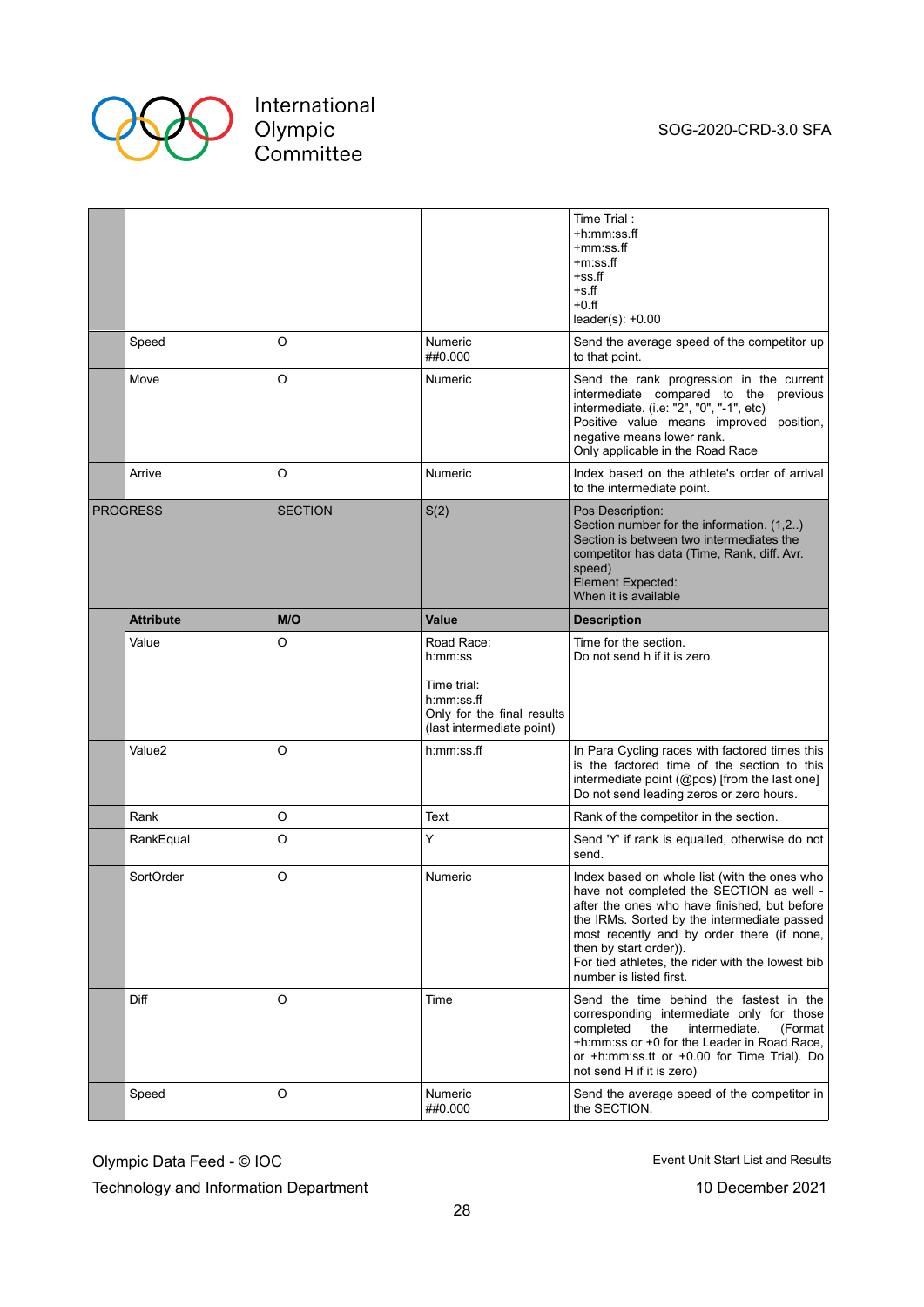

| ER |                  | REAL TIME | N/A          | Element Expected:<br>Para Cycling Time Trial if it is a factored race. |
|----|------------------|-----------|--------------|------------------------------------------------------------------------|
|    | <b>Attribute</b> | M/O       | <b>Value</b> | <b>Description</b>                                                     |
|    | Value            | M         | h:mm:ss      | Unfactored time for the competitor.                                    |

#### **Sample (General)**

| <result diff="0.0" rank="1" result="3:35:29" resulttype="TIME" sortorder="1" startsortorder="8"><br/><extendedresults></extendedresults></result>                                                                                   |             |
|-------------------------------------------------------------------------------------------------------------------------------------------------------------------------------------------------------------------------------------|-------------|
| <extendedresult code="CURRENT" type="PROGRESS" value="13"></extendedresult><br><extendedresult <="" code="INTERMEDIATE" diff="+0:23" pos="2" rank="16" sortorder="16" th="" type="PROGRESS" value="7:39"><th></th></extendedresult> |             |
| Speed="21.568"/><br>                                                                                                                                                                                                                |             |
| <extendedresult <br="" code="SECTION" pos="2" rank="1" sortorder="1" type="PROGRESS" value="14:57">Speed="19.344"/&gt;</extendedresult>                                                                                             | Diff="0:00" |
| <br><extendedresult <br="" code="INTERMEDIATE" diff="+0:02" pos="6" rank="3" sortorder="3" type="PROGRESS" value="37:26">Speed="19.859"/&gt;</extendedresult>                                                                       |             |
| $\cdot$ .                                                                                                                                                                                                                           |             |

<span id="page-28-3"></span>

| Element: Competition /Result /Competitor (1,1)      |     |                               |                                                                                                                 |  |
|-----------------------------------------------------|-----|-------------------------------|-----------------------------------------------------------------------------------------------------------------|--|
| Competitor related to the result of one event unit. |     |                               |                                                                                                                 |  |
| <b>Attribute</b>                                    | M/O | Value                         | <b>Description</b>                                                                                              |  |
| Code                                                | м   | S(20)<br>with<br>no<br>zeroes | leading   Competitor's ID or TBD in case that the competitor is unknown  <br>at this time but will be available |  |
| Type                                                | м   | S(1)                          | A for athlete or T for Team                                                                                     |  |
| <b>Bib</b>                                          | O   | S(4)                          | Competitor Bib for Team events                                                                                  |  |
| Organisation                                        | O   | CC @Organisation              | Competitor's organisation                                                                                       |  |

<span id="page-28-2"></span>

| Element: Competition /Result /Competitor /Description (0.1) |     |       |                                           |  |
|-------------------------------------------------------------|-----|-------|-------------------------------------------|--|
| <b>Attribute</b>                                            | M/O | Value | <b>Description</b>                        |  |
| TeamName                                                    | м   | S(73) | Name of the team. Only applies for teams. |  |

<span id="page-28-1"></span>

| Element: Competition /Result /Competitor /Composition /Athlete (0,N) |     |                               |                                                                                |  |
|----------------------------------------------------------------------|-----|-------------------------------|--------------------------------------------------------------------------------|--|
| <b>Attribute</b>                                                     | M/O | Value                         | <b>Description</b>                                                             |  |
| Code                                                                 | м   | S(20)<br>with<br>no<br>zeroes | leading Athlete's ID. Can belong to a team member or an individual<br>athlete. |  |
| Order                                                                | м   | Numeric                       | 1 if Competitor @Type="A".                                                     |  |
| <b>Bib</b>                                                           | Ő   | S(4)                          | Bib number                                                                     |  |

<span id="page-28-0"></span>**Element: Competition /Result /Competitor /Composition /Athlete /Description (1,1)**

| Attribute              | M/O | <b>Value</b> | <b>Description</b>                     |
|------------------------|-----|--------------|----------------------------------------|
| <sup>'</sup> GivenName |     | S(25)        | Given name in WNPA format (mixed case) |

Olympic Data Feed - © IOC **Example 2018** Event Unit Start List and Results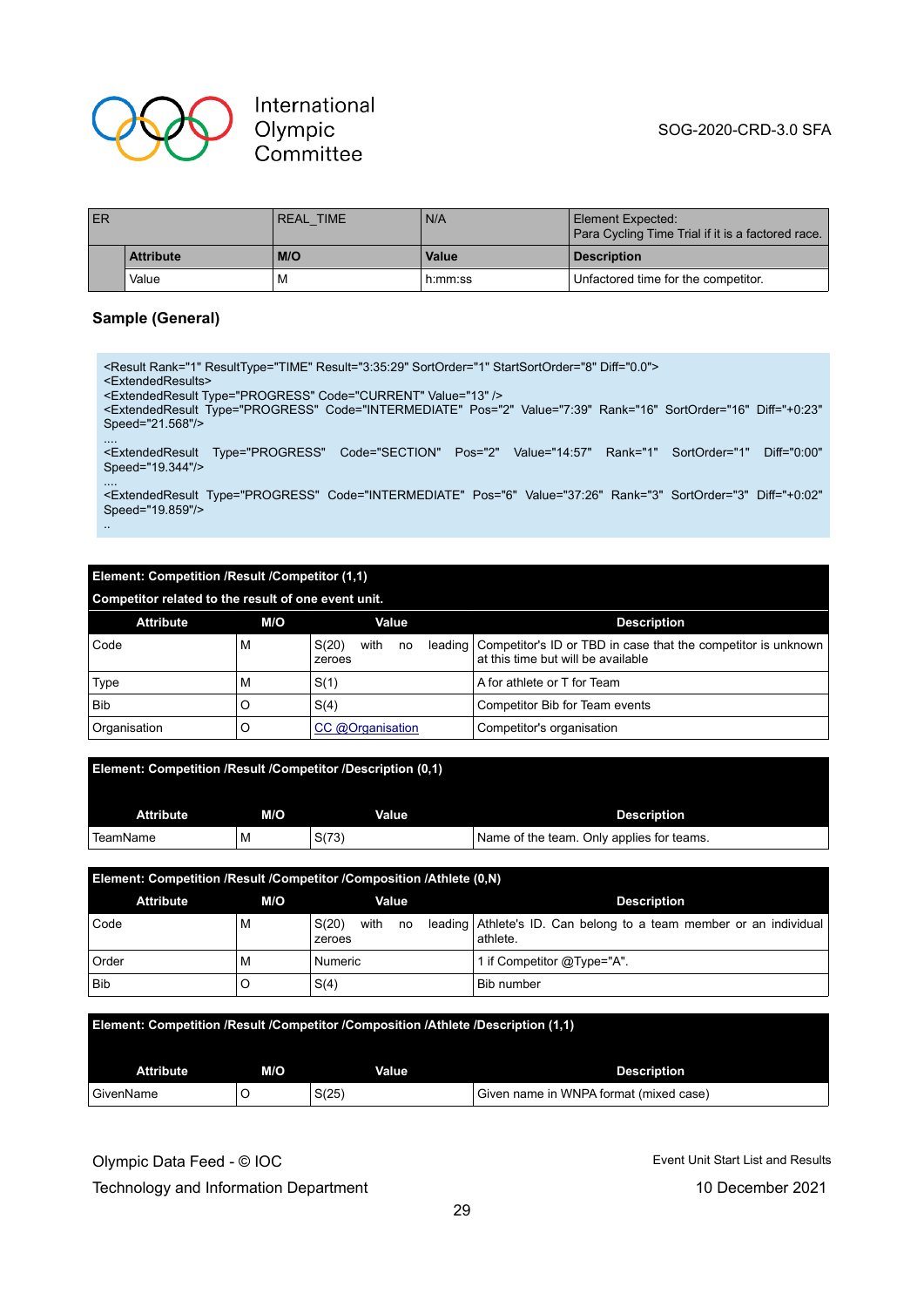

| FamilyName       | M | S(25)                       | Family name in WNPA format (mixed case)                                                |
|------------------|---|-----------------------------|----------------------------------------------------------------------------------------|
| Gender           | м | CC @PersonGender            | Gender of the athlete                                                                  |
| Organisation     | м | CC @Organisation            | Athletes' organisation                                                                 |
| <b>BirthDate</b> | O | Date                        | Birth date (example: YYYY-MM-DD). Must include if the data is<br>available             |
| IFId             | O | S(16)                       | International Federation ID                                                            |
| Class            | O | CC @DisciplineClass         | Code to identify the sport class in the case of Para Cycling<br>where it is mandatory. |
| GuidelD          | O | S(20) without leading zeros | ID of the Pilot in the case of Para Cycling if applicable                              |
| GuideFamilyName  | O | S(25)                       | Name to identify the Pilot in the case of Para Cycling if<br>applicable                |
| GuideGivenName   | O | S(25)                       | Name to identify the Pilot in the case of Para Cycling if<br>applicable                |

<span id="page-29-0"></span>

| Element: Competition /Result /Competitor /Composition /Athlete /EventUnitEntry (0,N) |                  |                      |                           |                                                                                                          |  |
|--------------------------------------------------------------------------------------|------------------|----------------------|---------------------------|----------------------------------------------------------------------------------------------------------|--|
| Individual athletes entry information.                                               |                  |                      |                           |                                                                                                          |  |
|                                                                                      | <b>Type</b>      | Code                 | Pos                       | <b>Description</b>                                                                                       |  |
| <b>EUE</b>                                                                           |                  | START_TIME           | N/A                       | Element Expected:<br>Always, for Time Trial event units                                                  |  |
|                                                                                      | <b>Attribute</b> | M/O                  | Value                     | <b>Description</b>                                                                                       |  |
|                                                                                      | Value            | M                    | hh:mm:ss                  | Send the Start time for the competitor. Do not<br>remove leading zeros.                                  |  |
| <b>EUE</b>                                                                           |                  | <b>FACTOR</b>        | N/A                       | <b>Element Expected:</b><br>For Time Trial in Para Cycling only                                          |  |
|                                                                                      | <b>Attribute</b> | M/O                  | Value                     | <b>Description</b>                                                                                       |  |
|                                                                                      | Value            | M                    | <b>Numeric</b><br>#00.000 | Athletes Factor.<br>(for example, 95.950) or 100.000 for 100%<br>Factor                                  |  |
| <b>EUE</b>                                                                           |                  | WORLD_CHAMP          | N/A                       | <b>Element Expected:</b><br>Olympic Games only if this athlete is the<br>world champion in this event.   |  |
|                                                                                      | <b>Attribute</b> | M/O                  | Value                     | <b>Description</b>                                                                                       |  |
|                                                                                      | Value            | M                    | S(1)                      | Send Y if this athlete is the current world<br>champion in this event.                                   |  |
| <b>EUE</b>                                                                           |                  | <b>OLYMPIC CHAMP</b> | N/A                       | <b>Element Expected:</b><br>Olympic Games only if this athlete is the<br>Olympic champion in this event. |  |
|                                                                                      | <b>Attribute</b> | M/O                  | Value                     | <b>Description</b>                                                                                       |  |
|                                                                                      | Value            | M                    | S(1)                      | Send Y if this athlete is the current Olympic<br>champion in this event                                  |  |
| <b>EUE</b>                                                                           |                  | <b>WORLD_LEAD</b>    | N/A                       | <b>Element Expected:</b><br>Olympic Games only if this athlete is the<br>world lead.                     |  |
|                                                                                      | <b>Attribute</b> | M/O                  | Value                     | <b>Description</b>                                                                                       |  |
|                                                                                      | Value            | M                    | S(1)                      | Send Y if this athlete is the current world<br>leader in cycling road.                                   |  |

Olympic Data Feed - © IOC **Example 2018** Event Unit Start List and Results Technology and Information Department 10 December 2021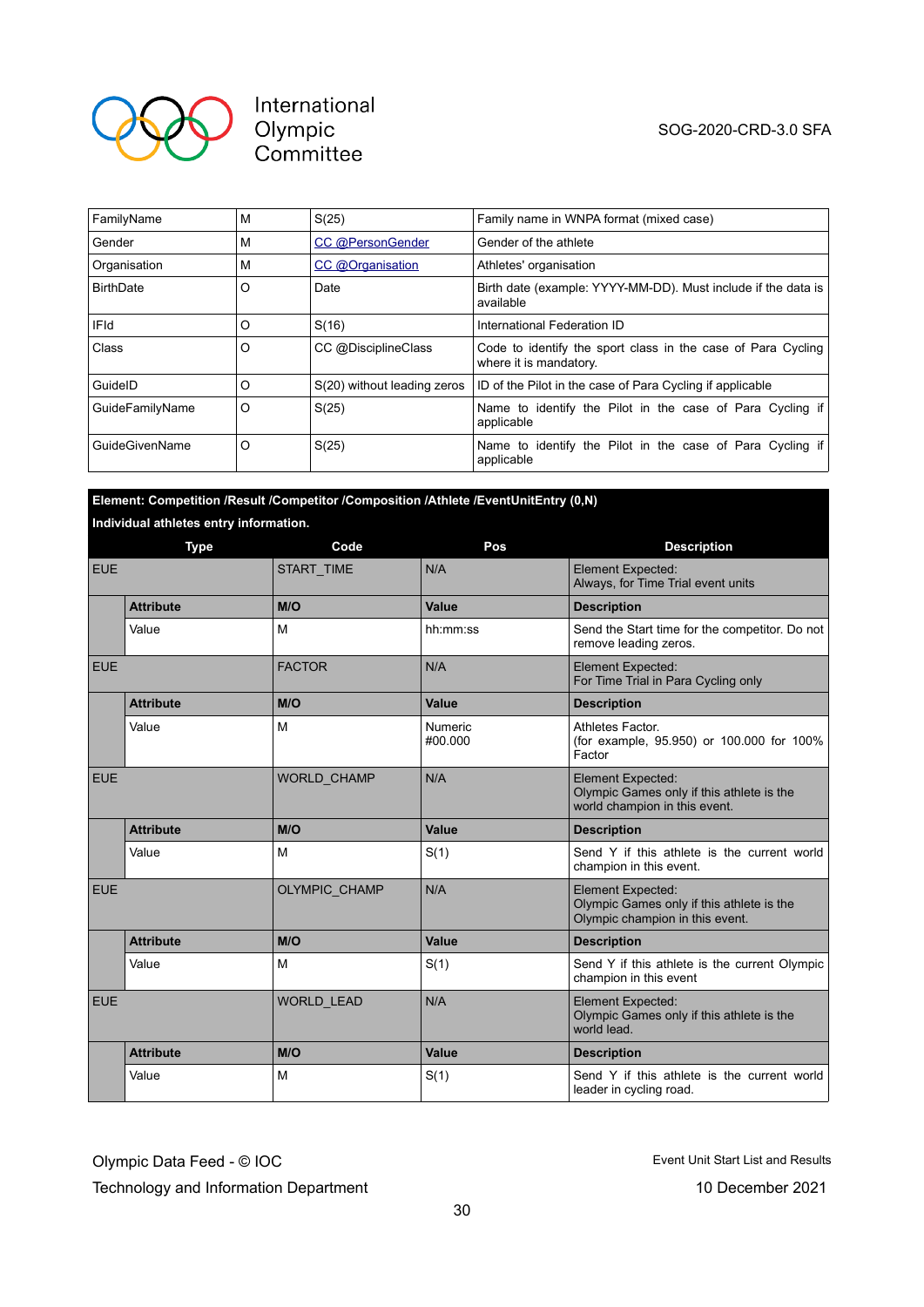

#### **Sample (General)**

..

..

<Competitor Code="1106825" Type="A" Organisation="NOC" Bib="4">

<Composition>

<Athlete Code="1106825" Order="1">

<Description GivenName="John" FamilyName="Smith" Gender="M" Organisation="SUI" BirthDate="1996-12-12" />

<EventUnitEntry Type="EUE" Code="START\_TIME" Value="14:20:00" />

<span id="page-30-1"></span>

|           | Only for team member in relay |                     |                            |                                                                                                                |  |  |
|-----------|-------------------------------|---------------------|----------------------------|----------------------------------------------------------------------------------------------------------------|--|--|
|           | <b>Type</b>                   | Code                | Pos                        | <b>Description</b>                                                                                             |  |  |
| <b>ER</b> |                               | <b>LEG SPLIT</b>    | <b>Numeric</b><br>$\Omega$ | Pos Description:<br><b>Round Number</b><br><b>Element Expected:</b><br>Para Cycling Team Relay                 |  |  |
|           | <b>Attribute</b>              | M/O                 | Value                      | <b>Description</b>                                                                                             |  |  |
|           | Value                         | M                   | m:ss                       | Time for the team member in the leg                                                                            |  |  |
|           | Rank                          | O                   | Text                       | Send the rank for a team member in the leg                                                                     |  |  |
|           | RankEqual                     | O                   | Y                          | Send Y where Rank at this specific<br>ExtendResult is equalled else not sent.                                  |  |  |
| <b>ER</b> |                               | AFTER LEG SPLIT     | <b>Numeric</b><br>$\Omega$ | Pos Description:<br><b>Round Number</b><br>Element Expected:<br>Para Cycling Team Relay                        |  |  |
|           | <b>Attribute</b>              | M/O                 | Value                      | <b>Description</b>                                                                                             |  |  |
|           | Value                         | м                   | mm:ss                      | Time for the team member after the leg                                                                         |  |  |
|           | Rank                          | O                   | Text                       | Send the rank for team after the leg                                                                           |  |  |
|           | RankEqual                     | $\circ$             | Y                          | Send Y where Rank at this specific<br>ExtendResult is equalled else not sent.                                  |  |  |
|           | <b>Expected Always</b>        |                     |                            | Sub Element: Competition /Result /Competitor /Composition /Athlete /ExtendedResults /ExtendedResult /Extension |  |  |
|           | <b>Attribute</b>              | Value               | <b>Description</b>         |                                                                                                                |  |  |
|           | Code                          | <b>INTERMEDIATE</b> |                            |                                                                                                                |  |  |
|           | Pos                           | N/A                 | N/A                        |                                                                                                                |  |  |
|           | Value                         | S(2)                |                            | Intermediate point where the related to the end of this leg (1,2F)                                             |  |  |

## <span id="page-30-0"></span>**2.3.3.6 Message Sort**

Sort by Result @SortOrder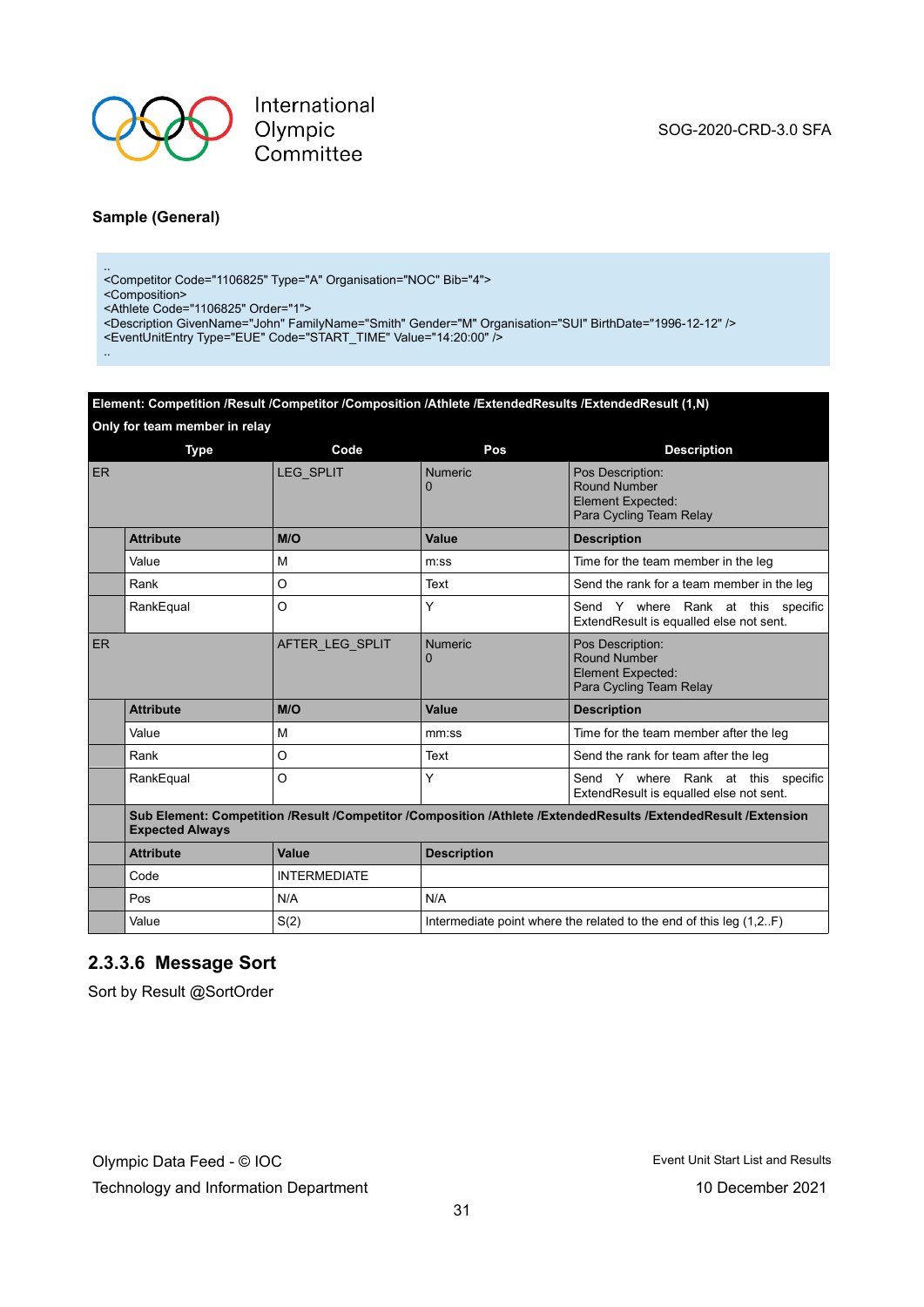

## <span id="page-31-4"></span>**2.3.4 Current Information**

## <span id="page-31-3"></span>**2.3.4.1 Description**

The Current message is a message containing the current information in a competition which is live. The message is used to send the latest applicable information. In road cycling it is only used in the road race for the break away.

## <span id="page-31-2"></span>**2.3.4.2 Header Values**

The following table describes the message header attributes.

| <b>Attribute</b>    | Value                      | <b>Comment</b>                                                                                                                                                                  |
|---------------------|----------------------------|---------------------------------------------------------------------------------------------------------------------------------------------------------------------------------|
| CompetitionCode     | CC @Competition            | Unique ID for competition                                                                                                                                                       |
| <b>DocumentCode</b> | CC @Unit                   | Full RSC of the unit                                                                                                                                                            |
| DocumentSubcode     | N/A                        | N/A                                                                                                                                                                             |
| DocumentType        | DT CURRENT                 | Current message                                                                                                                                                                 |
| DocumentSubtype     | N/A                        | N/A                                                                                                                                                                             |
| Version             | 1.1V                       | Version number associated to the message's content. Ascending<br>number                                                                                                         |
| FeedFlag            | "P"-Production<br>"T"-Test | Test message or production message.                                                                                                                                             |
| Date                | Date                       | Date when the message is generated, expressed in the local time zone<br>where the message was produced.                                                                         |
| Time                | Time                       | Time up to milliseconds when the message is generated, expressed in<br>the local time zone where the message was produced.                                                      |
| LogicalDate         | Date                       | Logical Date of events. This is the same as the physical day except<br>when the unit or message transmission extends after midnight.<br>See full explanation in ODF Foundation. |
| Source              | SC @Source                 | Code indicating the system which generated the message.                                                                                                                         |

#### <span id="page-31-1"></span>**2.3.4.3 Trigger and Frequency**

Only during the road race. Update at three minute intervals during the race.

## <span id="page-31-0"></span>**2.3.4.4 Message Structure**

The following table defines the structure of the message.

| Level 1           | Level 2             | Level 3            | Level 4 | Level 5 |
|-------------------|---------------------|--------------------|---------|---------|
| Competition (0,1) |                     |                    |         |         |
|                   | ExtendedInfos (0,1) |                    |         |         |
|                   |                     | ExtendedInfo (1,N) |         |         |
|                   |                     |                    | Type    |         |
|                   |                     |                    | Code    |         |
|                   |                     |                    | Pos     |         |
|                   |                     |                    | Value   |         |

Olympic Data Feed - © IOC Current Information Technology and Information Department 10 December 2021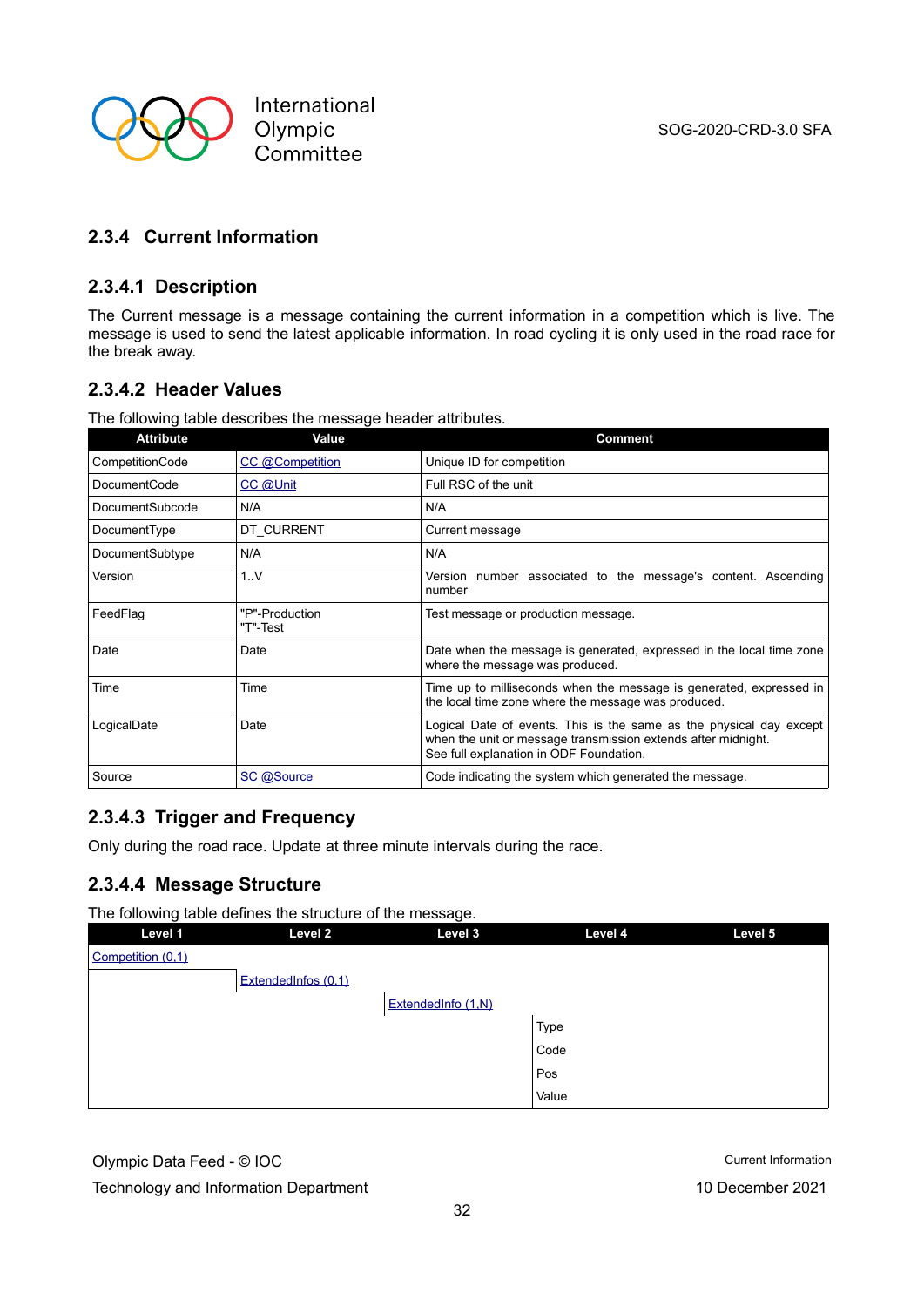

Extension (0,N)

## <span id="page-32-0"></span>**2.3.4.5 Message Values**

<span id="page-32-1"></span>

| Element: Competition /ExtendedInfos /ExtendedInfo (1,N)                                                                           |                                                                                                                                   |                                                              |                                                                                                                                                                                                   |  |  |  |
|-----------------------------------------------------------------------------------------------------------------------------------|-----------------------------------------------------------------------------------------------------------------------------------|--------------------------------------------------------------|---------------------------------------------------------------------------------------------------------------------------------------------------------------------------------------------------|--|--|--|
| <b>Type</b>                                                                                                                       | Code                                                                                                                              | <b>Description</b><br>Pos                                    |                                                                                                                                                                                                   |  |  |  |
| <b>BREAKAWAY</b>                                                                                                                  | <b>GROUP</b>                                                                                                                      | Numeric #0                                                   | Pos Description:<br>Send a unique number for group (a group is<br>one or more athletes with the same time)<br><b>Element Expected:</b><br>When available and only when the unit is<br><b>LIVE</b> |  |  |  |
| <b>Attribute</b>                                                                                                                  | M/O                                                                                                                               | <b>Value</b>                                                 | <b>Description</b>                                                                                                                                                                                |  |  |  |
| Value                                                                                                                             | M                                                                                                                                 | $+h$ : $mm$ :ss<br>$+mm$ :ss<br>$+m:ss$<br>$+SS$<br>$+S$     | Time behind the leader(s). Do not send h if<br>zero.                                                                                                                                              |  |  |  |
| <b>Expected Always</b>                                                                                                            | Sub Element: Competition /ExtendedInfos /ExtendedInfo /Extension                                                                  |                                                              |                                                                                                                                                                                                   |  |  |  |
| <b>Attribute</b>                                                                                                                  | Value                                                                                                                             | <b>Description</b>                                           |                                                                                                                                                                                                   |  |  |  |
| Code                                                                                                                              | <b>SPEED</b>                                                                                                                      |                                                              |                                                                                                                                                                                                   |  |  |  |
| Pos                                                                                                                               | N/A                                                                                                                               | N/A                                                          |                                                                                                                                                                                                   |  |  |  |
| Value                                                                                                                             | Numeric<br>##0.000                                                                                                                | Average speed of the group from the start of the race        |                                                                                                                                                                                                   |  |  |  |
| Sub Element: Competition /ExtendedInfos /ExtendedInfo /Extension<br><b>Expected When the rides are available</b>                  |                                                                                                                                   |                                                              |                                                                                                                                                                                                   |  |  |  |
| <b>Attribute</b>                                                                                                                  | Value                                                                                                                             | <b>Description</b>                                           |                                                                                                                                                                                                   |  |  |  |
| Code                                                                                                                              | <b>GROUP NAME</b>                                                                                                                 |                                                              |                                                                                                                                                                                                   |  |  |  |
| Pos                                                                                                                               | Numeric<br># $\Omega$                                                                                                             | Only send if there is more than one group.                   |                                                                                                                                                                                                   |  |  |  |
| Value                                                                                                                             | SC @GroupName                                                                                                                     | Name of the group.                                           |                                                                                                                                                                                                   |  |  |  |
|                                                                                                                                   | <b>Sub Element: Competition /ExtendedInfos /ExtendedInfo /Extension</b><br>Expected When it is available but not for the peloton. |                                                              |                                                                                                                                                                                                   |  |  |  |
| <b>Attribute</b>                                                                                                                  | Value                                                                                                                             | <b>Description</b>                                           |                                                                                                                                                                                                   |  |  |  |
| Code                                                                                                                              | <b>RIDER</b>                                                                                                                      |                                                              |                                                                                                                                                                                                   |  |  |  |
| Pos<br><b>Numeric</b><br># $\Omega$                                                                                               |                                                                                                                                   | Send 1 to n with a unique number for each rider in the group |                                                                                                                                                                                                   |  |  |  |
| Value<br>$S(20)$ with no leading Send the ID of each rider known in the group.<br>zeroes                                          |                                                                                                                                   |                                                              |                                                                                                                                                                                                   |  |  |  |
| <b>Sub Element: Competition /ExtendedInfos /ExtendedInfo /Extension</b><br>Expected When it is available but not for the peloton. |                                                                                                                                   |                                                              |                                                                                                                                                                                                   |  |  |  |
| <b>Attribute</b>                                                                                                                  | <b>Value</b>                                                                                                                      | <b>Description</b>                                           |                                                                                                                                                                                                   |  |  |  |
| Code                                                                                                                              | RIDERS NUM                                                                                                                        |                                                              |                                                                                                                                                                                                   |  |  |  |
| Pos                                                                                                                               | N/A                                                                                                                               | N/A                                                          |                                                                                                                                                                                                   |  |  |  |
| Value                                                                                                                             | Numeric                                                                                                                           | Number of athletes in the group                              |                                                                                                                                                                                                   |  |  |  |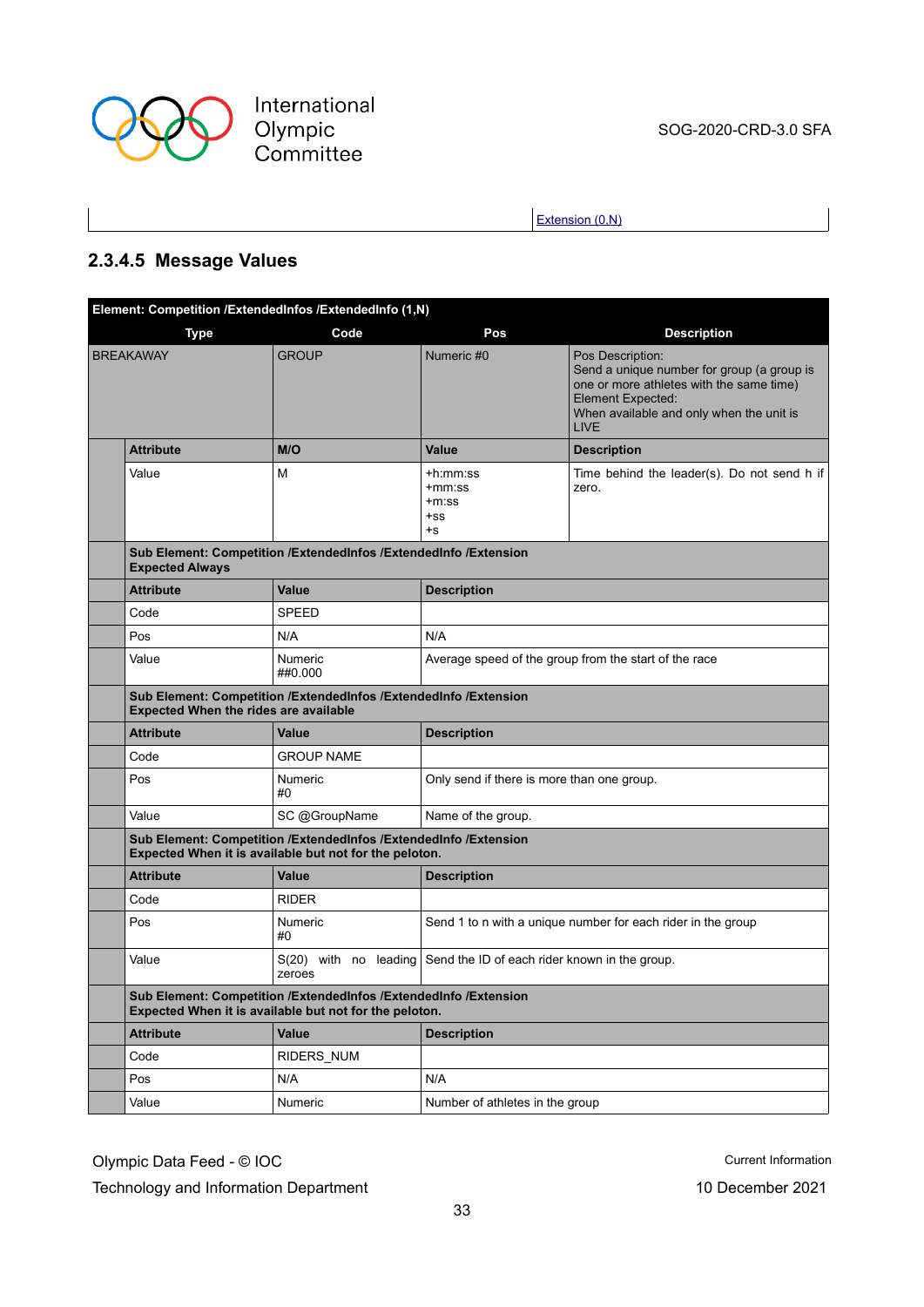

|                  | ##0                                                                                                                              |                    |
|------------------|----------------------------------------------------------------------------------------------------------------------------------|--------------------|
|                  | <b>Sub Element: Competition /ExtendedInfos /ExtendedInfo /Extension</b><br>Expected When it is available only for the lead group |                    |
| <b>Attribute</b> | Value                                                                                                                            | <b>Description</b> |
| Code             | TO FINISH                                                                                                                        |                    |
| Pos              | N/A                                                                                                                              | N/A                |
| Value            | <b>Numeric</b><br>##0.0#                                                                                                         | Distance to finish |

#### **Sample (General)**

<Competition> <ExtendedInfos>

<ExtendedInfo Type="BREAKAWAY" Code="GROUP" Pos="1" Value="1:12:23" />

<Extension Code="GROUP\_NAME" Value="Leaders" />

<Extension Code="RIDER" Pos="1" Value="1234567" />

<Extension Code="RIDER" Pos="2" Value="1234555" />

</ExtendedInfo>

<ExtendedInfo Type="BREAKAWAY" Code="GROUP" Pos="2" Value="+1:32" />

<Extension Code="GROUP\_NAME" Value="Peloton" />

</ExtendedInfo>

<ExtendedInfos>

</Competition>

#### <span id="page-33-0"></span>**2.3.4.6 Message Sort**

Sort by BREAKAWAY @Pos.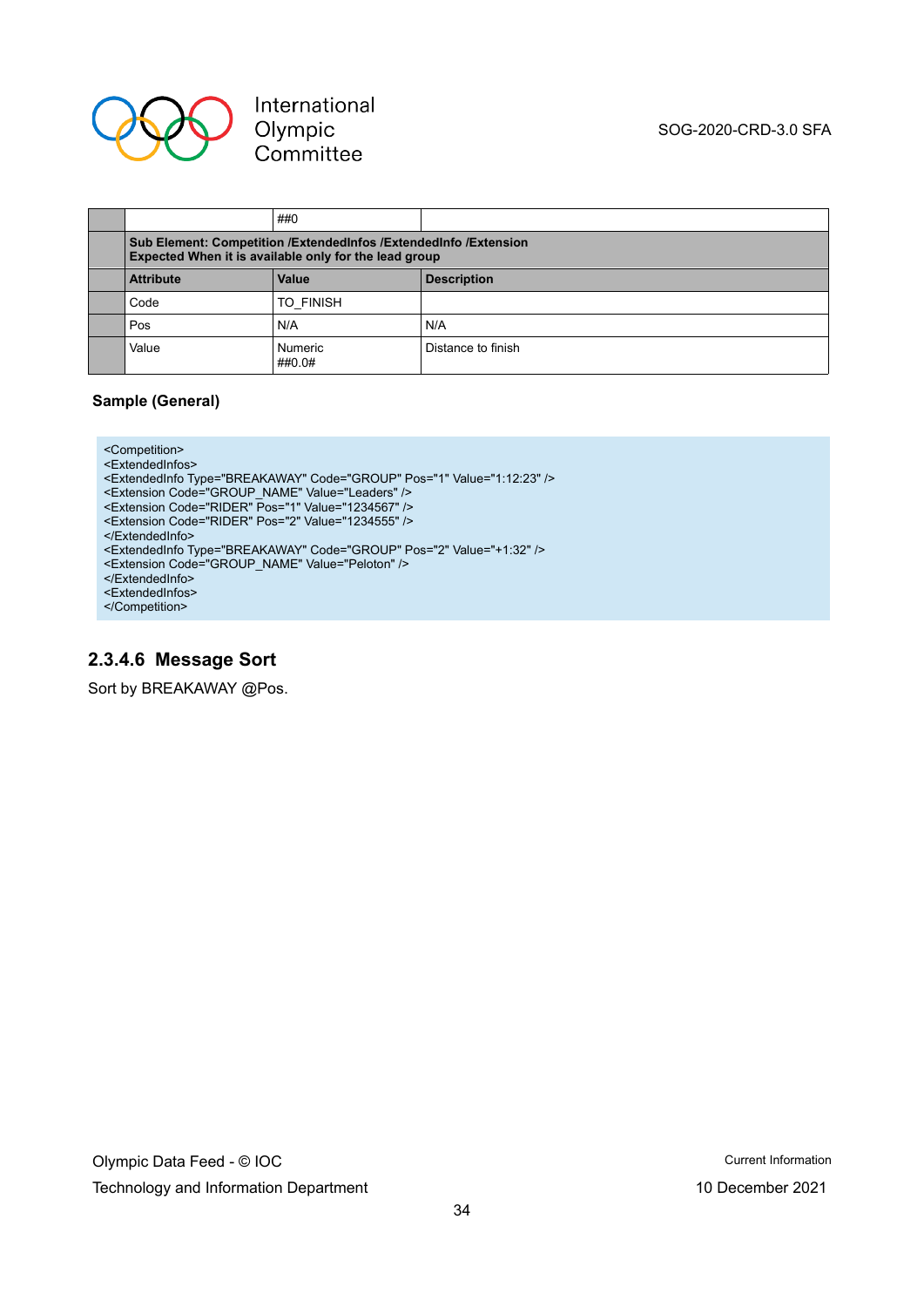## <span id="page-34-4"></span>**2.3.5 Play by Play**

#### <span id="page-34-3"></span>**2.3.5.1 Description**

The Play by Play is a message containing official raw data from the results provider.

The message contains a generic definition that can be used to provide results data of different nature as well as all of the actions in a unit.

Only applicable in road race.

## <span id="page-34-2"></span>**2.3.5.2 Header Values**

The following table describes the message header attributes.

| <b>Attribute</b>       | Value                      | <b>Comment</b>                                                                                                                                                                                                                       |
|------------------------|----------------------------|--------------------------------------------------------------------------------------------------------------------------------------------------------------------------------------------------------------------------------------|
| CompetitionCode        | CC @Competition            | Unique ID for competition                                                                                                                                                                                                            |
| <b>DocumentCode</b>    | CC @Unit                   | Full RSC of the unit (race)                                                                                                                                                                                                          |
| <b>DocumentSubcode</b> | N/A                        | N/A                                                                                                                                                                                                                                  |
| DocumentType           | DT PLAY BY PLAY            | Play by Play message                                                                                                                                                                                                                 |
| DocumentSubtype        | <b>INCIDENT</b>            |                                                                                                                                                                                                                                      |
| Version                | 1.1V                       | Version number associated to the message's content. Ascending<br>number                                                                                                                                                              |
| <b>ResultStatus</b>    | CC @ResultStatus           | Status of the message. Possible values are:<br>START LIST (only used if there are actions before the start)<br>LIVE (used during the competition when nothing else applies)<br><b>UNOFFICIAL</b><br>OFFICIAL (when results official) |
| FeedFlag               | "P"-Production<br>"T"-Test | Test message or production message.                                                                                                                                                                                                  |
| Date                   | Date                       | Date when the message is generated, expressed in the local time zone<br>where the message was produced.                                                                                                                              |
| Time                   | Time                       | Time up to milliseconds when the message is generated, expressed in<br>the local time zone where the message was produced.                                                                                                           |
| LogicalDate            | Date                       | Logical Date of events. This is the same as the physical day except<br>when the unit or message transmission extends after midnight.<br>See full explanation in ODF Foundation.                                                      |
| Source                 | SC @Source                 | Code indicating the system which generated the message.                                                                                                                                                                              |

## <span id="page-34-1"></span>**2.3.5.3 Trigger and Frequency**

Messages will be generated with this frequency and status

- After every race incident (LIVE)(UNOFFICIAL if any new incident after race and before results be official) - After the race (unit) (OFFICIAL).

#### <span id="page-34-0"></span>**2.3.5.4 Message Structure**

The following table defines the structure of the message.

|  | Level 1 | Level <sub>2</sub> | Level 3. | Level 4 | Level 5 | Level 6. | Level 7 | Level 8 |
|--|---------|--------------------|----------|---------|---------|----------|---------|---------|
|--|---------|--------------------|----------|---------|---------|----------|---------|---------|

Olympic Data Feed - © IOC Play by Play by Play by Play by Play by Play by Play by Play by Play by Play by Play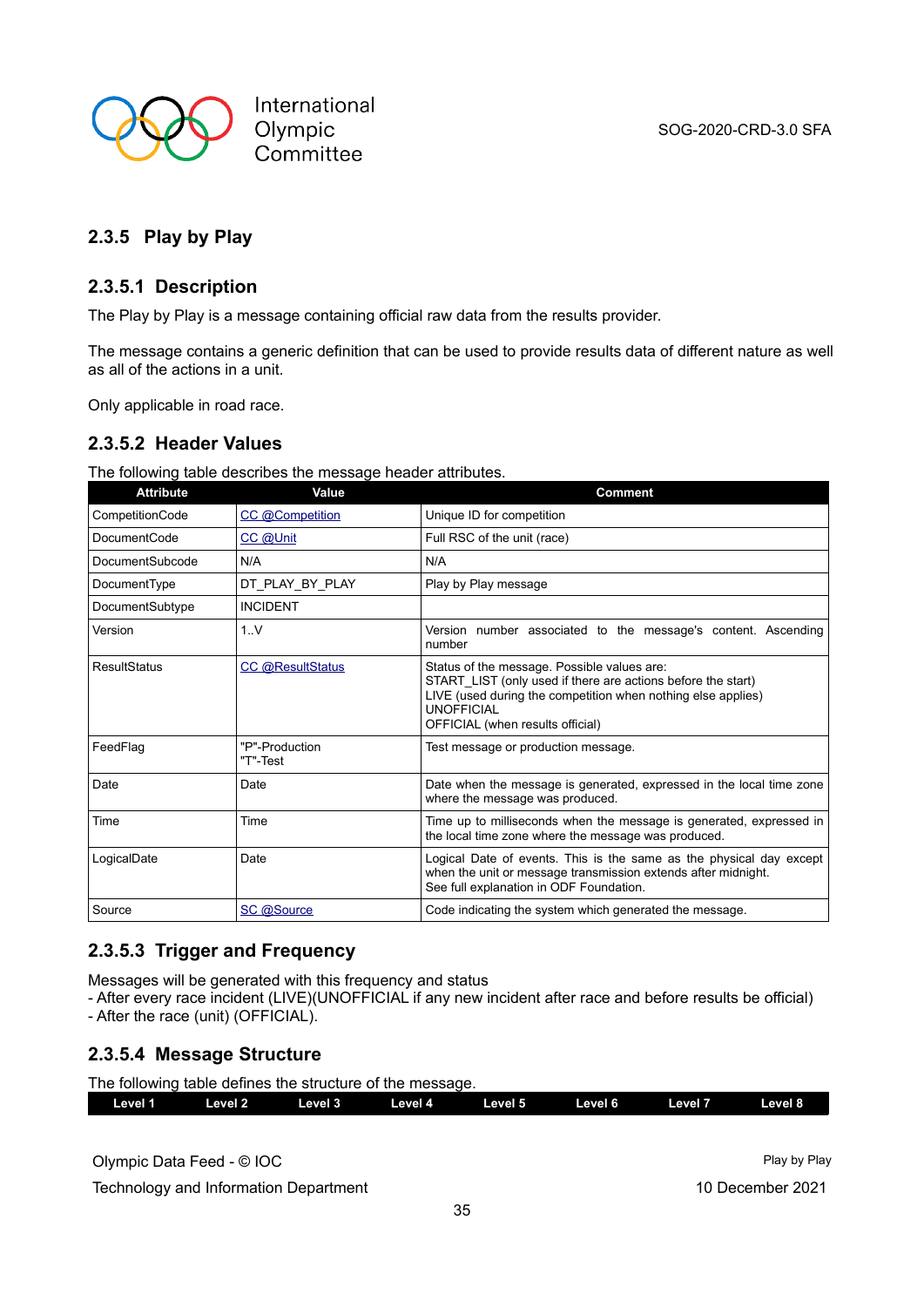



Olympic Data Feed - © IOC **Play by Play by Play by Play by Play by Play by Play by Play by Play by Play by Play by Play by Play by Play by Play by Play by Play by Play by Play by Play by Play by Play by Play by Play by Pla** Technology and Information Department 10 December 2021

36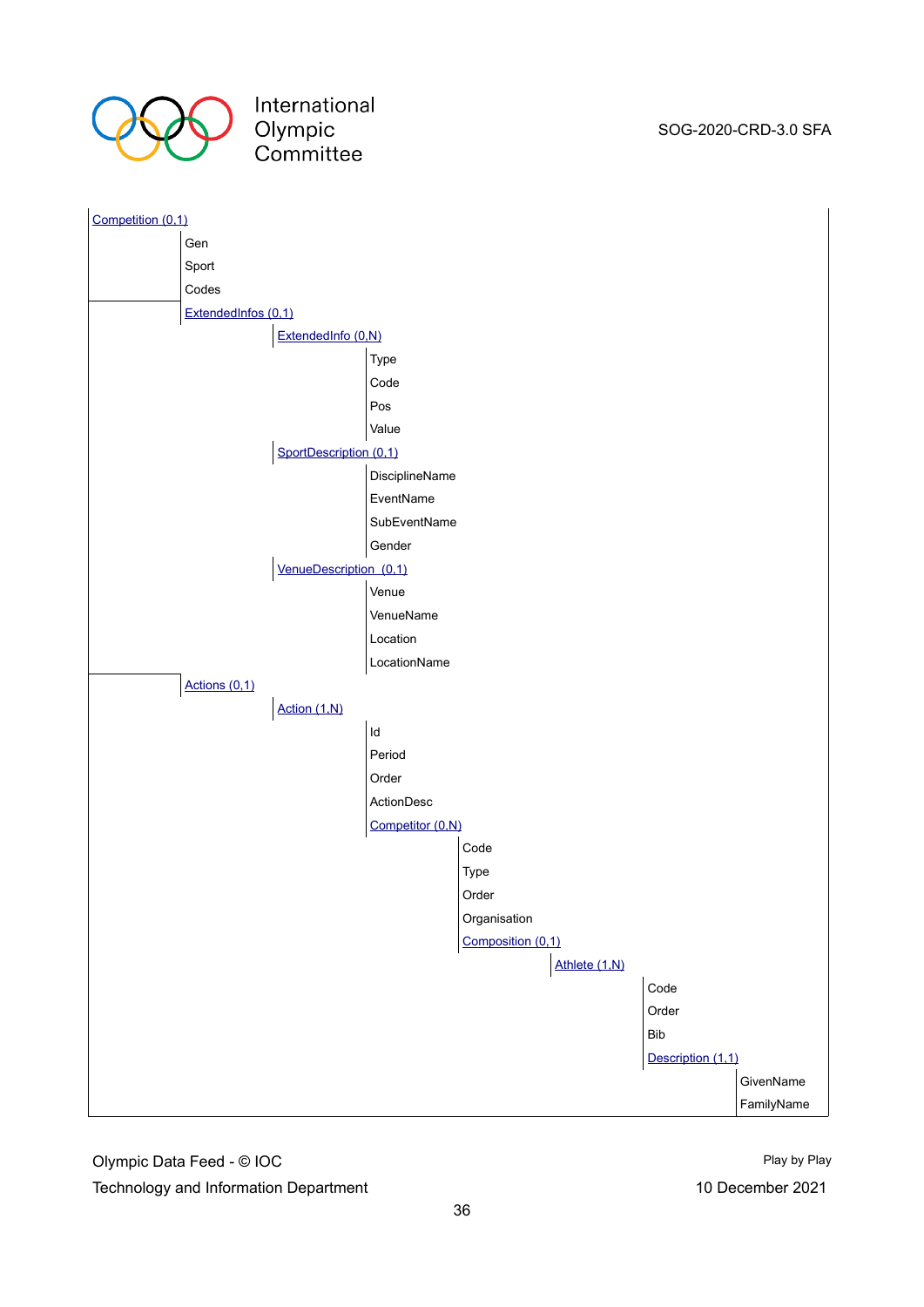

Gender Organisation BirthDate IFId Class GuideID GuideFamilyN ame GuideGivenNa me

## <span id="page-36-0"></span>**2.3.5.5 Message Values**

<span id="page-36-4"></span>

| <b>Element: Competition (0,1)</b> |     |       |                                                                     |  |
|-----------------------------------|-----|-------|---------------------------------------------------------------------|--|
| <b>Attribute</b>                  | M/O | Value | <b>Description</b>                                                  |  |
| Gen                               |     | S(20) | Version of the General Data Dictionary applicable to the<br>message |  |
| Sport                             |     | S(20) | Version of the Sport Data Dictionary applicable to the message      |  |
| Codes                             |     | S(20) | Version of the Codes applicable to the message                      |  |

<span id="page-36-3"></span>

|      | Element: Competition /ExtendedInfos /ExtendedInfo (0,N) |            |        |                                                                       |  |  |
|------|---------------------------------------------------------|------------|--------|-----------------------------------------------------------------------|--|--|
| Type |                                                         | Code       | Pos    | <b>Description</b>                                                    |  |  |
| EI   |                                                         | AFTER DIST | N/A    | <b>Element Expected:</b><br>When available                            |  |  |
|      | <b>Attribute</b>                                        | M/O        | Value  | <b>Description</b>                                                    |  |  |
|      | Value                                                   | M          | String | The race distance reached so far<br>Example: Lap 4, 56km or just 56km |  |  |

<span id="page-36-2"></span>

| Element: Competition /ExtendedInfos /SportDescription (0,1) |  |  |  |
|-------------------------------------------------------------|--|--|--|
|                                                             |  |  |  |
|                                                             |  |  |  |

| <b>Attribute</b>      | M/O | Value           | <b>Description</b>                                      |
|-----------------------|-----|-----------------|---------------------------------------------------------|
| <b>DisciplineName</b> | M   | S(40)           | Discipline ENG Description (not code) from Common Codes |
| EventName             | м   | S(40)           | Event ENG Description (not code) from Common Codes.     |
| SubEventName          |     | S(40)           | EventUnit ENG Description (not code) from Common Codes  |
| Gender                | м   | CC @SportGender | Gender code for the event unit                          |

<span id="page-36-1"></span>**Element: Competition /ExtendedInfos /VenueDescription (0,1)**

| Attribute | M/O | Value         | <b>Description</b>                                 |
|-----------|-----|---------------|----------------------------------------------------|
| Venue     | M   | CC @VenueCode | Venue Code                                         |
| VenueName | M   | S(25)         | Venue ENG Description (not code) from Common Codes |
| Location  | м   | CC @Location  | Location code                                      |

Olympic Data Feed - © IOC Play by Play by Play by Play by Play by Play by Play by Play by Play by Play by Play Technology and Information Department 10 December 2021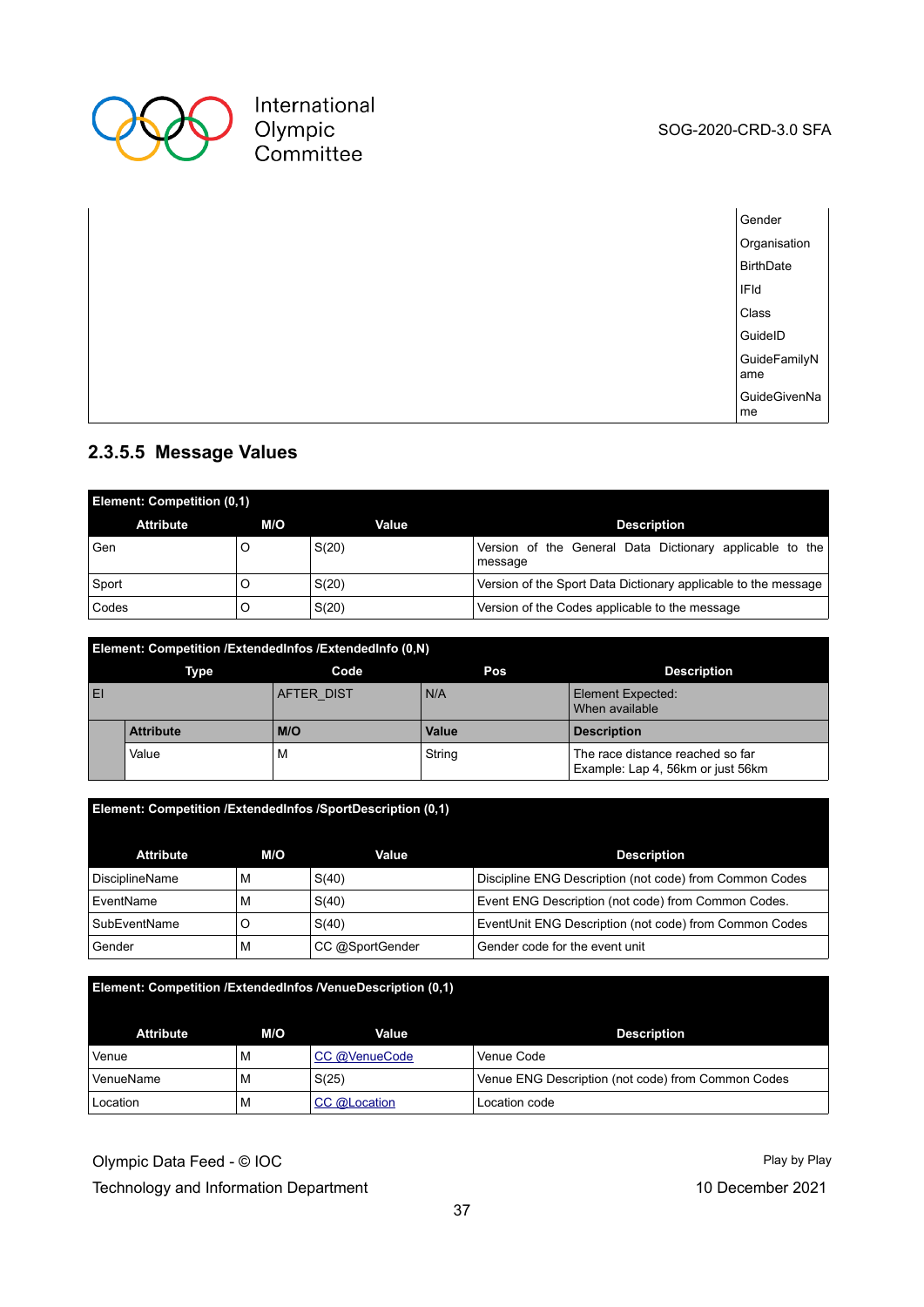

| ∟ocatior<br>nname | M | C/20 | FNG<br>from<br>Common '<br>Codes<br>Location<br>Description<br>code)<br>(not |
|-------------------|---|------|------------------------------------------------------------------------------|
|                   |   |      |                                                                              |

<span id="page-37-3"></span>

| <b>Element: Competition /Actions /Action (1,N)</b> |     |                |                                                                                                                            |  |  |  |
|----------------------------------------------------|-----|----------------|----------------------------------------------------------------------------------------------------------------------------|--|--|--|
| <b>Attribute</b>                                   | M/O | Value          | <b>Description</b>                                                                                                         |  |  |  |
| ld                                                 | м   | S(36)          | Unique identifier for the action within the message                                                                        |  |  |  |
| Period                                             | м   | S(20)          | When in race, lap number or at start etc.                                                                                  |  |  |  |
| Order                                              | м   | <b>Numeric</b> | Unique sequential number for all the incidents in the race, from<br>1 to n in chronological order from earliest to latest. |  |  |  |
| ActionDesc                                         |     | S(200)         | Action/Incident description                                                                                                |  |  |  |

<span id="page-37-2"></span>

| <b>Element: Competition /Actions /Action /Competitor (0,N)</b>                           |     |                                            |                                                                                                                                   |  |  |  |  |
|------------------------------------------------------------------------------------------|-----|--------------------------------------------|-----------------------------------------------------------------------------------------------------------------------------------|--|--|--|--|
| Competitor participating in the Action. Used when the Action is related to a competitor. |     |                                            |                                                                                                                                   |  |  |  |  |
| <b>Attribute</b>                                                                         | M/O | Value                                      | <b>Description</b>                                                                                                                |  |  |  |  |
| Code                                                                                     | м   | S(20)<br>with<br>leading l<br>no<br>zeroes | Competitor's ID                                                                                                                   |  |  |  |  |
| Type                                                                                     | м   | A                                          | A for athlete                                                                                                                     |  |  |  |  |
| Order                                                                                    | Ω   | <b>Numeric</b>                             | Order in which the competitor should appear for the action, if<br>there is more than one competitor. Send 1 if only 1 competitor. |  |  |  |  |
| Organisation                                                                             | м   | CC @Organisation                           | Competitors' organisation                                                                                                         |  |  |  |  |

<span id="page-37-1"></span>

| Element: Competition /Actions /Action /Competitor /Composition /Athlete (1,N) |     |                               |                                                                                                                                                  |  |  |  |  |
|-------------------------------------------------------------------------------|-----|-------------------------------|--------------------------------------------------------------------------------------------------------------------------------------------------|--|--|--|--|
| <b>Attribute</b>                                                              | M/O | Value                         | <b>Description</b>                                                                                                                               |  |  |  |  |
| Code                                                                          | М   | S(20)<br>with<br>no<br>zeroes | leading Athlete's ID (individual athlete or team member) related to the<br>action                                                                |  |  |  |  |
| Order                                                                         | м   | <b>Numeric</b>                | Order of the athletes. Used to order the athletes when there<br>are more than one athlete related to the action. Send 1 if only<br>l competitor. |  |  |  |  |
| <b>Bib</b>                                                                    |     | S(4)                          | Bib number                                                                                                                                       |  |  |  |  |

<span id="page-37-0"></span>**Element: Competition /Actions /Action /Competitor /Composition /Athlete /Description (1,1)**

|                  | Athletes extended information |                             |                                                                                        |  |  |  |  |  |
|------------------|-------------------------------|-----------------------------|----------------------------------------------------------------------------------------|--|--|--|--|--|
| <b>Attribute</b> | M/O                           | Value                       | <b>Description</b>                                                                     |  |  |  |  |  |
| GivenName        | O                             | S(25)                       | Given name in WNPA format (mixed case)                                                 |  |  |  |  |  |
| FamilyName       | м                             | S(25)                       | Family name in WNPA format (mixed case)                                                |  |  |  |  |  |
| Gender           | м                             | CC @PersonGender            | Gender of the athlete                                                                  |  |  |  |  |  |
| Organisation     | м                             | CC @Organisation            | Athletes' organisation                                                                 |  |  |  |  |  |
| <b>BirthDate</b> | O                             | Date                        | Birth date (example: YYYY-MM-DD). Must include if the data is<br>available             |  |  |  |  |  |
| IFId             | O                             | S(16)                       | International Federation ID                                                            |  |  |  |  |  |
| Class            | O                             | CC @DisciplineClass         | Code to identify the sport class in the case of Para Cycling<br>where it is mandatory. |  |  |  |  |  |
| GuidelD          | O                             | S(20) without leading zeros | ID of the Pilot in the case of Para Cycling if applicable                              |  |  |  |  |  |
| GuideFamilyName  | O                             | S(25)                       | Name to identify the Pilot in the case of Para Cycling if<br>applicable                |  |  |  |  |  |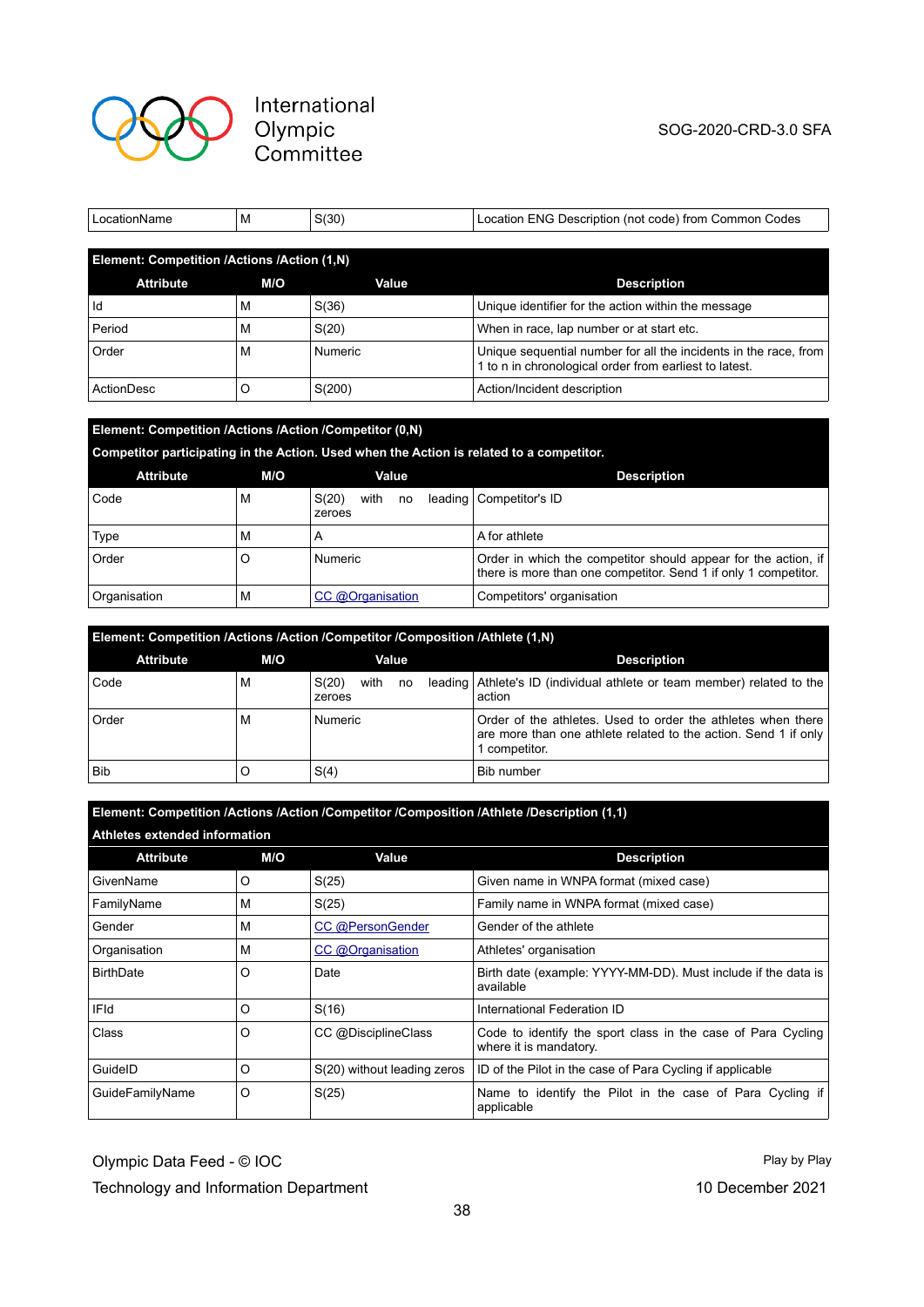

| GuideGivenName | S(25) |            |  |  |  |  | Name to identify the Pilot in the case of Para Cycling if |  |
|----------------|-------|------------|--|--|--|--|-----------------------------------------------------------|--|
|                |       | applicable |  |  |  |  |                                                           |  |

#### **Sample (General)**

.. <ExtendedInfos> <ExtendedInfo Type="EI" Code="AFTER\_DIST" Value="56km" /> <SportDescription DisciplineName="Road Cycling" EventName="Women's Road Race" SubEventName="Women's Road Race" Gender="W" /> <VenueDescription Venue="HLL" VenueName="The Hill" Location="MLL" LocationName="The Hill"/> </ExtendedInfos> <UnitActions> .... <UnitAction Id="123456" Period="Lap 3" Order="3" ActionDesc="Riders 56 and 58 involved in minor crash at 22 km. No serious injuries."> <Competitor Code="1008743" Type="A" Organisation="SUI" Order="1"> <Composition> <Athlete Code="1008743" Order="1" > <Description GivenName="Jane" FamilyName="Smits" Gender="W" Organisation="SUI" BirthDate="1994-12-15" /> </Athlete> </Composition> </Competitor> <Competitor Code="1008223" Type="A" Organisation="SUI" Order="1"> <Composition> <Athlete Code="1008223" Order="1" > <Description GivenName="Mary" FamilyName="Jones" Gender="W" Organisation="FRA" BirthDate="1992-12-15" /> </Athlete> </Composition> </Competitor> ..

## <span id="page-38-0"></span>**2.3.5.6 Message Sort**

Actions /Action @Order.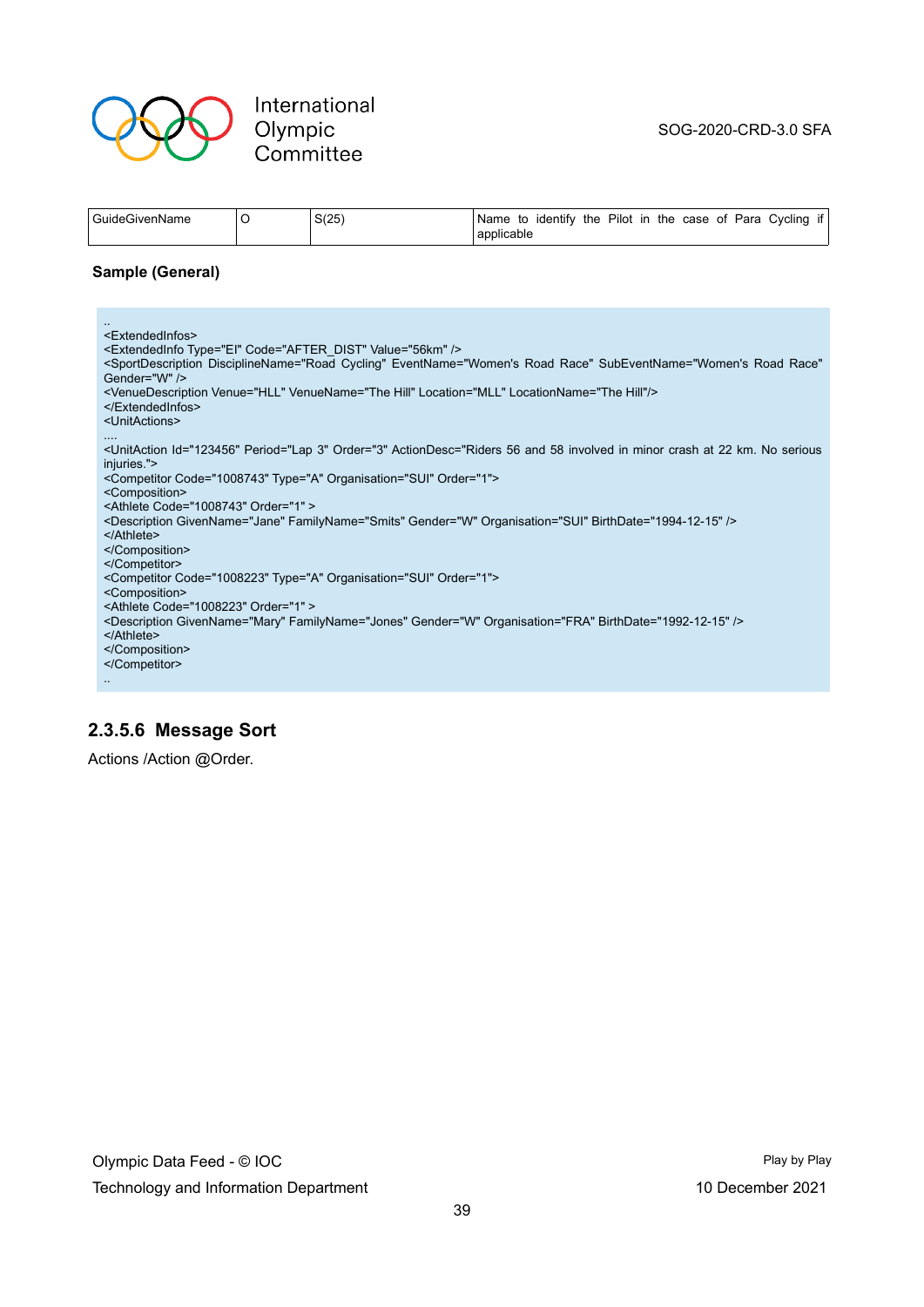

## <span id="page-39-0"></span>**2.3.6 Image**

## <span id="page-39-4"></span>**2.3.6.1 Description**

The Image message is a message containing an image or images file(s) in .jpg or .png format encapsulated in a XML message.

Each message contains only one photofinish picture.

Multiple messages may be sent for the same DocumentCode (a single race [RSC]) when more than one photofinish cases/photos occur in the same race depending on the circumstances of the unit/race.

## <span id="page-39-3"></span>**2.3.6.2 Header Values**

The following table describes the message header attributes.

| <b>Attribute</b>       | Value                      | <b>Comment</b>                                                                                                                                                                                                                                                                                                                 |
|------------------------|----------------------------|--------------------------------------------------------------------------------------------------------------------------------------------------------------------------------------------------------------------------------------------------------------------------------------------------------------------------------|
| CompetitionCode        | CC @Competition            | Unique ID for competition                                                                                                                                                                                                                                                                                                      |
| <b>DocumentCode</b>    | CC @Unit                   | Full RSC of the unit                                                                                                                                                                                                                                                                                                           |
| DocumentSubcode        | Numeric<br>#0              | Picture number<br>This value is a sequential number for each picture provided in a unit<br>$(RSC)$ . The value will be 1, 2, 3<br>Where there is only one image related to the DocumentCode then the<br>value 1 is sent. 2, 3 etc. are used if additional images (ranks to be<br>resolved) are sent for the same DocumentCode. |
| DocumentType           | DT IMAGE                   | Image message                                                                                                                                                                                                                                                                                                                  |
| <b>DocumentSubtvpe</b> | S(20)                      | Send PHOTOFINISH                                                                                                                                                                                                                                                                                                               |
| Version                | 1.1V                       | Version number associated to the message's content. Ascending<br>number.<br>Values beyond 1 are only used if a message needs to be resent for a<br>second or subsequent image/result with the same DocumentSubcode to<br>replace the original image (to resolve the same rank).                                                |
| <b>ResultStatus</b>    | CC @ResultStatus           | Only applicable status is OFFICIAL                                                                                                                                                                                                                                                                                             |
| FeedFlag               | "P"-Production<br>"T"-Test | Test message or production message.                                                                                                                                                                                                                                                                                            |
| Date                   | Date                       | Date when the message is generated, expressed in the local time zone<br>where the message was produced.                                                                                                                                                                                                                        |
| Time                   | Time                       | Time up to milliseconds when the message is generated, expressed in<br>the local time zone where the message was produced.                                                                                                                                                                                                     |
| LogicalDate            | Date                       | Logical Date of events. This is the same as the physical day except<br>when the unit or message transmission extends after midnight.<br>See full explanation in ODF Foundation.                                                                                                                                                |
| Source                 | SC @Source                 | Code indicating the system which generated the message.                                                                                                                                                                                                                                                                        |

## <span id="page-39-2"></span>**2.3.6.3 Trigger and Frequency**

Trigger when image available and after any change.

#### <span id="page-39-1"></span>**2.3.6.4 Message Structure**

The following table defines the structure of the message.

Olympic Data Feed - © IOC Image Technology and Information Department 10 December 2021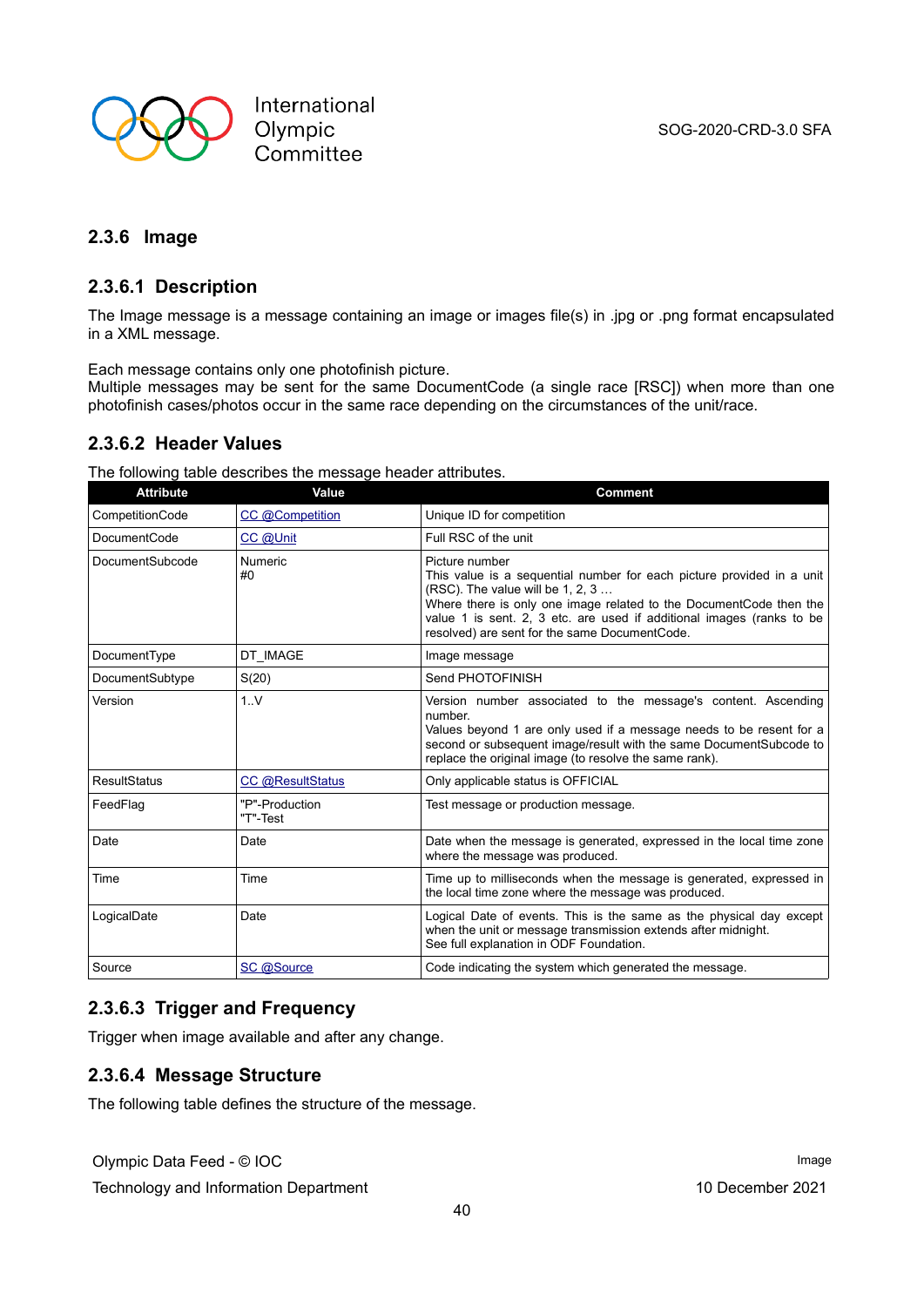

| Level 1           | Level 2    | Level 3         | Level 4                  | Level 5           | Level 6       | Level 7           | Level 8    |
|-------------------|------------|-----------------|--------------------------|-------------------|---------------|-------------------|------------|
| Competition (0,1) |            |                 |                          |                   |               |                   |            |
|                   | Gen        |                 |                          |                   |               |                   |            |
|                   | Sport      |                 |                          |                   |               |                   |            |
|                   | Codes      |                 |                          |                   |               |                   |            |
|                   | Image(1,N) |                 |                          |                   |               |                   |            |
|                   |            | Pos             |                          |                   |               |                   |            |
|                   |            | Version         |                          |                   |               |                   |            |
|                   |            | Revision        |                          |                   |               |                   |            |
|                   |            | ImageType       |                          |                   |               |                   |            |
|                   |            | Result (0,N)    |                          |                   |               |                   |            |
|                   |            |                 | Result                   |                   |               |                   |            |
|                   |            |                 | Rank                     |                   |               |                   |            |
|                   |            |                 | StartOrder               |                   |               |                   |            |
|                   |            |                 | SortOrder                |                   |               |                   |            |
|                   |            |                 | Competitor (1,1)         |                   |               |                   |            |
|                   |            |                 |                          | Code              |               |                   |            |
|                   |            |                 |                          | Type              |               |                   |            |
|                   |            |                 |                          | Organisation      |               |                   |            |
|                   |            |                 |                          | Description (0,1) |               |                   |            |
|                   |            |                 |                          |                   | TeamName      |                   |            |
|                   |            |                 |                          | Composition (0,1) |               |                   |            |
|                   |            |                 |                          |                   | Athlete (1,N) | Code              |            |
|                   |            |                 |                          |                   |               | Order             |            |
|                   |            |                 |                          |                   |               | <b>Bib</b>        |            |
|                   |            |                 |                          |                   |               | Description (1,1) |            |
|                   |            |                 |                          |                   |               |                   | GivenName  |
|                   |            |                 |                          |                   |               |                   | FamilyName |
|                   |            | ImageData (1,1) |                          |                   |               |                   |            |
|                   |            |                 | $\overline{\phantom{0}}$ |                   |               |                   |            |

## <span id="page-40-0"></span>**2.3.6.5 Message Values**

<span id="page-40-1"></span>

| <b>Element: Competition (0,1)</b> |     |       |                                                                     |  |  |  |
|-----------------------------------|-----|-------|---------------------------------------------------------------------|--|--|--|
| <b>Attribute</b>                  | M/O | Value | <b>Description</b>                                                  |  |  |  |
| Gen                               |     | S(20) | Version of the General Data Dictionary applicable to the<br>message |  |  |  |
| Sport                             |     | S(20) | Version of the Sport Data Dictionary applicable to the message      |  |  |  |
| Codes                             |     | S(20) | Version of the Codes applicable to the message                      |  |  |  |

Olympic Data Feed - © IOC Image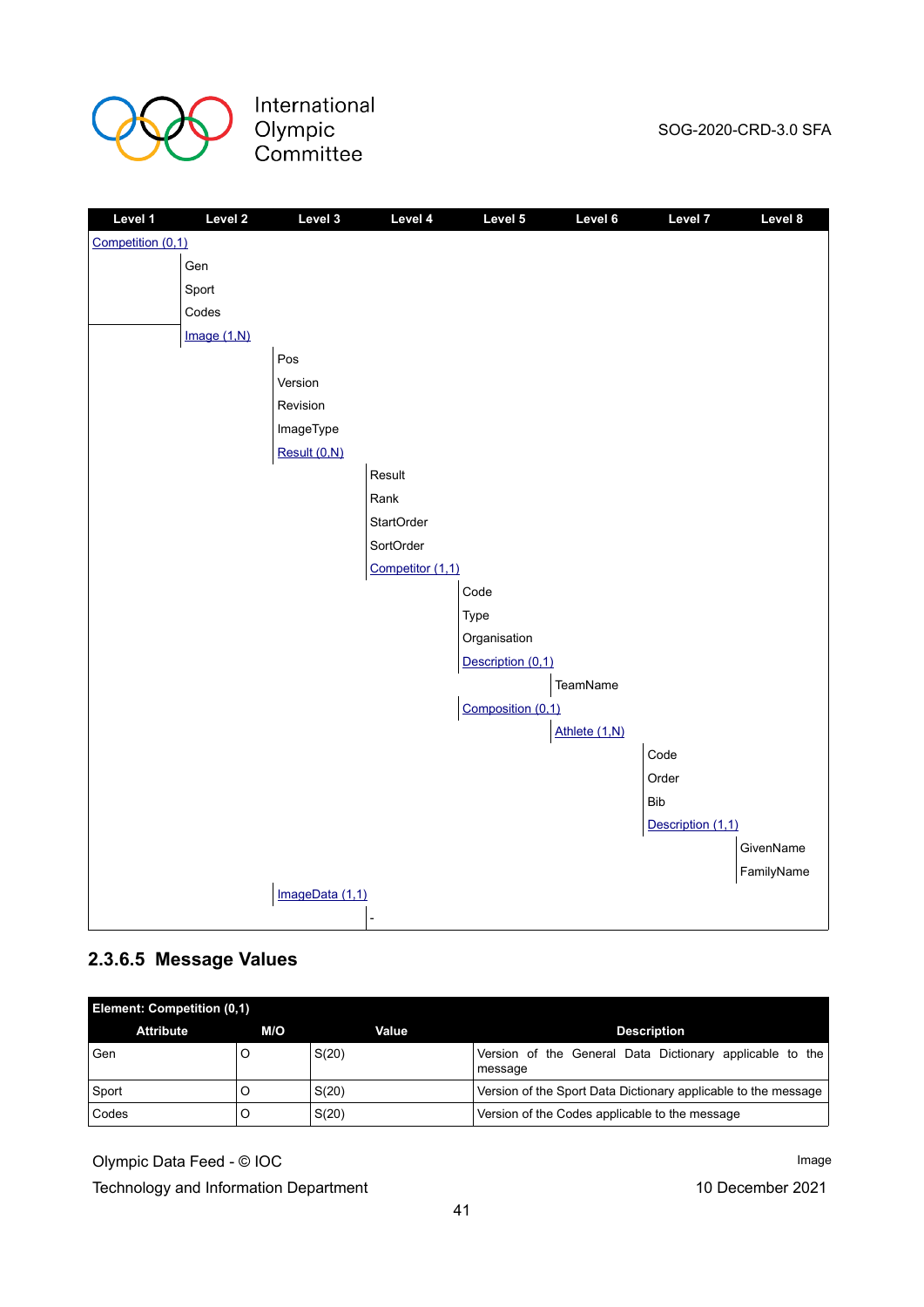

<span id="page-41-5"></span>

| Element: Competition /Image (1,N) |     |                      |                                                                        |  |  |  |  |
|-----------------------------------|-----|----------------------|------------------------------------------------------------------------|--|--|--|--|
| Always only one image per message |     |                      |                                                                        |  |  |  |  |
| <b>Attribute</b>                  | M/O | Value                | <b>Description</b>                                                     |  |  |  |  |
| Pos                               | м   | <b>Numeric</b><br>#0 | Used as differentiator if there are multiple images in the<br>message. |  |  |  |  |
| Version                           | м   | <b>Numeric</b><br>#0 | Document Version                                                       |  |  |  |  |
| Revision                          | м   | <b>Numeric</b><br>#0 | Document Revision                                                      |  |  |  |  |
| ImageType                         | М   | S(3)                 | Image type extension, jpg or png                                       |  |  |  |  |

<span id="page-41-4"></span>

| Element: Competition /Image /Result (0.N)                                                                            |     |                        |                                                                                                                                                     |  |  |  |  |
|----------------------------------------------------------------------------------------------------------------------|-----|------------------------|-----------------------------------------------------------------------------------------------------------------------------------------------------|--|--|--|--|
| This element should always appear and must only include the information of those competitors appearing in the image. |     |                        |                                                                                                                                                     |  |  |  |  |
| <b>Attribute</b>                                                                                                     | M/O | Value                  | <b>Description</b>                                                                                                                                  |  |  |  |  |
| Result                                                                                                               | O   | S(20)                  | Result of the competitor in the image at the end of the unit.<br>Formatted in the same was as associated DT RESULT.<br>Use IRM code if appropriate. |  |  |  |  |
| Rank                                                                                                                 | O   | S(10)                  | Rank of the competitor at the end of the unit                                                                                                       |  |  |  |  |
| <b>StartOrder</b>                                                                                                    | O   | S(4)                   | Start or lane position<br>This value is expected if it is included in DT RESULT                                                                     |  |  |  |  |
| SortOrder                                                                                                            | м   | <b>Numeric</b><br>###0 | This attribute is a sequential number with the order of the<br>competitors in the image.                                                            |  |  |  |  |

<span id="page-41-3"></span>

| Element: Competition /Image /Result /Competitor (1,1) |     |                               |                                                |
|-------------------------------------------------------|-----|-------------------------------|------------------------------------------------|
| <b>Attribute</b>                                      | M/O | Value                         | <b>Description</b>                             |
| Code                                                  | м   | S(20)<br>with<br>no<br>zeroes | leading   Competitor's ID (Team or individual) |
| Type                                                  | м   | S(1)                          | A for athlete or T for team.                   |
| Organisation                                          | м   | CC @Organisation              | Competitor's organisation                      |

<span id="page-41-2"></span>

| <b>Element: Competition /Image /Result /Competitor /Description (0.1)</b> |     |       |                                   |
|---------------------------------------------------------------------------|-----|-------|-----------------------------------|
| Attribute                                                                 | M/O | Value | <b>Description</b>                |
| TeamName                                                                  | M   | S(73) | 'Name of the Team in team events. |

<span id="page-41-1"></span>

| Element: Competition /Image /Result /Competitor /Composition /Athlete (1,N) |     |                                                                                       |                         |  |
|-----------------------------------------------------------------------------|-----|---------------------------------------------------------------------------------------|-------------------------|--|
|                                                                             |     | Only sent in the case of individual events. Team members are not sent in team events. |                         |  |
| <b>Attribute</b>                                                            | M/O | Value                                                                                 | <b>Description</b>      |  |
| Code                                                                        | м   | S(20)<br>with<br>no<br>zeroes                                                         | leading   Athlete's ID. |  |
| Order                                                                       | м   | <b>Numeric</b>                                                                        | Value is 1              |  |
| <b>Bib</b>                                                                  | O   | S(4)                                                                                  | Bib number              |  |

<span id="page-41-0"></span>**Element: Competition /Image /Result /Competitor /Composition /Athlete /Description (1,1)**

Olympic Data Feed - © IOC Image Technology and Information Department 10 December 2021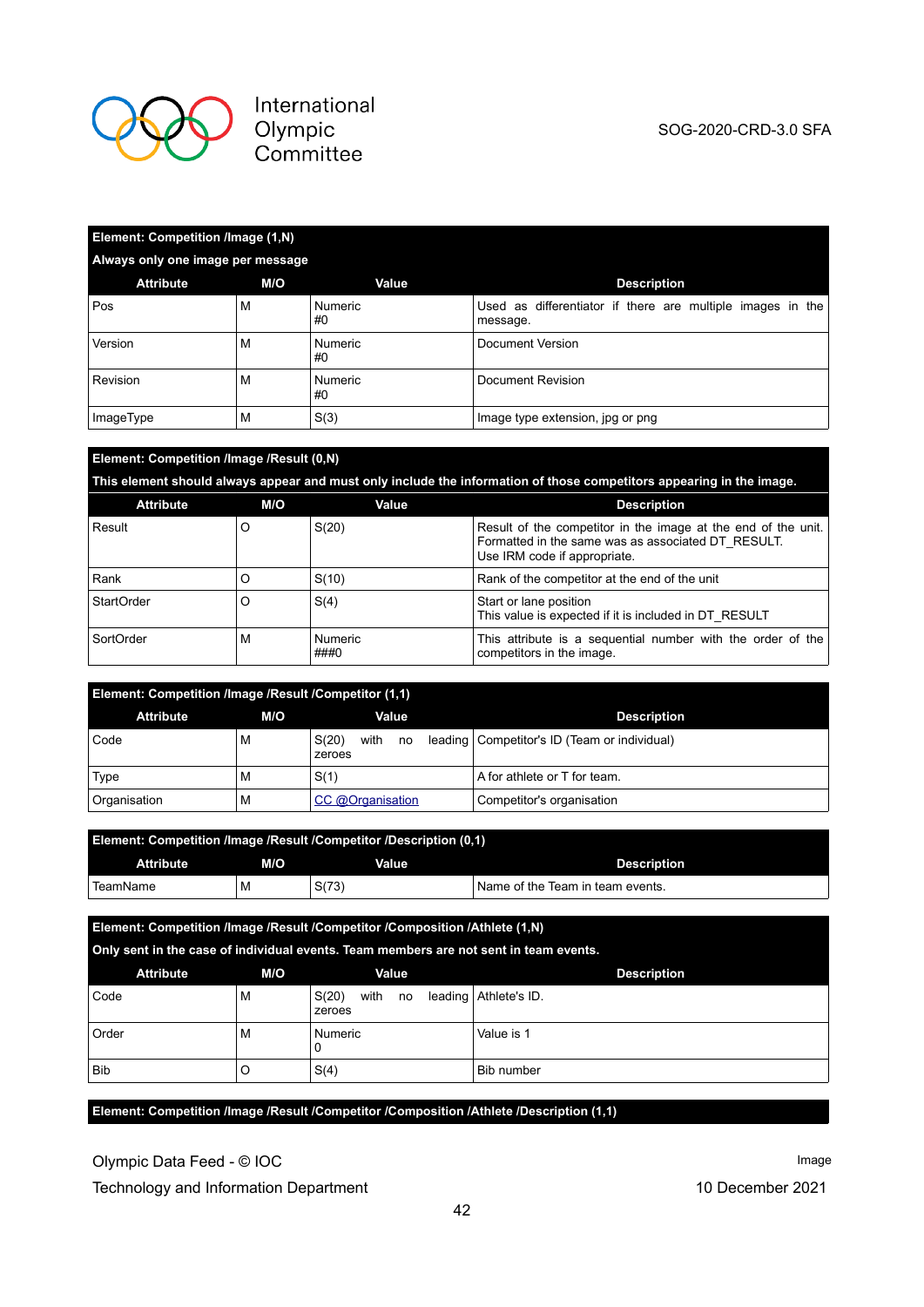

#### SOG-2020-CRD-3.0 SFA

| <b>Attribute</b> | M/O | Value | Description                    |
|------------------|-----|-------|--------------------------------|
| GivenName        |     | S(25) | Given name (Photofinish Name)  |
| ' FamilyName     | М   | S(25) | Family name (Photofinish Name) |

<span id="page-42-1"></span>

| <b>Element: Competition <i>I</i>mage /ImageData (1,1)</b> |     |           |                                                                                                   |
|-----------------------------------------------------------|-----|-----------|---------------------------------------------------------------------------------------------------|
| <b>Attribute</b>                                          | M/O | Value     | <b>Description</b>                                                                                |
|                                                           | M   | Free Text | The ImageData element has a body consisting of one Base64-<br>encoded report (a jpeg or png file) |

#### **Sample (General)**

<Image Pos="1" Version="1" Revision="0" ImageType="jpg" > <Result Result="3:26.23" Rank="1" StartOrder="5" SortOrder="1" >

<Competitor Code="1234567" Type="T" Organisation="GBR" > <Description TeamName="Great Britain"/>

</Result>

<Result Result="3:26.26" Rank="2" StartOrder="3" SortOrder="2" >

<Competitor Code="1234444" Type="T" Organisation="ESP" >

<Description TeamName="Spain"/>

</Result>

<ImageData>/9j/4AAQSkZJRgABAQEAAAAAA ETC ETC //2Q==</ImageData> </Image>

## <span id="page-42-0"></span>**2.3.6.6 Message Sort**

Sort by Competition /Image /Pos and SortOrder within image.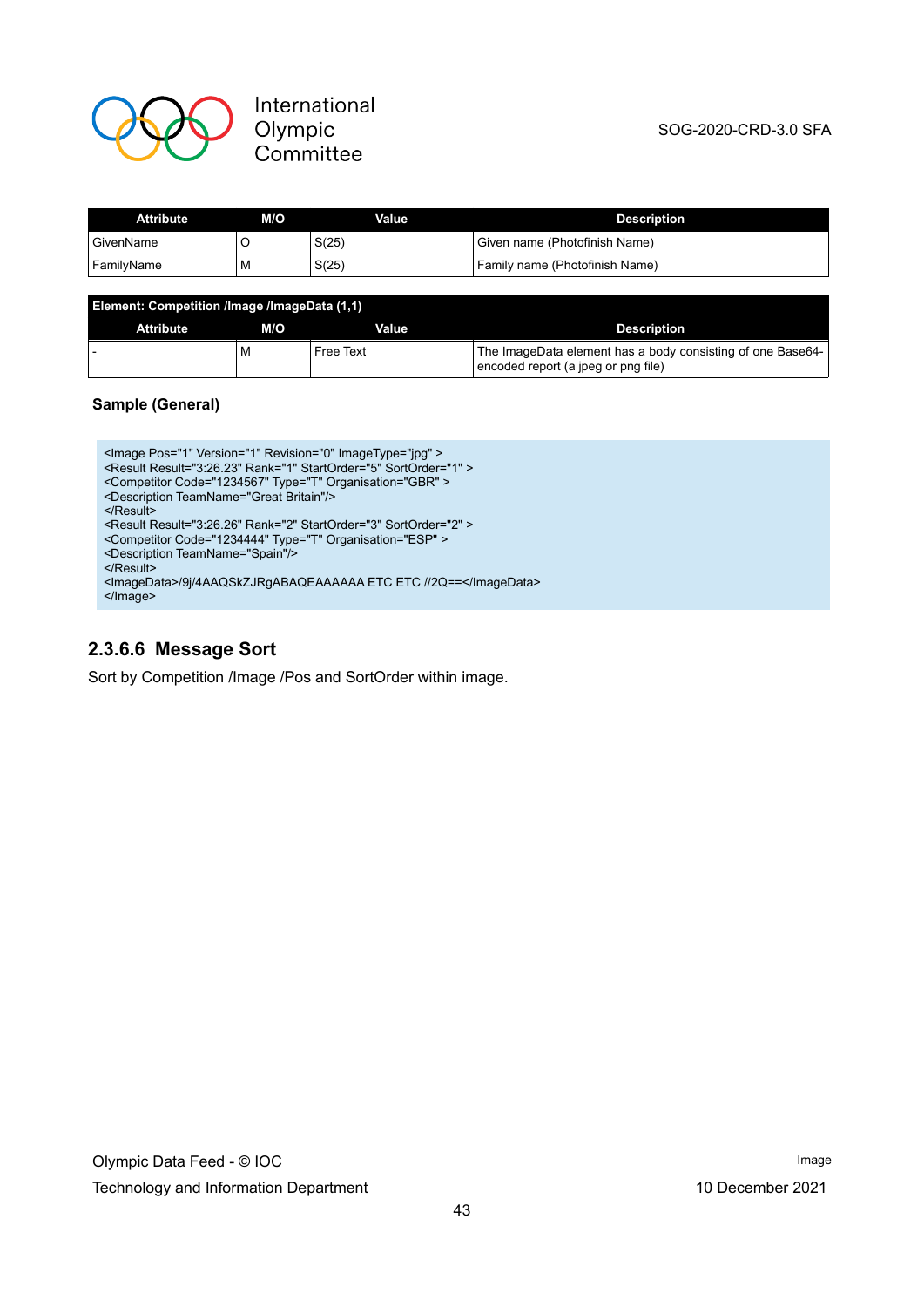

## <span id="page-43-4"></span>**2.3.7 Event Final Ranking**

#### <span id="page-43-3"></span>**2.3.7.1 Description**

The event final ranking is a message containing the final results and ranking at the completion of one particular event, either for individual athletes or for aggregated athletes.

The final ranking message is a generic message for all sports, including the full event final result for all competitors who were either ranked, got an Invalid Rank Mark (disqualified, etc.), or both.

#### <span id="page-43-2"></span>**2.3.7.2 Header Values**

The following table describes the message header attributes.

| <b>Attribute</b>    | Value                      | <b>Comment</b>                                                                                                                                                                  |
|---------------------|----------------------------|---------------------------------------------------------------------------------------------------------------------------------------------------------------------------------|
| CompetitionCode     | CC @Competition            | Unique ID for competition                                                                                                                                                       |
| <b>DocumentCode</b> | CC @Event                  | Full RSC of the Event                                                                                                                                                           |
| DocumentType        | DT RANKING                 | Event Final ranking message                                                                                                                                                     |
| Version             | 1.1 <sub>V</sub>           | Version number associated to the message's content. Ascending<br>number                                                                                                         |
| <b>ResultStatus</b> | CC @ResultStatus           | Result status, indicates whether the data is official or partial.<br><b>PARTIAL</b><br><b>OFFICIAL</b>                                                                          |
| FeedFlag            | "P"-Production<br>"T"-Test | Test message or production message.                                                                                                                                             |
| Date                | Date                       | Date when the message is generated, expressed in the local time zone<br>where the message was produced.                                                                         |
| Time                | Time                       | Time up to milliseconds when the message is generated, expressed in<br>the local time zone where the message was produced.                                                      |
| LogicalDate         | Date                       | Logical Date of events. This is the same as the physical day except<br>when the unit or message transmission extends after midnight.<br>See full explanation in ODF Foundation. |
| Source              | SC @Source                 | Code indicating the system which generated the message.                                                                                                                         |

## <span id="page-43-1"></span>**2.3.7.3 Trigger and Frequency**

This message is only triggered after a unit which affects the final ranking is official and that particular ranking is not subject to change.

Specific triggering conditions are defined in the sport data dictionary. Trigger also after any change.

#### <span id="page-43-0"></span>**2.3.7.4 Message Structure**

The following table defines the structure of the message.

| Level 1           | Level 2 | Level 3 | Level 4 | Level 5 | Level 6 | Level 7 |
|-------------------|---------|---------|---------|---------|---------|---------|
| Competition (0,1) |         |         |         |         |         |         |
|                   | Gen     |         |         |         |         |         |
|                   | Sport   |         |         |         |         |         |

Olympic Data Feed - © IOC **Example 2018** Event Final Ranking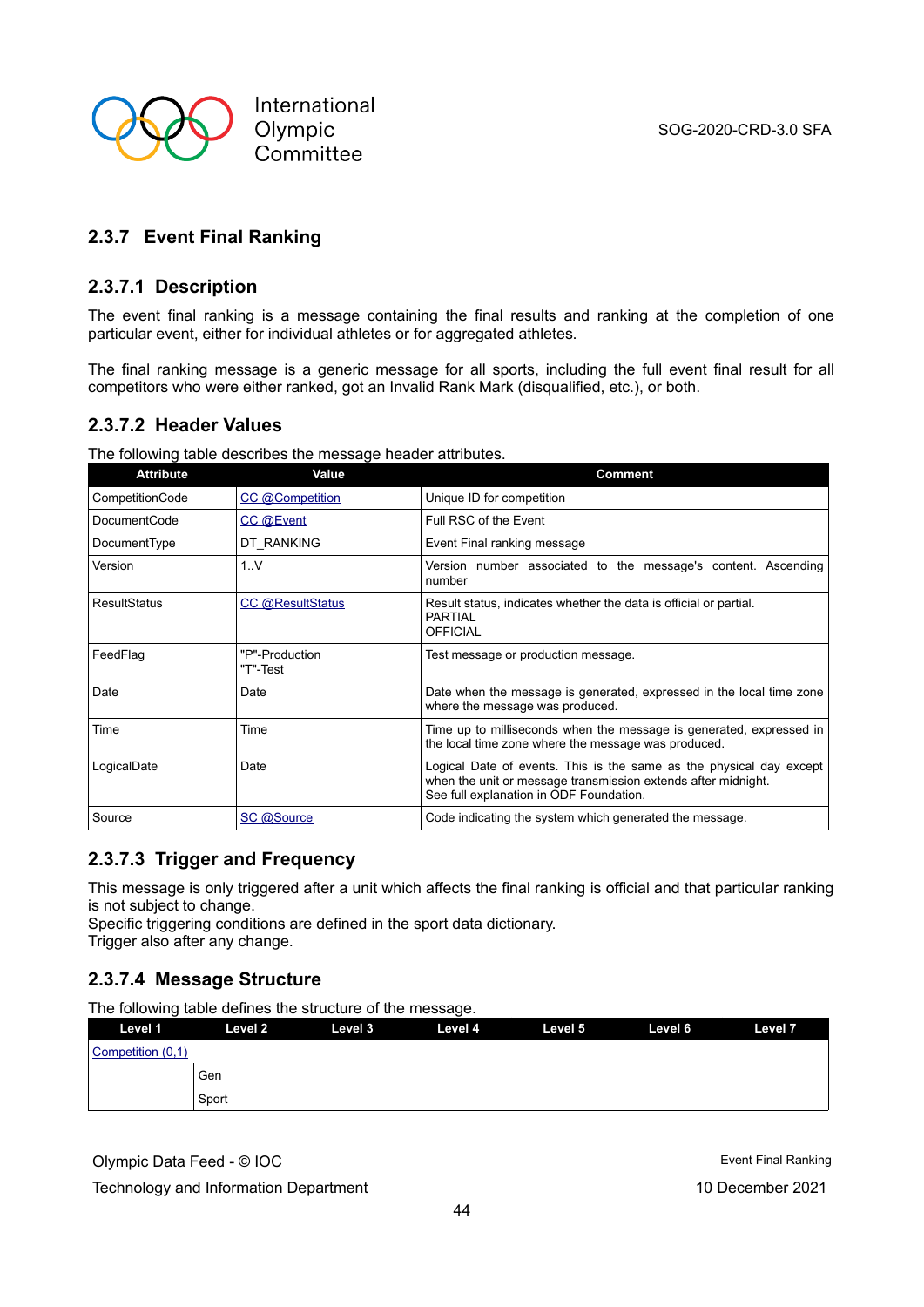



## <span id="page-44-1"></span><span id="page-44-0"></span>**2.3.7.5 Message Values**

Olympic Data Feed - © IOC **Example 2018** Event Final Ranking Technology and Information Department 10 December 2021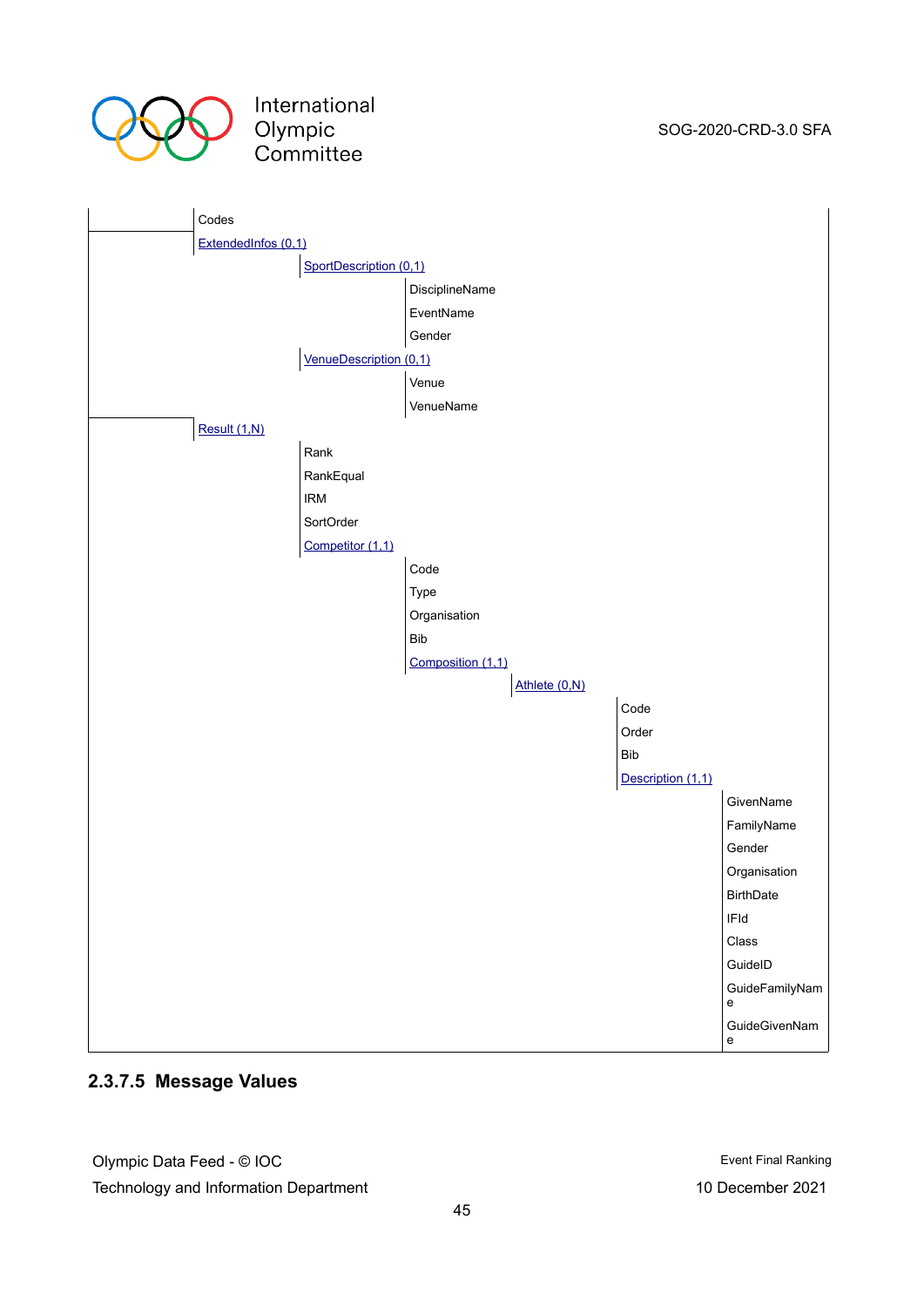

| <b>Element: Competition (0.1)</b> |     |       |                                                                     |
|-----------------------------------|-----|-------|---------------------------------------------------------------------|
| <b>Attribute</b>                  | M/O | Value | <b>Description</b>                                                  |
| Gen                               |     | S(20) | Version of the General Data Dictionary applicable to the<br>message |
| Sport                             |     | S(20) | Version of the Sport Data Dictionary applicable to the message      |
| Codes                             |     | S(20) | Version of the Codes applicable to the message                      |

<span id="page-45-4"></span>

| <b>Sport Description in text</b> |     |                 |                                                                                                 |  |
|----------------------------------|-----|-----------------|-------------------------------------------------------------------------------------------------|--|
| <b>Attribute</b>                 | M/O | Value           | <b>Description</b>                                                                              |  |
| <b>DisciplineName</b>            | м   | S(40)           | Discipline ENG Description (not code) from Common Codes                                         |  |
| EventName                        |     | S(40)           | Event ENG Description (not code) from Common Codes. Must<br>be included if it is a single event |  |
| Gender                           |     | CC @SportGender | Gender code for the event unit. Must be included if it is a single<br>gender                    |  |

<span id="page-45-3"></span>

| Element: Competition /ExtendedInfos /VenueDescription (0,1) |     |               |                                                    |  |
|-------------------------------------------------------------|-----|---------------|----------------------------------------------------|--|
| Venue Names in text                                         |     |               |                                                    |  |
| <b>Attribute</b>                                            | M/O | Value         | <b>Description</b>                                 |  |
| Venue                                                       | М   | CC @VenueCode | Venue code                                         |  |
| VenueName                                                   | м   | S(25)         | Venue ENG Description (not code) from Common Codes |  |

<span id="page-45-2"></span>

| <b>Element: Competition /Result (1,N)</b> |     |                |                                                                                                                                                                                                                                                   |
|-------------------------------------------|-----|----------------|---------------------------------------------------------------------------------------------------------------------------------------------------------------------------------------------------------------------------------------------------|
|                                           |     |                | For any event final ranking message, there should be at least one competitor being awarded a result for the event.                                                                                                                                |
| <b>Attribute</b>                          | M/O | Value          | <b>Description</b>                                                                                                                                                                                                                                |
| Rank                                      | O   | Text           | Final rank of the competitor in the corresponding event.                                                                                                                                                                                          |
| RankEqual                                 |     | S(1)           | Identifies if a rank has been equalled. Only send if applicable                                                                                                                                                                                   |
| <b>IRM</b>                                |     | SC @IRM        | The invalid rank mark, send if applicable.                                                                                                                                                                                                        |
| SortOrder                                 | М   | <b>Numeric</b> | This attribute is a sequential number with the order of the<br>results for the particular event, if they were to be presented. It<br>is mostly based on the rank, but it should be used to sort out<br>rank ties as well as results without rank. |

<span id="page-45-1"></span>

| <b>Element: Competition / Result / Competitor (1,1)</b> |     |                                                         |                                                                                                                                                                                      |  |
|---------------------------------------------------------|-----|---------------------------------------------------------|--------------------------------------------------------------------------------------------------------------------------------------------------------------------------------------|--|
| Competitor related to one final event result.           |     |                                                         |                                                                                                                                                                                      |  |
| <b>Attribute</b>                                        | M/O | Value                                                   | <b>Description</b>                                                                                                                                                                   |  |
| Code                                                    | м   | S(20)<br>with<br>no<br>zeroes<br>or<br>@CompetitorPlace | leading Competitor's ID or another indicator (SC $@$ CompetitorPlace) in<br>SC the case where there is no competitor in the rank due to IRM.<br>NOAWARD if the place is not awarded. |  |
| Type                                                    | м   | S(1)                                                    | A for athlete or T for team                                                                                                                                                          |  |
| Organisation                                            | O   | CC @Organisation                                        | Competitor's organisation if known                                                                                                                                                   |  |
| <b>Bib</b>                                              | O   | S(4)                                                    | Team bib for team events only                                                                                                                                                        |  |

<span id="page-45-0"></span>**Element: Competition /Result /Competitor /Composition /Athlete (0,N)**

Olympic Data Feed - © IOC **Example 2018** Event Final Ranking Technology and Information Department 10 December 2021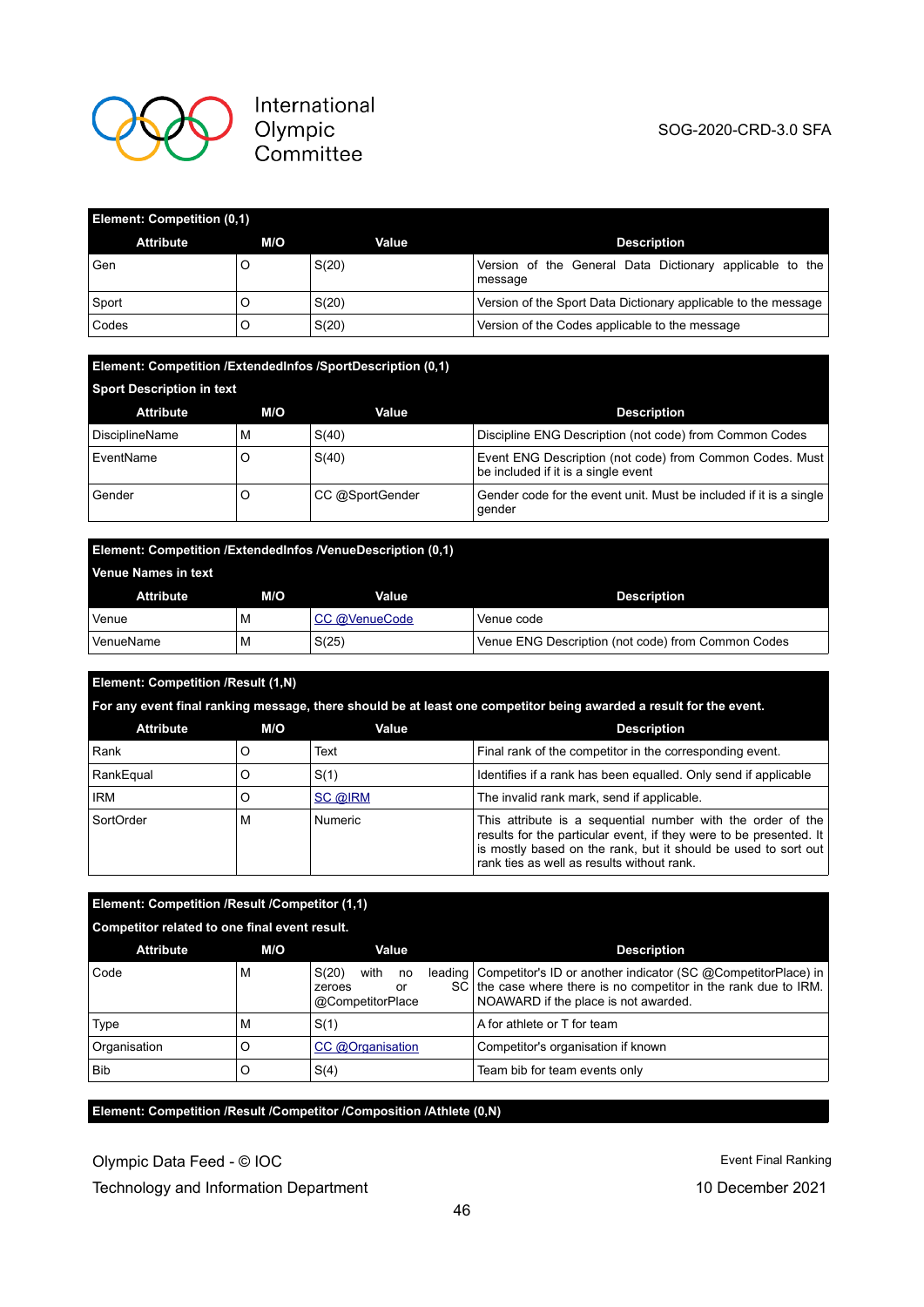

| <b>Attribute</b> | M/O | Value                         | <b>Description</b>                                    |
|------------------|-----|-------------------------------|-------------------------------------------------------|
| Code             | М   | S(20)<br>with<br>no<br>zeroes | leading   Athlete's ID                                |
| Order            | М   | Numeric                       | Order attribute.<br>Send 1 when Competitor @Type="A". |
| <b>Bib</b>       | Ő   | S(4)                          | <b>Bib</b>                                            |

<span id="page-46-1"></span>

| Element: Competition /Result /Competitor /Composition /Athlete /Description (1,1) |
|-----------------------------------------------------------------------------------|
|-----------------------------------------------------------------------------------|

| <b>Attribute</b> | M/O     | Value                       | <b>Description</b>                                                                     |
|------------------|---------|-----------------------------|----------------------------------------------------------------------------------------|
| GivenName        | O       | S(25)                       | Given name in WNPA format (mixed case)                                                 |
| FamilyName       | м       | S(25)                       | Family name in WNPA format (mixed case)                                                |
| Gender           | м       | CC @PersonGender            | Gender of the athlete                                                                  |
| Organisation     | м       | CC @Organisation            | Athletes' organisation                                                                 |
| <b>BirthDate</b> | O       | Date                        | Birth date (example: YYYY-MM-DD). Must include if the data is<br>available             |
| <b>IFId</b>      | O       | S(16)                       | International Federation ID                                                            |
| Class            | O       | CC @DisciplineClass         | Code to identify the sport class in the case of Para Cycling<br>where it is mandatory. |
| GuidelD          | O       | S(20) without leading zeros | ID of the Pilot in the case of Para Cycling if applicable                              |
| GuideFamilyName  | $\circ$ | S(25)                       | Family Name of the athlete's guide (mixed case).                                       |
| GuideGivenName   | O       | S(25)                       | Given Name of the athlete's quide (mixed case).                                        |

## <span id="page-46-0"></span>**2.3.7.6 Message Sort**

Sort by Result @SortOrder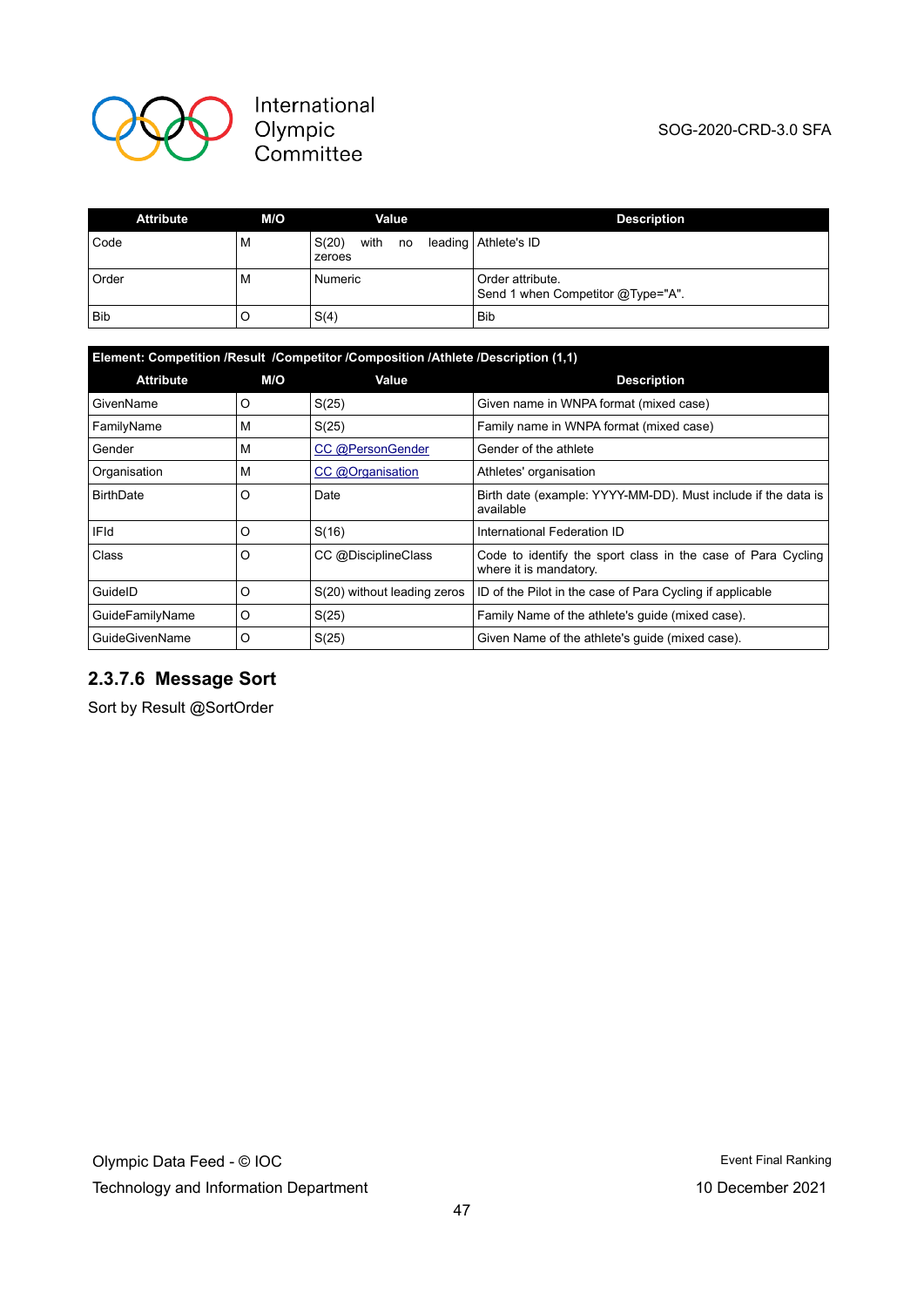

## <span id="page-47-4"></span>**2.3.8 Configuration**

## <span id="page-47-3"></span>**2.3.8.1 Description**

The Configuration is a message containing general configuration.

Send before the competition for each unit in separate messages.

## <span id="page-47-2"></span>**2.3.8.2 Header Values**

The following table describes the message header attributes.

| <b>Attribute</b>    | Value                      | <b>Comment</b>                                                                                                                                                                  |
|---------------------|----------------------------|---------------------------------------------------------------------------------------------------------------------------------------------------------------------------------|
| CompetitionCode     | CC @Competition            | Unique ID for competition                                                                                                                                                       |
| <b>DocumentCode</b> | CC @Unit                   | Full RSC of the unit                                                                                                                                                            |
| DocumentType        | DT CONFIG                  | Configuration message                                                                                                                                                           |
| Version             | 1.1V                       | Version number associated to the message's content. Ascending<br>number                                                                                                         |
| FeedFlag            | "P"-Production<br>"T"-Test | Test message or production message.                                                                                                                                             |
| Date                | Date                       | Date when the message is generated, expressed in the local time zone<br>where the message was produced.                                                                         |
| Time                | Time                       | Time up to milliseconds when the message is generated, expressed in<br>the local time zone where the message was produced.                                                      |
| LogicalDate         | Date                       | Logical Date of events. This is the same as the physical day except<br>when the unit or message transmission extends after midnight.<br>See full explanation in ODF Foundation. |
| Source              | SC @Source                 | Code indicating the system which generated the message.                                                                                                                         |

## <span id="page-47-1"></span>**2.3.8.3 Trigger and Frequency**

The message is sent prior to any ODF Sports message.

Trigger also after any change, but considering that, if possible, the configuration for one particular event unit must be provided before the start list.

## <span id="page-47-0"></span>**2.3.8.4 Message Structure**

The following table defines the structure of the message.

| Level 1           | Level 2         | . <b>.</b><br>Level 3 | Level 4 | Level 5 | Level 6 |
|-------------------|-----------------|-----------------------|---------|---------|---------|
| Competition (0,1) |                 |                       |         |         |         |
|                   | Gen             |                       |         |         |         |
|                   | Sport           |                       |         |         |         |
|                   | Codes           |                       |         |         |         |
|                   | Configs $(1,1)$ |                       |         |         |         |
|                   |                 | Config (1,N)          |         |         |         |
|                   |                 |                       | Unit    |         |         |

Olympic Data Feed - © IOC Configuration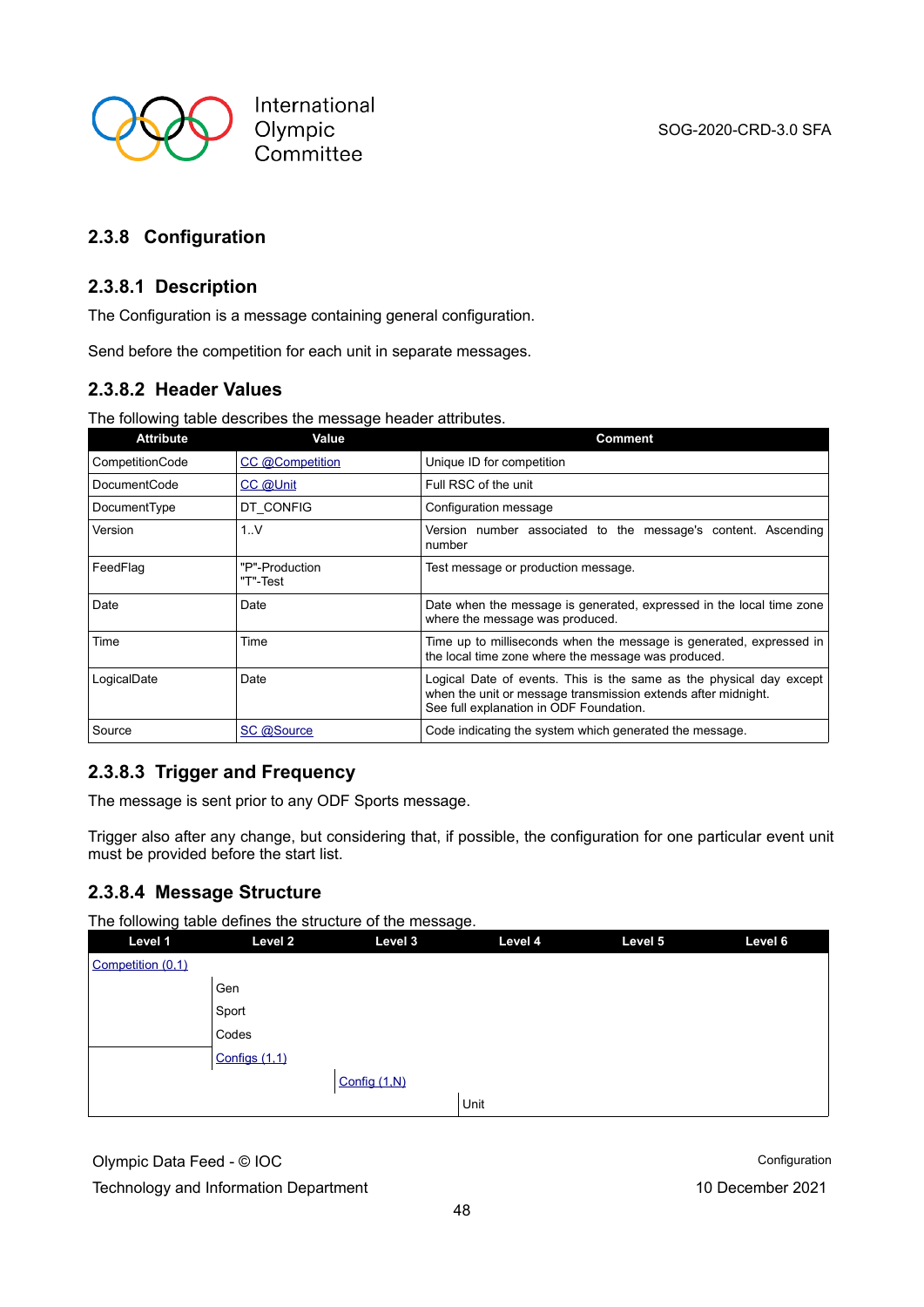

| ExtendedConfig (1,N)     |
|--------------------------|
| Type                     |
| Code                     |
| Pos                      |
| Value                    |
| ExtendedConfigItem (0,N) |

## <span id="page-48-0"></span>**2.3.8.5 Message Values**

<span id="page-48-2"></span>

| <b>Element: Competition (0,1)</b> |     |       |                                                                     |
|-----------------------------------|-----|-------|---------------------------------------------------------------------|
| <b>Attribute</b>                  | M/O | Value | <b>Description</b>                                                  |
| Gen                               | O   | S(20) | Version of the General Data Dictionary applicable to the<br>message |
| Sport                             |     | S(20) | Version of the Sport Data Dictionary applicable to the message      |
| Codes                             |     | S(20) | Version of the Codes applicable to the message                      |

<span id="page-48-1"></span>

| Element: Competition /Configs /Config (1,N) |     |          |                      |
|---------------------------------------------|-----|----------|----------------------|
| <b>Attribute</b>                            | M/O | Value    | <b>Description</b>   |
| Unit                                        |     | CC @Unit | Full RSC of the Unit |

<span id="page-48-3"></span>

|               | Element: Competition /Configs /Config /ExtendedConfig (1,N)                                                                 |                                                                               |                                                       |                                                                            |  |
|---------------|-----------------------------------------------------------------------------------------------------------------------------|-------------------------------------------------------------------------------|-------------------------------------------------------|----------------------------------------------------------------------------|--|
|               | <b>Type</b>                                                                                                                 | Code                                                                          | Pos                                                   | <b>Description</b>                                                         |  |
| <b>COURSE</b> |                                                                                                                             | <b>LENGTH</b>                                                                 | N/A                                                   | <b>Element Expected:</b><br>Always                                         |  |
|               | <b>Attribute</b>                                                                                                            | M/O                                                                           | Value                                                 | <b>Description</b>                                                         |  |
|               | Value                                                                                                                       | M                                                                             | Numeric<br>##0.0#                                     | Send the total length of the race in km.                                   |  |
|               | Expected When available for the road race.                                                                                  | Sub Element: Competition /Configs /Config /ExtendedConfig /ExtendedConfigItem |                                                       |                                                                            |  |
|               | <b>Attribute</b>                                                                                                            | Value                                                                         | <b>Description</b>                                    |                                                                            |  |
|               | Code                                                                                                                        | CER_LENGTH                                                                    |                                                       |                                                                            |  |
|               | Pos                                                                                                                         | N/A                                                                           |                                                       |                                                                            |  |
|               | Value                                                                                                                       | Numeric<br>##0.0#                                                             | to the finish.                                        | Send the total length of the course from the start of the ceremonial start |  |
|               | Sub Element: Competition /Configs /Config /ExtendedConfig /ExtendedConfigItem<br>Expected When available for the road race. |                                                                               |                                                       |                                                                            |  |
|               | <b>Attribute</b>                                                                                                            | Value                                                                         | <b>Description</b>                                    |                                                                            |  |
|               | Code                                                                                                                        | <b>START</b>                                                                  |                                                       |                                                                            |  |
|               | Pos                                                                                                                         | N/A                                                                           |                                                       |                                                                            |  |
|               | Value                                                                                                                       | Numeric<br>##0.0#                                                             | Distance from the ceremonial start to the race start. |                                                                            |  |
| EC            |                                                                                                                             | <b>INTERMEDIATE</b>                                                           | S(2)                                                  | Pos Description:<br>Each intermediate point in the race S, 1, 2            |  |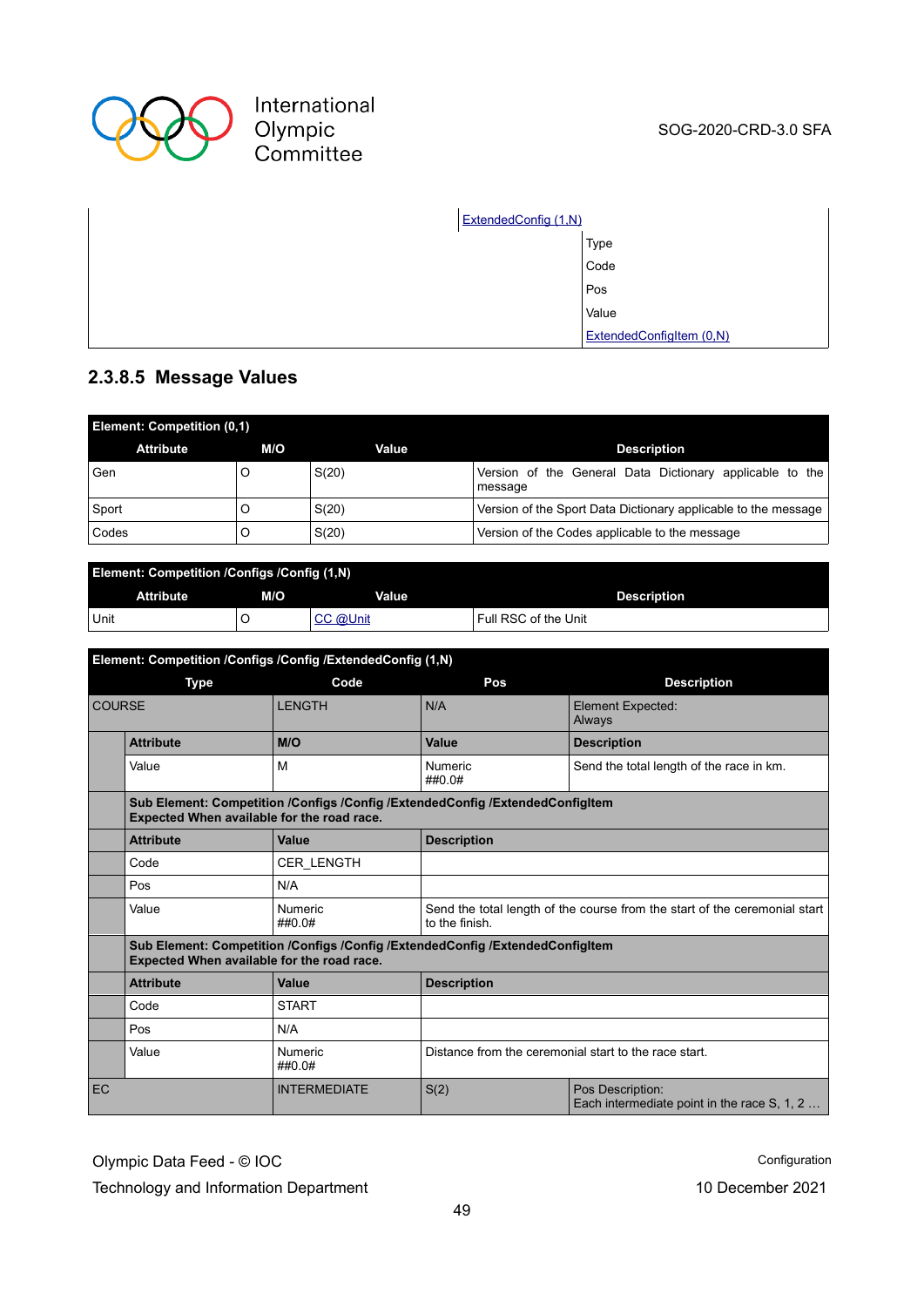

|    |                                            |                                                                               |                                                                               | F. Where S is the start point, 1 is the first<br>intermediate point and F is the finish the<br>race. When athletes cross finish for the<br>completion of a lap then finish is treated as<br>another intermediate point. In this case use<br>incremental numbers same as another<br>intermediate.<br><b>Element Expected:</b><br>When available                                         |  |
|----|--------------------------------------------|-------------------------------------------------------------------------------|-------------------------------------------------------------------------------|----------------------------------------------------------------------------------------------------------------------------------------------------------------------------------------------------------------------------------------------------------------------------------------------------------------------------------------------------------------------------------------|--|
|    | <b>Attribute</b>                           | M/O                                                                           | <b>Value</b>                                                                  | <b>Description</b>                                                                                                                                                                                                                                                                                                                                                                     |  |
|    | Value                                      | M                                                                             | <b>Numeric</b><br>##0.#                                                       | Send distance in km at this intermediate<br>point.<br>Use the format as appropriate for the race                                                                                                                                                                                                                                                                                       |  |
|    | Expected When available for the road race. |                                                                               | Sub Element: Competition /Configs /Config /ExtendedConfig /ExtendedConfigltem |                                                                                                                                                                                                                                                                                                                                                                                        |  |
|    | <b>Attribute</b>                           | Value                                                                         | <b>Description</b>                                                            |                                                                                                                                                                                                                                                                                                                                                                                        |  |
|    | Code                                       | <b>DESC</b>                                                                   |                                                                               |                                                                                                                                                                                                                                                                                                                                                                                        |  |
|    | Pos                                        | N/A                                                                           | N/A                                                                           |                                                                                                                                                                                                                                                                                                                                                                                        |  |
|    | Value                                      | String                                                                        | Name of the intermediate point in ENG.                                        |                                                                                                                                                                                                                                                                                                                                                                                        |  |
| EC |                                            | INTERMEDIATES_NUM                                                             | N/A                                                                           | Element Expected:<br>When available                                                                                                                                                                                                                                                                                                                                                    |  |
|    | <b>Attribute</b>                           | M/O                                                                           | <b>Value</b>                                                                  | <b>Description</b>                                                                                                                                                                                                                                                                                                                                                                     |  |
|    | Value                                      | М                                                                             | <b>Numeric</b><br>##0                                                         | Send the total number of intermediate points<br>including the finish.                                                                                                                                                                                                                                                                                                                  |  |
| EC |                                            | <b>SECTION</b>                                                                | <b>Numeric</b><br>$\overline{0}$                                              | Pos Description:<br>The number that identifies the section. A<br>section is between two intermediate points,<br>from 1 and n. Example: Section 1 is the<br>section between start the race and<br>intermediate point 1, in general the Section n<br>is the section between Point n-1 and n)., from<br>2 to the total number of sections.<br><b>Element Expected:</b><br>When available. |  |
|    | <b>Attribute</b>                           | M/O                                                                           | <b>Value</b>                                                                  | <b>Description</b>                                                                                                                                                                                                                                                                                                                                                                     |  |
|    | Value                                      | M                                                                             | Numeric<br>##0.0#                                                             | Send distance in km.                                                                                                                                                                                                                                                                                                                                                                   |  |
|    | <b>Expected When available.</b>            | Sub Element: Competition /Configs /Config /ExtendedConfig /ExtendedConfigltem |                                                                               |                                                                                                                                                                                                                                                                                                                                                                                        |  |
|    | <b>Attribute</b>                           | Value                                                                         | <b>Description</b>                                                            |                                                                                                                                                                                                                                                                                                                                                                                        |  |
|    | Code                                       | <b>BEGIN</b>                                                                  |                                                                               |                                                                                                                                                                                                                                                                                                                                                                                        |  |
|    | Pos                                        | N/A                                                                           | N/A                                                                           |                                                                                                                                                                                                                                                                                                                                                                                        |  |
|    | Value                                      | S(2)                                                                          |                                                                               | Send the intermediate point for the start of the section.                                                                                                                                                                                                                                                                                                                              |  |
|    | <b>Expected When available.</b>            | Sub Element: Competition /Configs /Config /ExtendedConfig /ExtendedConfigltem |                                                                               |                                                                                                                                                                                                                                                                                                                                                                                        |  |
|    | <b>Attribute</b>                           | Value                                                                         | <b>Description</b>                                                            |                                                                                                                                                                                                                                                                                                                                                                                        |  |
|    | Code                                       | <b>END</b>                                                                    |                                                                               |                                                                                                                                                                                                                                                                                                                                                                                        |  |
|    | Pos                                        | N/A                                                                           | N/A                                                                           |                                                                                                                                                                                                                                                                                                                                                                                        |  |
|    | Value                                      | S(2)                                                                          |                                                                               | Send the intermediate point which is the end of the section (usually                                                                                                                                                                                                                                                                                                                   |  |

Olympic Data Feed - © IOC Configuration Technology and Information Department 10 December 2021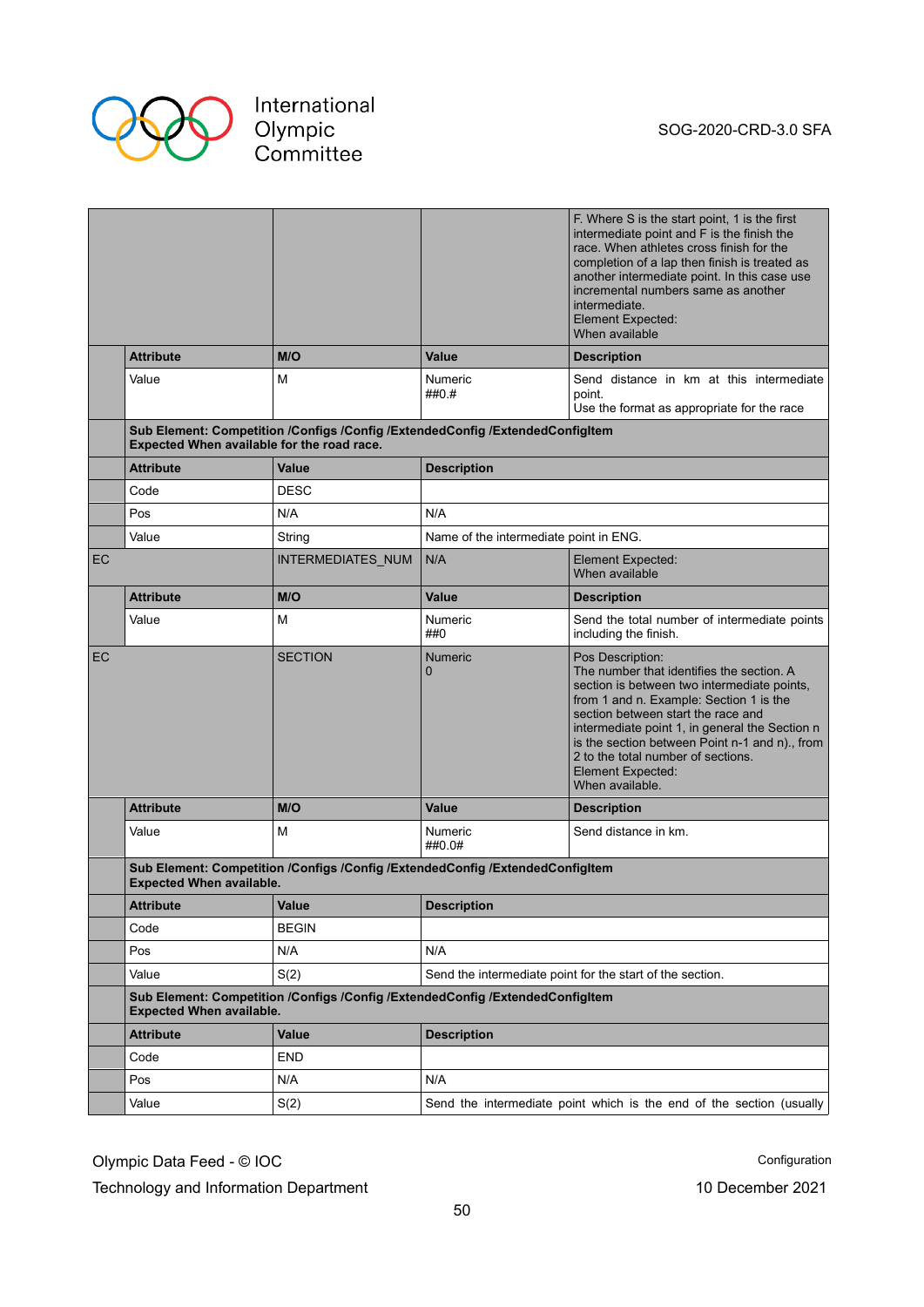

|           |                                                                                                  |               | same a SECTION @Pos.<br>For last section, send 'F'. |                                                                                                                     |
|-----------|--------------------------------------------------------------------------------------------------|---------------|-----------------------------------------------------|---------------------------------------------------------------------------------------------------------------------|
| <b>EC</b> |                                                                                                  | ROUNDS TOTAL  | N/A                                                 | <b>Element Expected:</b><br>Only in Para Cycling Team Relay                                                         |
|           | <b>Attribute</b>                                                                                 | M/O           | <b>Value</b>                                        | <b>Description</b>                                                                                                  |
|           | Value                                                                                            | M             | <b>Numeric</b><br>#0                                | Send the number of rounds                                                                                           |
| <b>EC</b> |                                                                                                  | <b>HELMET</b> | Numeric #0                                          | Pos Description:<br>Numeric to distinguish each class<br>Element Expected:<br>Only where applicable in Para Cycling |
|           | <b>Attribute</b>                                                                                 | M/O           | <b>Value</b>                                        | <b>Description</b>                                                                                                  |
|           | Value                                                                                            | M             | CC @SportClass                                      | Sport class                                                                                                         |
|           | Sub Element: Competition /Configs /Config /ExtendedConfig /ExtendedConfigltem<br><b>Expected</b> |               |                                                     |                                                                                                                     |
|           | <b>Attribute</b>                                                                                 | Value         | <b>Description</b>                                  |                                                                                                                     |
|           | Code                                                                                             | <b>COLOUR</b> |                                                     |                                                                                                                     |
|           | Pos                                                                                              | S(1)          | Send M for men<br>Send W for women                  |                                                                                                                     |
|           | Value                                                                                            | SC @Colour    | Helmet colour                                       |                                                                                                                     |

#### **Sample (General)**

```
<Configs>
<Config Unit="?.">
<ExtendedConfig Type="EC" Code="LENGTH" Value="29.26" />
<ExtendedConfig Type="EC" Code="INTERMEDIATE" Pos="1" Value="0.4" />
<ExtendedConfig Type="EC" Code="INTERMEDIATE" Pos="2" Value="2.8" />
..
<ExtendedConfig Type="EC" Code="INTERMEDIATE" Pos="13" Value="29.3" >
<ExtendedConfig Type="EC" Code="INTERMEDIATES_NUM" Value="15" />
<ExtendedConfig Type="EC" Code="SECTION" Pos="1" Value="4.7" >
<ExtendedConfigItem Code="BEGIN" Value="1" />
<ExtendedConfigItem Code="END" Value="3" />
</ExtendedConfig>
..
<ExtendedConfig Type="EC" Code="SECTION" Pos="13" Value="4.8" >
<ExtendedConfigItem Code="BEGIN" Value="12" />
<ExtendedConfigItem Code="END" Value="F" />
</ExtendedConfig>
</Config>
```

```
</Configs>
```
## <span id="page-50-0"></span>**2.3.8.6 Message Sort**

There is no general message sorting rule.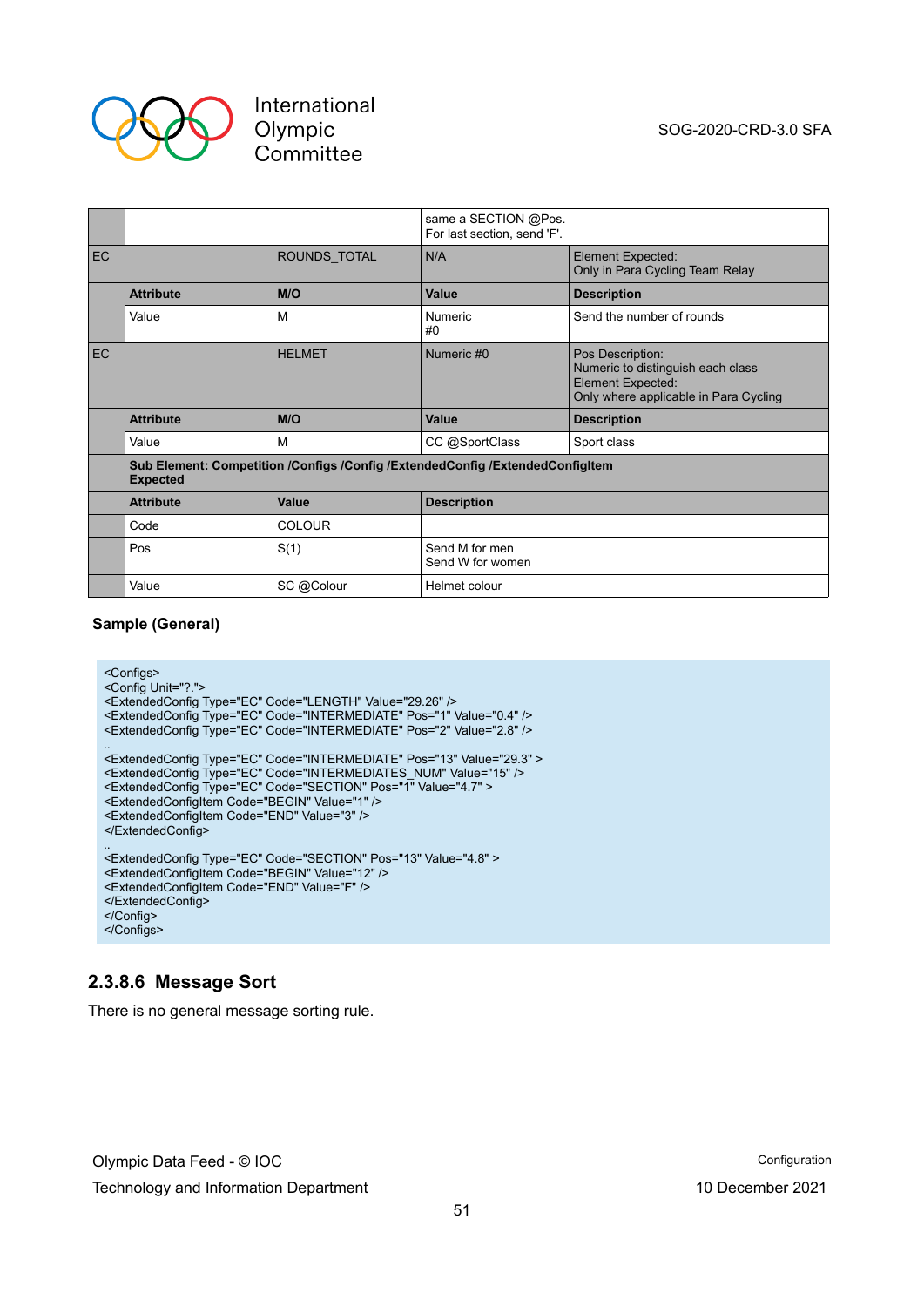

## <span id="page-51-4"></span>**2.3.9 Weather conditions**

## <span id="page-51-3"></span>**2.3.9.1 Description**

The Weather Conditions is a message containing the current weather conditions in the venue.

#### <span id="page-51-2"></span>**2.3.9.2 Header Values**

The following table describes the message header attributes.

| <b>Attribute</b> | Value                      | <b>Comment</b>                                                                                                                                                                  |
|------------------|----------------------------|---------------------------------------------------------------------------------------------------------------------------------------------------------------------------------|
| CompetitionCode  | CC @Competition            | Unique ID for competition                                                                                                                                                       |
| DocumentCode     | CC @Discipline             | Full RSC at discipline level                                                                                                                                                    |
| DocumentSubcode  | CC @Location               | Location code (venue level)                                                                                                                                                     |
| DocumentType     | DT WEATHER                 | Weather conditions in the venue.                                                                                                                                                |
| Version          | 1.1V                       | Version number associated to the message's content. Ascending<br>number                                                                                                         |
| FeedFlag         | "P"-Production<br>"T"-Test | Test message or production message.                                                                                                                                             |
| Date             | Date                       | Date when the message is generated, expressed in the local time zone<br>where the message was produced.                                                                         |
| Time             | Time                       | Time up to milliseconds when the message is generated, expressed in<br>the local time zone where the message was produced.                                                      |
| LogicalDate      | Date                       | Logical Date of events. This is the same as the physical day except<br>when the unit or message transmission extends after midnight.<br>See full explanation in ODF Foundation. |
| Source           | SC @Source                 | Code indicating the system which generated the message.                                                                                                                         |

## <span id="page-51-1"></span>**2.3.9.3 Trigger and Frequency**

The message is sent

- once per session (approximately 30 minutes before start of session)
- when conditions change significantly during the session

## <span id="page-51-0"></span>**2.3.9.4 Message Structure**

The following table defines the structure of the message.

| Level 1           | Level 2         | Level 3          | Level 4 | Level 5 |
|-------------------|-----------------|------------------|---------|---------|
| Competition (0,1) |                 |                  |         |         |
|                   | Gen             |                  |         |         |
|                   | Sport           |                  |         |         |
|                   | Codes           |                  |         |         |
|                   | Weather $(1,1)$ |                  |         |         |
|                   |                 | Date             |         |         |
|                   |                 | Conditions (1,N) |         |         |
|                   |                 |                  | Code    |         |

Olympic Data Feed - © IOC Weather conditions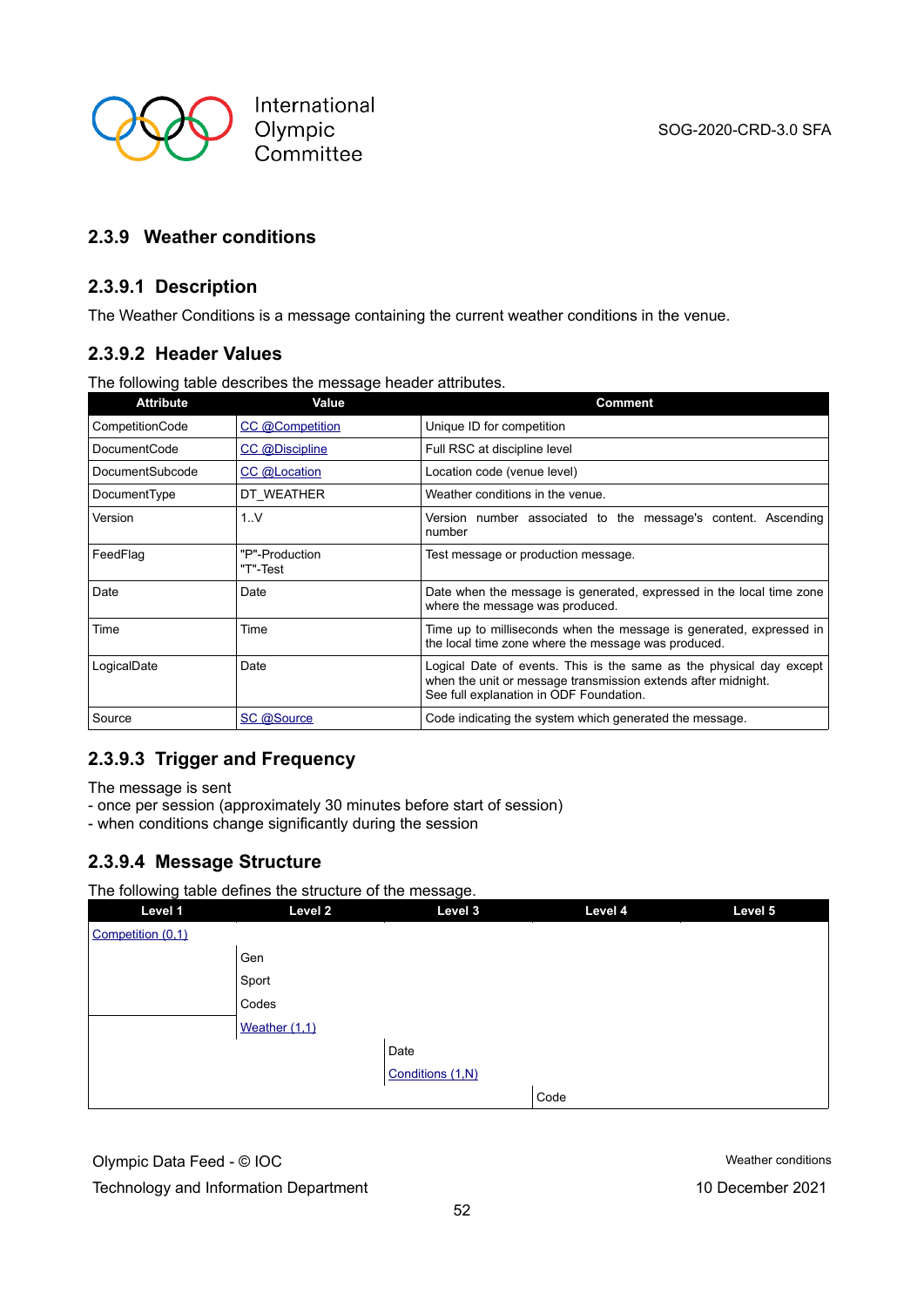

| Humidity          |               |
|-------------------|---------------|
| Condition (0,3)   |               |
|                   |               |
|                   | Code<br>Value |
| Temperature (0,N) |               |
|                   | Code          |
|                   | Unit          |
|                   | Value         |

## <span id="page-52-0"></span>**2.3.9.5 Message Values**

<span id="page-52-3"></span>

| <b>Element: Competition (0,1)</b> |     |       |                                                                     |
|-----------------------------------|-----|-------|---------------------------------------------------------------------|
| <b>Attribute</b>                  | M/O | Value | <b>Description</b>                                                  |
| Gen                               |     | S(20) | Version of the General Data Dictionary applicable to the<br>message |
| Sport                             |     | S(20) | Version of the Sport Data Dictionary applicable to the message      |
| Codes                             |     | S(20) | Version of the Codes applicable to the message                      |

<span id="page-52-2"></span>

| <b>Element: Competition /Weather (1,1)</b> |     |          |                             |  |
|--------------------------------------------|-----|----------|-----------------------------|--|
| <b>Attribute</b>                           | M/O | Value    | <b>Description</b>          |  |
| <sup>'</sup> Date                          | M   | DateTime | Date/time of the conditions |  |

<span id="page-52-1"></span>

| <b>Element: Competition /Weather /Conditions (1,N)</b> |     |                               |                                              |  |
|--------------------------------------------------------|-----|-------------------------------|----------------------------------------------|--|
| <b>Attribute</b>                                       | M/O | Value                         | <b>Description</b>                           |  |
| Code                                                   | M   | <b>START</b><br><b>FINISH</b> | Information from the start and finish areas. |  |
| Humidity                                               | U   | Numeric<br>##0                | Humidity in %                                |  |

<span id="page-52-5"></span>

| <b>Element: Competition /Weather /Conditions /Condition (0,3)</b> |     |                       |                                            |  |
|-------------------------------------------------------------------|-----|-----------------------|--------------------------------------------|--|
| Send three times in the case of Winter conditions.                |     |                       |                                            |  |
| Attribute                                                         | M/O | Value                 | <b>Description</b>                         |  |
| Code                                                              | м   | <b>SKY</b>            | Weather conditions type                    |  |
| Value                                                             | м   | CC @WeatherConditions | Codes that describe the Weather Condition. |  |

<span id="page-52-4"></span>**Element: Competition /Weather /Conditions /Temperature (0,N)**

| <b>Attribute</b> | M/O | Value               | <b>Description</b>                                                                      |
|------------------|-----|---------------------|-----------------------------------------------------------------------------------------|
| Code             | M   | <b>AIR</b>          | Air                                                                                     |
| Unit             | M   | SC @TemperatureUnit | Metric system unit for temperature                                                      |
| Value            | M   | Numeric<br>#0       | Temperature in centigrade degrees (in case of positive<br>temperature, do not send '+') |

Olympic Data Feed - © IOC Weather conditions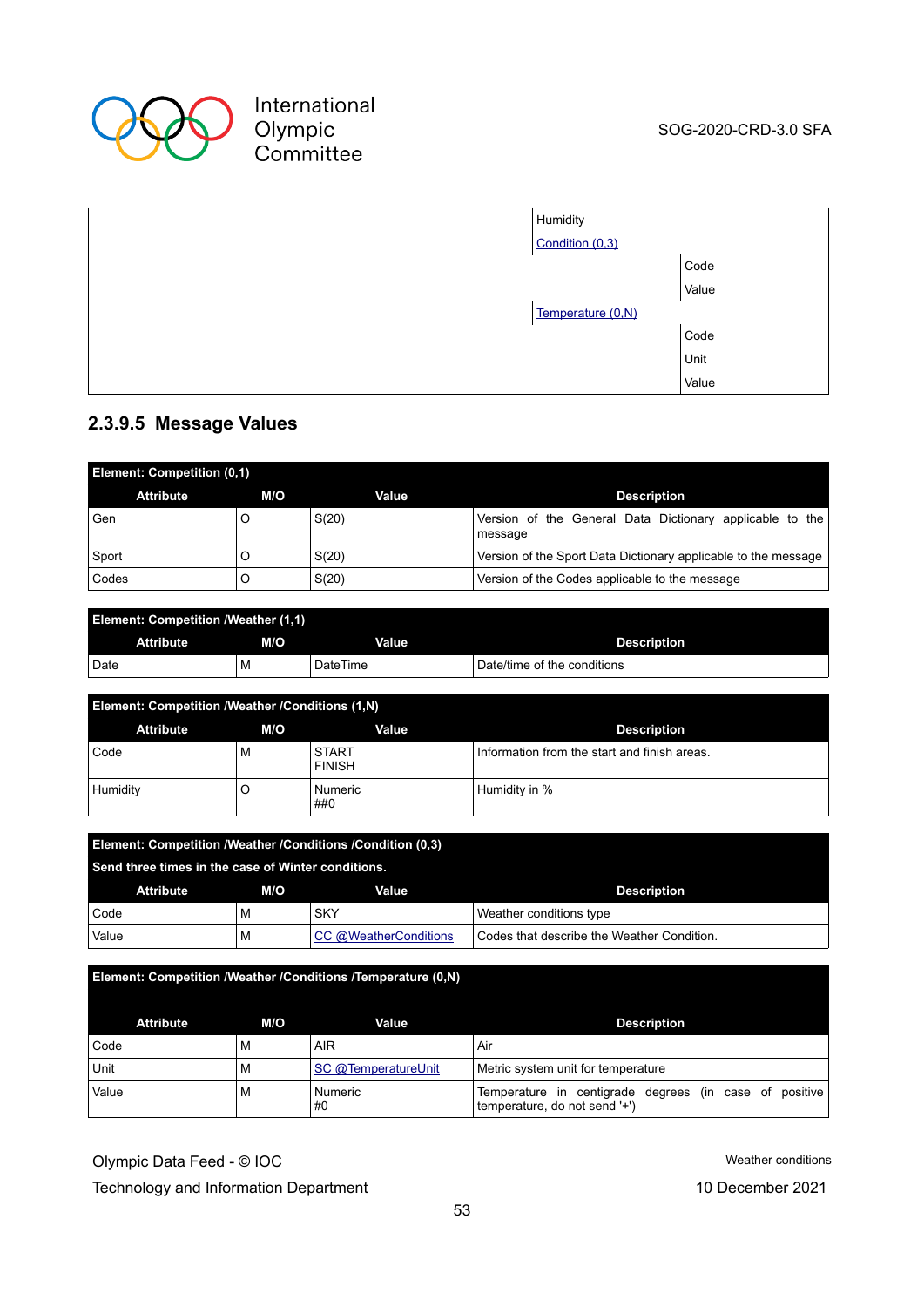

## <span id="page-53-0"></span>**2.3.9.6 Message Sort**

There is no special sort order requirement for this message. Usually, Conditions@code is the attribute used to sort the conditions.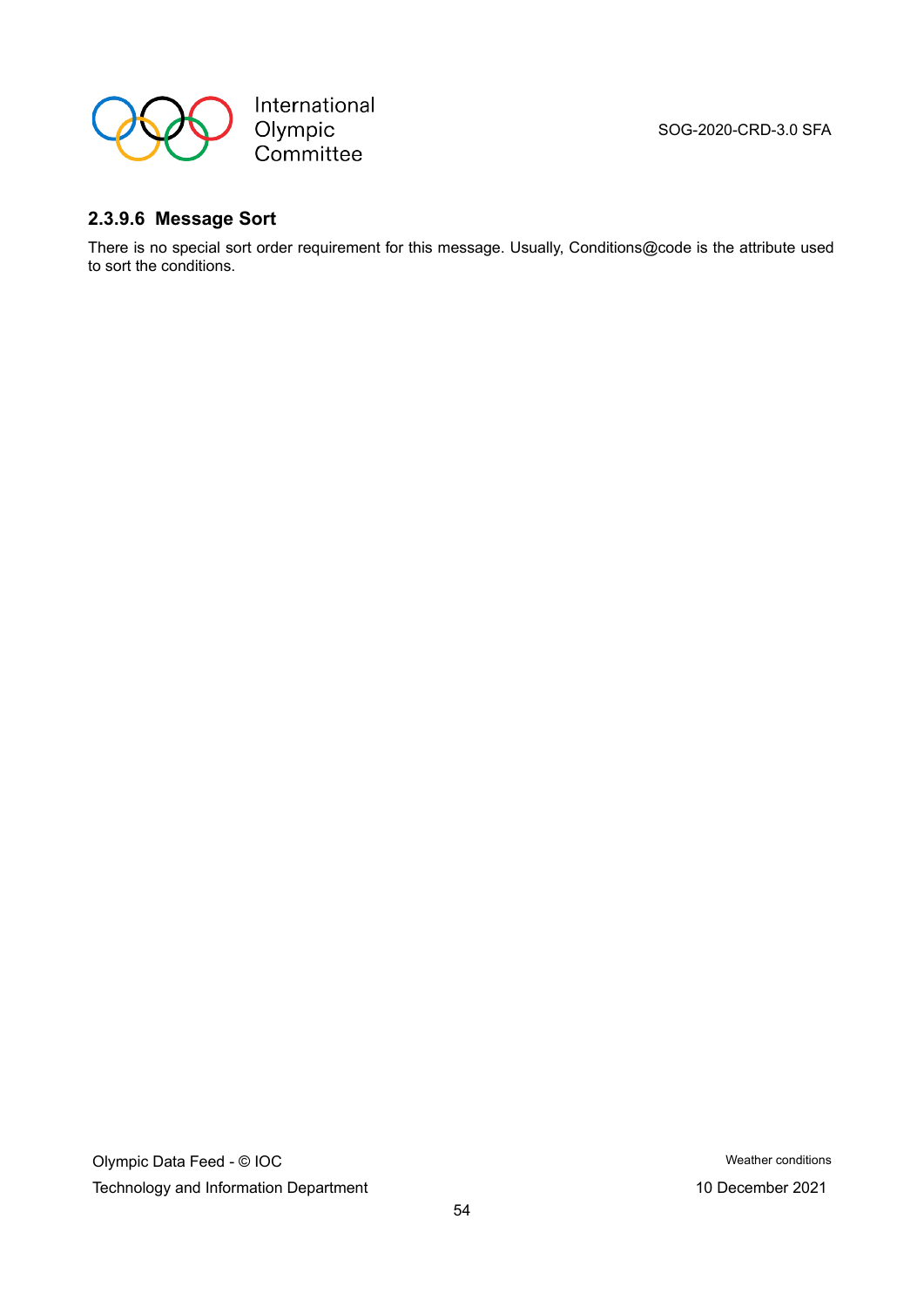

SOG-2020-CRD-3.0 SFA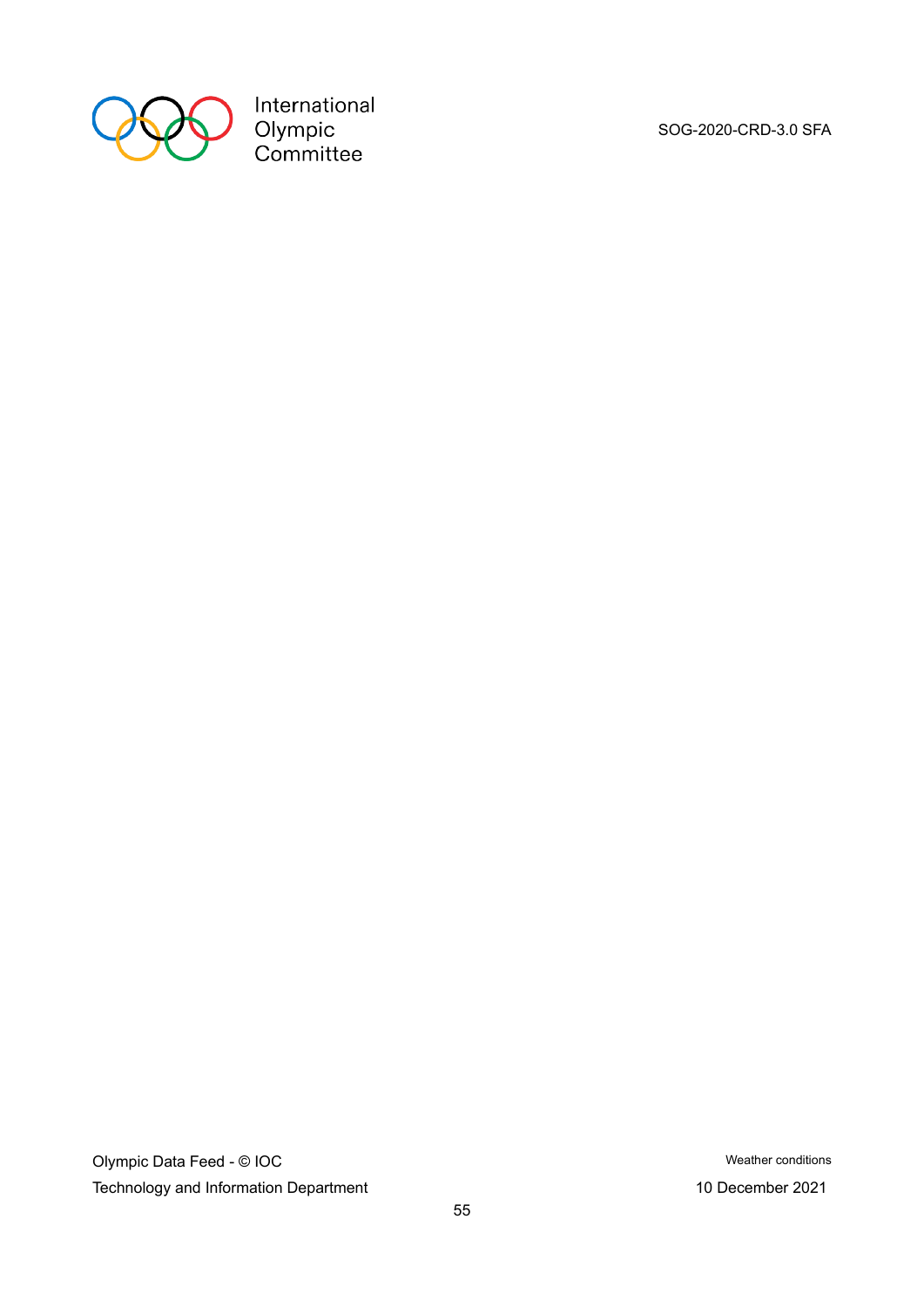

SOG-2020-CRD-3.0 SFA

# <span id="page-55-0"></span>**3 Message Timeline**

Legend:

**D** Discipline; **E** Event; **P** Phase; **S** Session; **U** Unit **x** Sent on that level; **o** Includes info from that level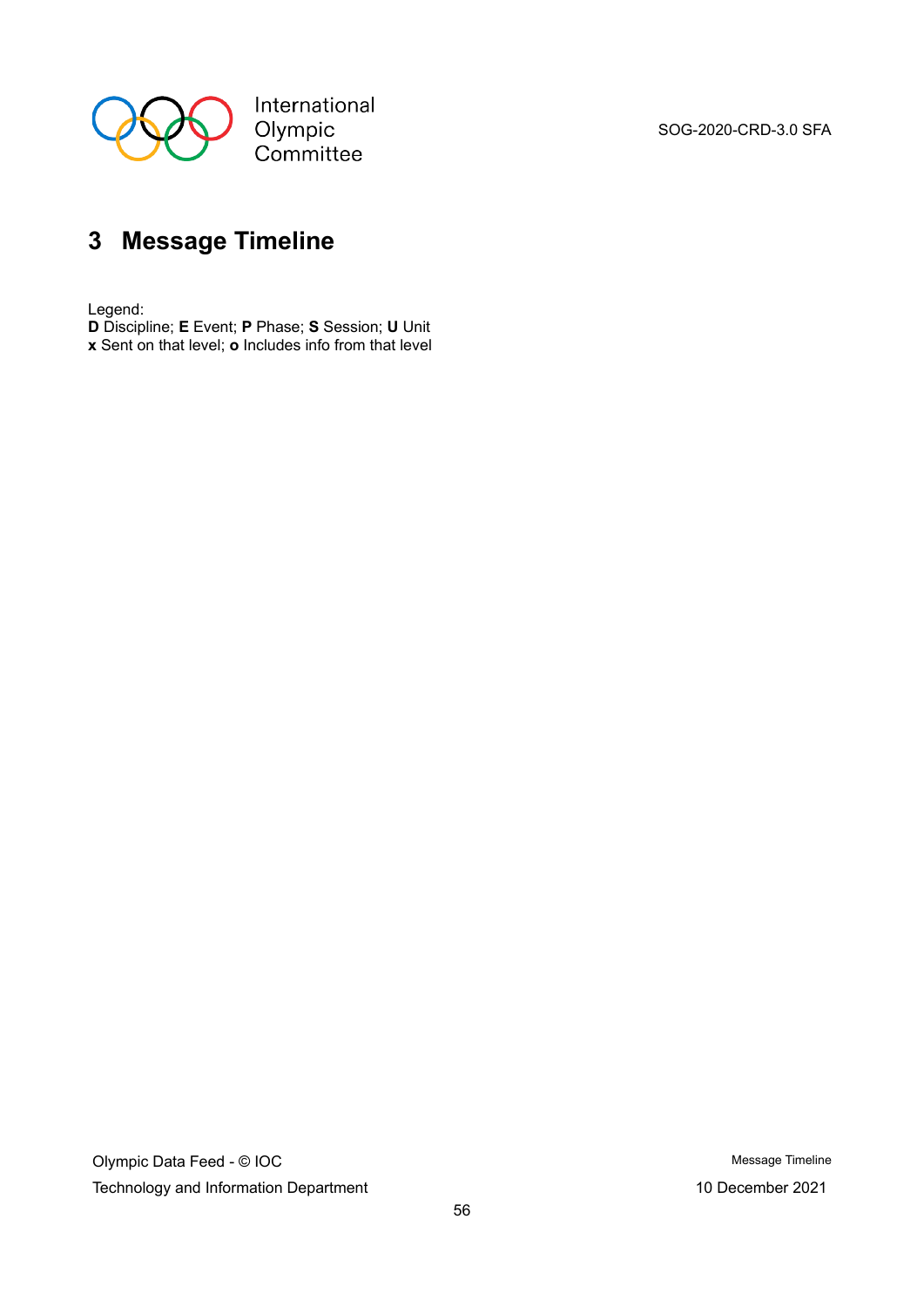

# <span id="page-56-0"></span>**4 Document Control**

| <b>Version history</b> |                  |                              |  |  |
|------------------------|------------------|------------------------------|--|--|
| Version                | <b>Date</b>      | <b>Comments</b>              |  |  |
| v1.0                   | 15 October 2016  | First version                |  |  |
| v1.1                   | 9 January 2017   | Updated with feedback        |  |  |
| V1.2                   | 2 March 2017     | Updated with feedback        |  |  |
| V1.3                   | 26 March 2017    | Updated                      |  |  |
| V14                    | 20 February 2018 | Updated                      |  |  |
| V1.5                   | 22 April 2018    | Updated                      |  |  |
| V2.0                   | 8 August 2018    | Updated                      |  |  |
| V2.1                   | 7 September 2018 | Updated                      |  |  |
| V2.2                   | 25 October 2018  | Updated                      |  |  |
| V2.3                   | 24 January 2019  | Updated                      |  |  |
| V2.4                   | 30 May 2019      | Updated                      |  |  |
| V2.5                   | 14 August 2019   | Updated                      |  |  |
| V2.6                   | 10 Dec 2019      | Updated                      |  |  |
| V3.0                   | 10 Dec 2021      | First version for Paris 2024 |  |  |

## **File Reference:** SOG-2020-CRD-3.0 SFA

|                  | <b>Change Log</b> |                                                                                                                                                                                                                                                                                                                                                                                                      |  |  |  |  |
|------------------|-------------------|------------------------------------------------------------------------------------------------------------------------------------------------------------------------------------------------------------------------------------------------------------------------------------------------------------------------------------------------------------------------------------------------------|--|--|--|--|
| Version          | <b>Status</b>     | <b>Changes on version</b>                                                                                                                                                                                                                                                                                                                                                                            |  |  |  |  |
| v1.0             | <b>SFR</b>        | First version                                                                                                                                                                                                                                                                                                                                                                                        |  |  |  |  |
| V1.1             | <b>SFA</b>        | Minor typographical corrections.<br>DT_RESULT: Clarify the use of DISPLAY extension in ExtendedInfos.<br>DT CURRENT: Updated triggering                                                                                                                                                                                                                                                              |  |  |  |  |
| V1.2             | <b>SFA</b>        | DT CURRENT: Remove Clock element and added time of leader.<br>DT CURRENT: Change the triggering to 3 minute intervals.                                                                                                                                                                                                                                                                               |  |  |  |  |
| V1.3             | <b>APP</b>        | DT RESULT: Remove StartListMod in the header<br>DT IMAGE: Add elements and attributes                                                                                                                                                                                                                                                                                                                |  |  |  |  |
| V1.4             | <b>APP</b>        | DT PARTIC: Updated to add Passport names (CR15219)<br>Added additional information in applicable messages for Para Road Cycling<br>Remove references to 2018 Commonwealth Games                                                                                                                                                                                                                      |  |  |  |  |
| V1.5             | <b>APP</b>        | DT RESULT/ DT CONFIG: Remove PRETIMING as requested by Steering Meeting                                                                                                                                                                                                                                                                                                                              |  |  |  |  |
| V2.0             | <b>APP</b>        | DT RESULT: Add Move attribute at the intermediate point.<br>DT_RESULT: ExtendedInfos: DISPLAY/INT_X update to only be applicable for Time Trial<br>DT_RESULT: Remove EUE/START_GROUP as it was a duplicate StartOrder<br>DT PARTIC: Remove LICENCE<br>DT_CURRENT: Add speed of the group<br>CR 15039: Add DT PARTIC NAME to applicable messages.<br>CR 16671: Add TVFamilyName in DT_PARTIC message. |  |  |  |  |
| V <sub>2.1</sub> | <b>APP</b>        | DT CONFIG: Added the name of the intermediate point for the road race.                                                                                                                                                                                                                                                                                                                               |  |  |  |  |
| V2.2             | <b>APP</b>        | DT PARTIC: Removed Bib (not needed in entries)<br>DT RESULT: Type @Result /Competitor updated to allow T for Team (Paralympic)<br>DT RESULT: Add Pretiming                                                                                                                                                                                                                                           |  |  |  |  |

Olympic Data Feed - © IOC **Document Control**